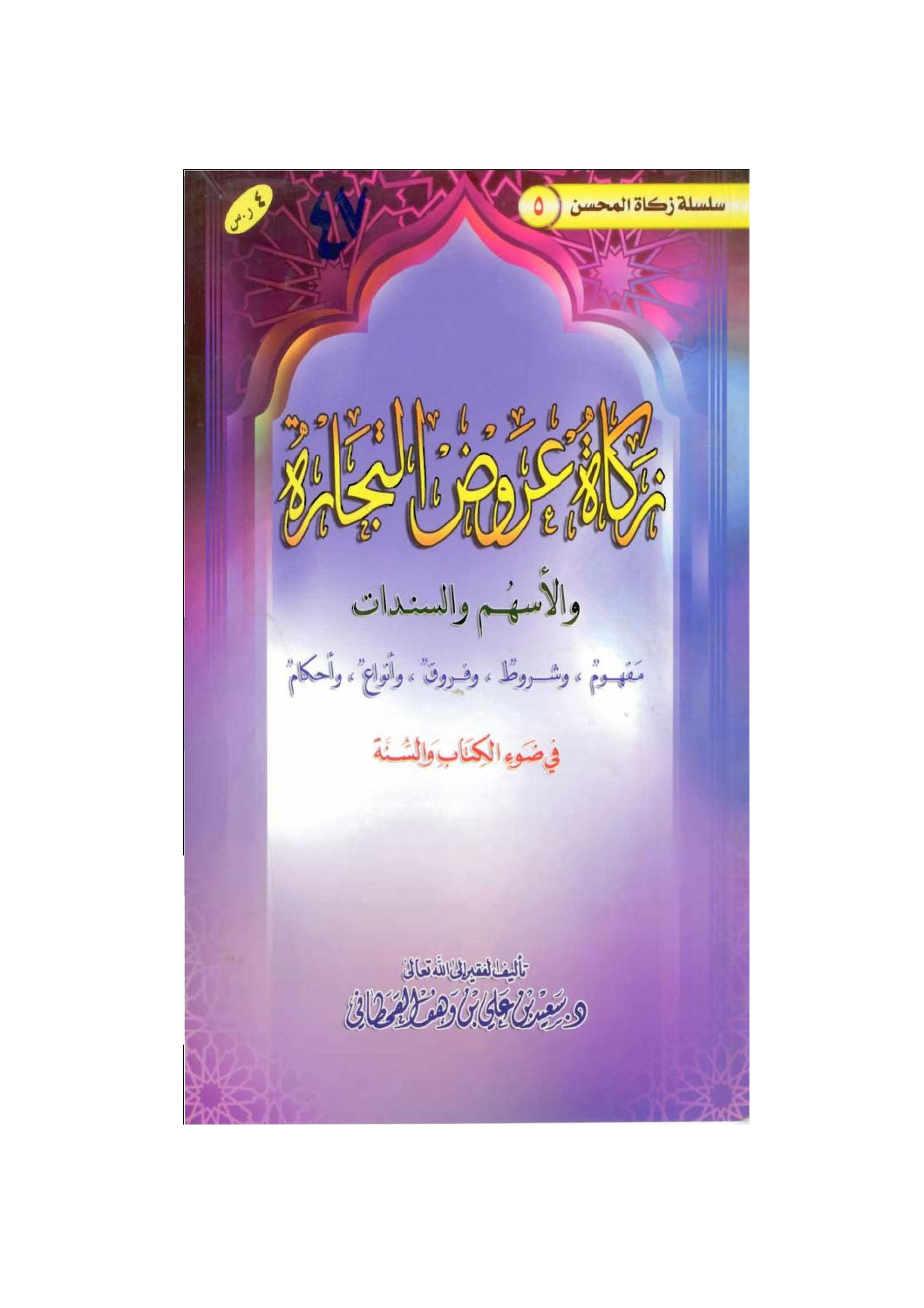رسائل سعيد بن علي بن وهف القحطاني

 $\epsilon$  V

# زكاة عروض التجارة والأسهم والسندات مَفهومٌ، وشَروطٌ، وفروقٌ، وأنـواعٌ،وأحكـامٌ وضوع الكتاب والسنة

تأليف الفقير إلى الله تعالى د. سعيد بن علي بن وهف القحطاني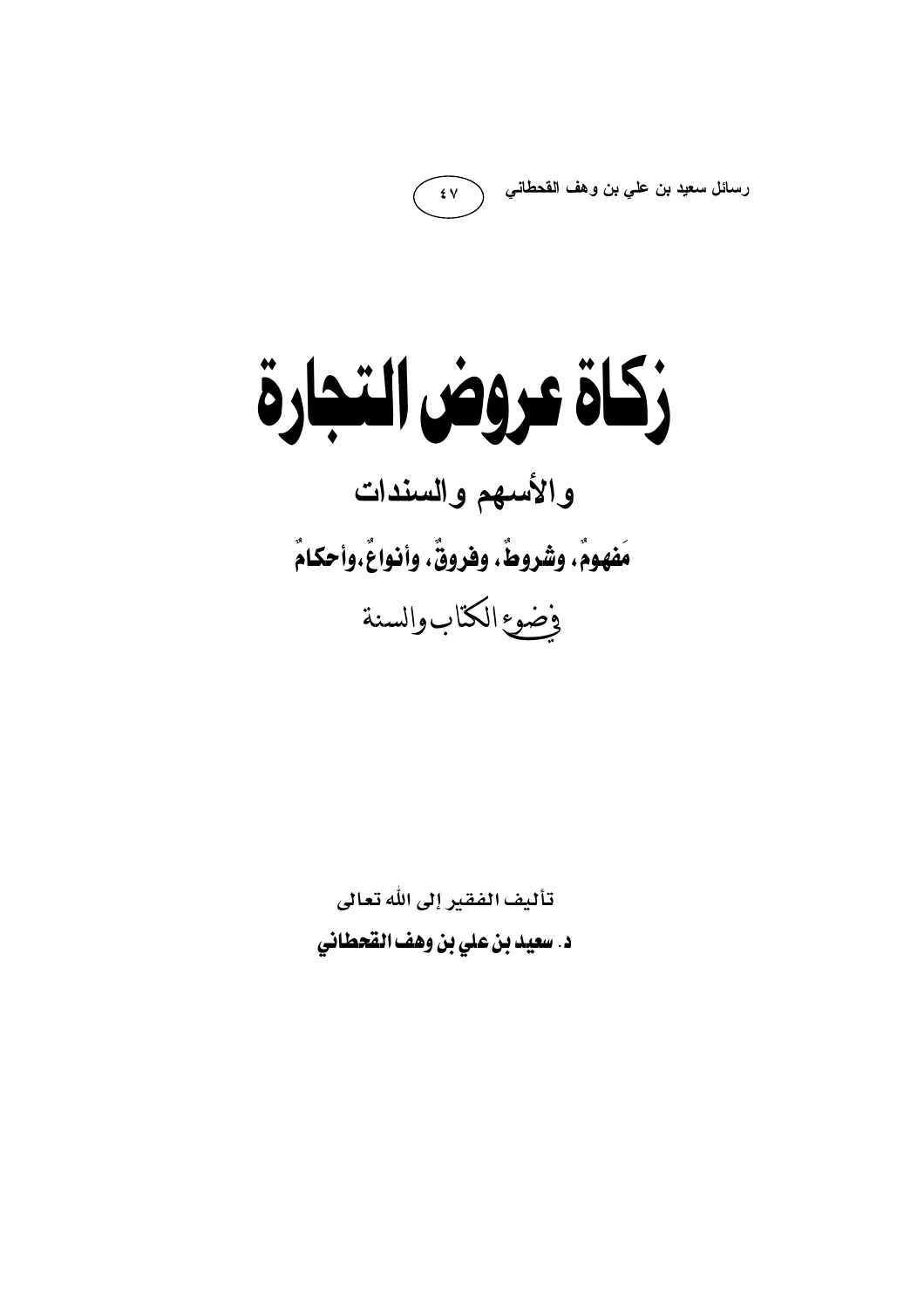بسماللهالرحمزالرحيم المقدمة

إن الحمد لله، نحمده، ونستعينه، ونستغفره، ونعوذ بالله من شرور أنفسنا وسيئات أعمالنا، من يهده الله فلا مضل له، ومن يضلل فلا هادي له، وأشهد أن لا إله إلا الله وحده لا شريك له، وأشهد أن محمداً عبده ورسوله، صلى الله عليه وعلى آله وأصحابه، ومن تبعهم بإحسان إلى يوم الدين وسلم تسليهاً كثبراً، أما بعد:

فهذه رسالة مختصرة في «زكاة العروض التجارية والأسهم والسندات» بيَّنت فيها بإيجاز: مفهوم العروض: لغةً، واصطلاحاً، وذكرت الأدلة على وجوبها من: عموم الكتاب، والسنة، والإجماع، والآثار الواردة عن الصحابة ﷺ، والقياس، وأقوال الأئمة، والمحققين من أهل العلم قديهاً وحديثاً، وذكرت شروط وجوب الزكاة فيها، وبيَّنت أن حول ربح التجارة حول أصله، وأنها تضم إلى النقدين في تكميل النصاب، وبيَّنت كيفيَّة تقويم السلع آخر الحول، وأنه لا زكاة في الآلات التجارية التي أُعدّت للاستعمال، ثم ذكرت مقدار الواجب من الزكاة في عروض التجارة، ثم ختمت ذلك ببيان زكاة الأسهم والسندات، وكيفية زكاتها، والجائز منها والمحرّم، ثم ذكرت أهل الزكاة، ومن تحرم عليهم الزكاة.

وقد استفدت كثيراً من ترجيحات شيخنا الإمام عبدالعزيز بن عبدالله ابن باز رحمه الله ورفع منزلته.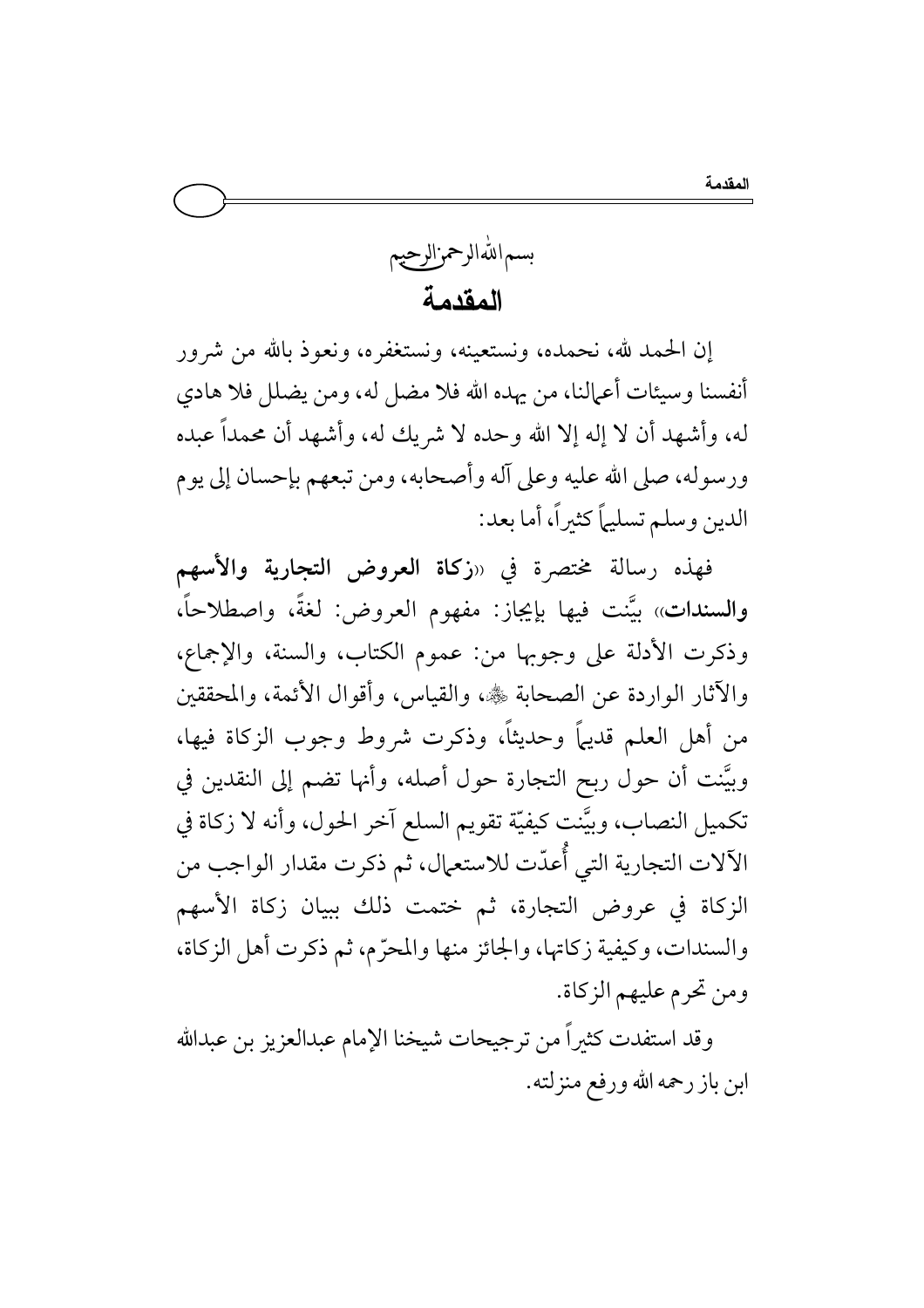المقدمة والله أسأل أن يجعل هذا العمل مباركاً، نافعاً، خالصاً لوجهه الكريم، وأن ينفعني به في حياتي وبعد مماتي، وينفع به كل من انتهى إليه؛ فإنه خير مسؤول، وأكرم مأمول، وهو حسبنا ونعم الوكيل، وصلى الله وسلم وبارك على نبينا محمد، وعلى آله وأصحابه، ومن تبعهم بإحسان إلى يوم الدين.

> أبو عبدالرحمن سعيد بن على بن وهف القحطاني حرر ليلة الإثنين الموافق ١٤٢٦/٣/٢٣ بمدينة الرياض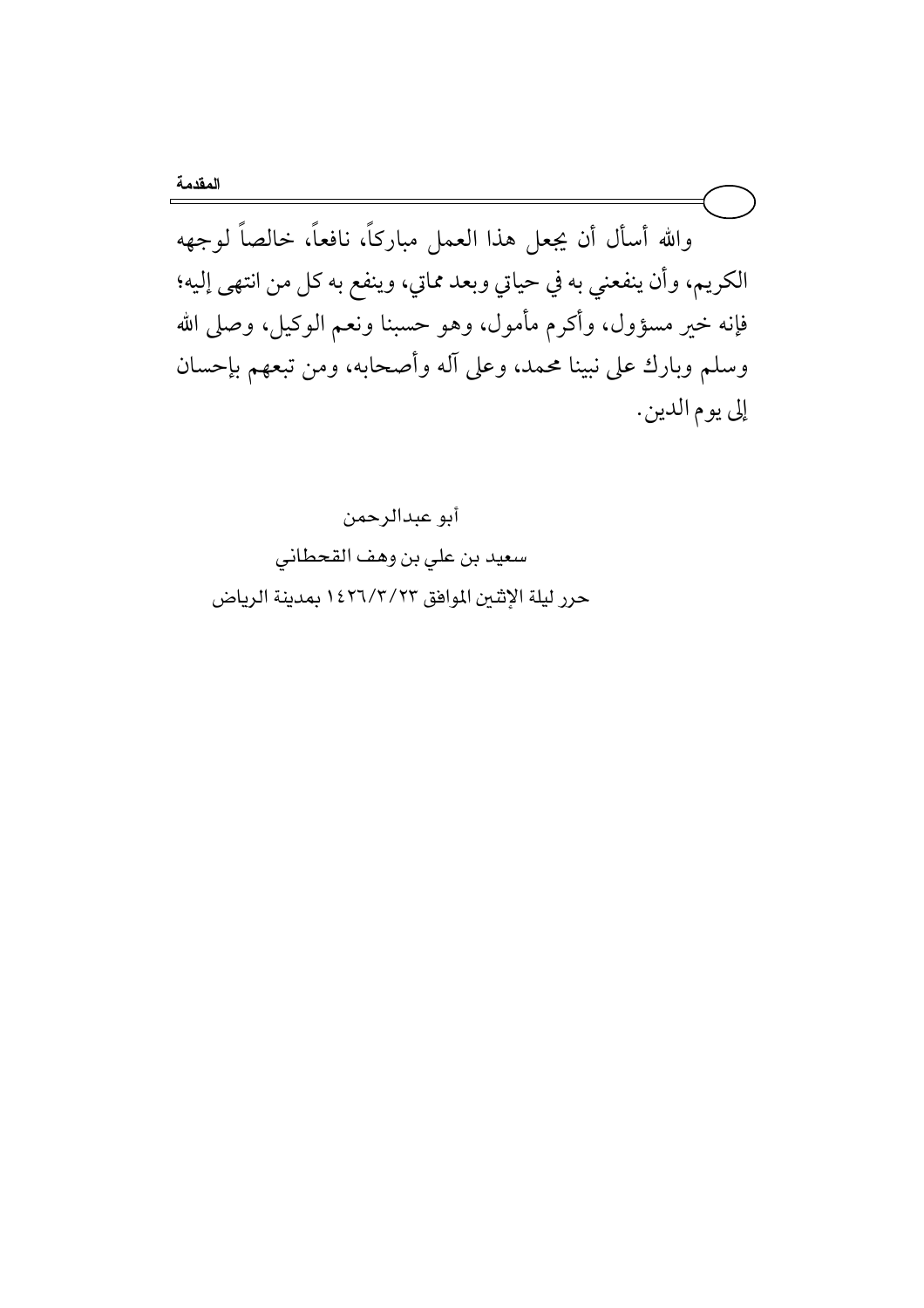## زكاة عروض التجارة

أولاً: مفهوم عروض التجارة لغة واصطلاحاً:

لمُغْـة: العروض: جمع عَرْض بفتح العين وسكون الراء: خلاف النقد من المال، قال الجوهري: العَرْضُ: المتاع، وكل شيء عَرْضٌ سوى الدراهم، والدنانير فإنهما عين، وقال أبو عبيد: العروض: الأمتعة التي لا يدخلها كيل ولا وزن، ولا يكون حيواناً، ولا عقاراً، تقول: اشتريت المتاع بِعَرْضِ: أي بمتاع مثله، وعارضته بمتاع، أو دابةٍ، أو شيء، معارضةً إذا بادلته به<sup>(١)</sup>.

وأما العَرَض بفتح العين والراء، جمع أعراض فهو متاع الـدنيـا وحطامهـا، وهذا شامل لكل أنواع المال قل أو كثر ﴿ لِتَبْتَغُوا عَرَضَ الْحَيَاةِ الدُّنْيَا﴾ ''' «ليس الغني غني كثرة العرض، ولكن الغني غني النفس»'<sup>''</sup>، وسُمِّي عرضاً؛ لأنه يعرض وقتاً ثم يزول ٰ ٗ قال الله تعالى: ﴿لَوْ كَانَ عَرَضًا قَرِيبًا وَسَفَرًا قَاصِدًا لَاتَّبَعُوكَ) (°)، والمقصود هو الأول: «العَرْض)). اصطلاحاً: العروض: هو ما أعد للبيع والشراء؛ لأجلِ ربح").

- (١) لسان العرب، باب الضاد، فصل العين، ٧/ ١٧٠، ومختار الصحاح، ص ١٧٨.
	- (٢) سورة النور، الآية: ٣٣.
- (٣) متفق عليه: البخاري، كتاب الرقاق، بـابٌ: الغنـى غنـى الـنفس، بـرقم ٢٤٤٦، ومسـلم، كتـاب الزكاة، باب ليس الغني غني كثرة العرض، برقم ١٠٥١.
- (٤) انظر : القاموس الفقهي: لغة واصطلاحاً، السعدي أبـو جيـب، ص ٢٤٧، ومعجـم لغـة الفقهـاء لحمد رواس، ص ٢٧٨، والموسوعة الفقهية، ٢٦٨ / ٢٦.
	- (٥) سورة التوبة الآية: ٤٢.
	- (٦) انظر: الروض المربع مع حاشية ابن قاسم، ٣/ ٦٢٠، والشرح الممتع، ٦/ ١٤٠.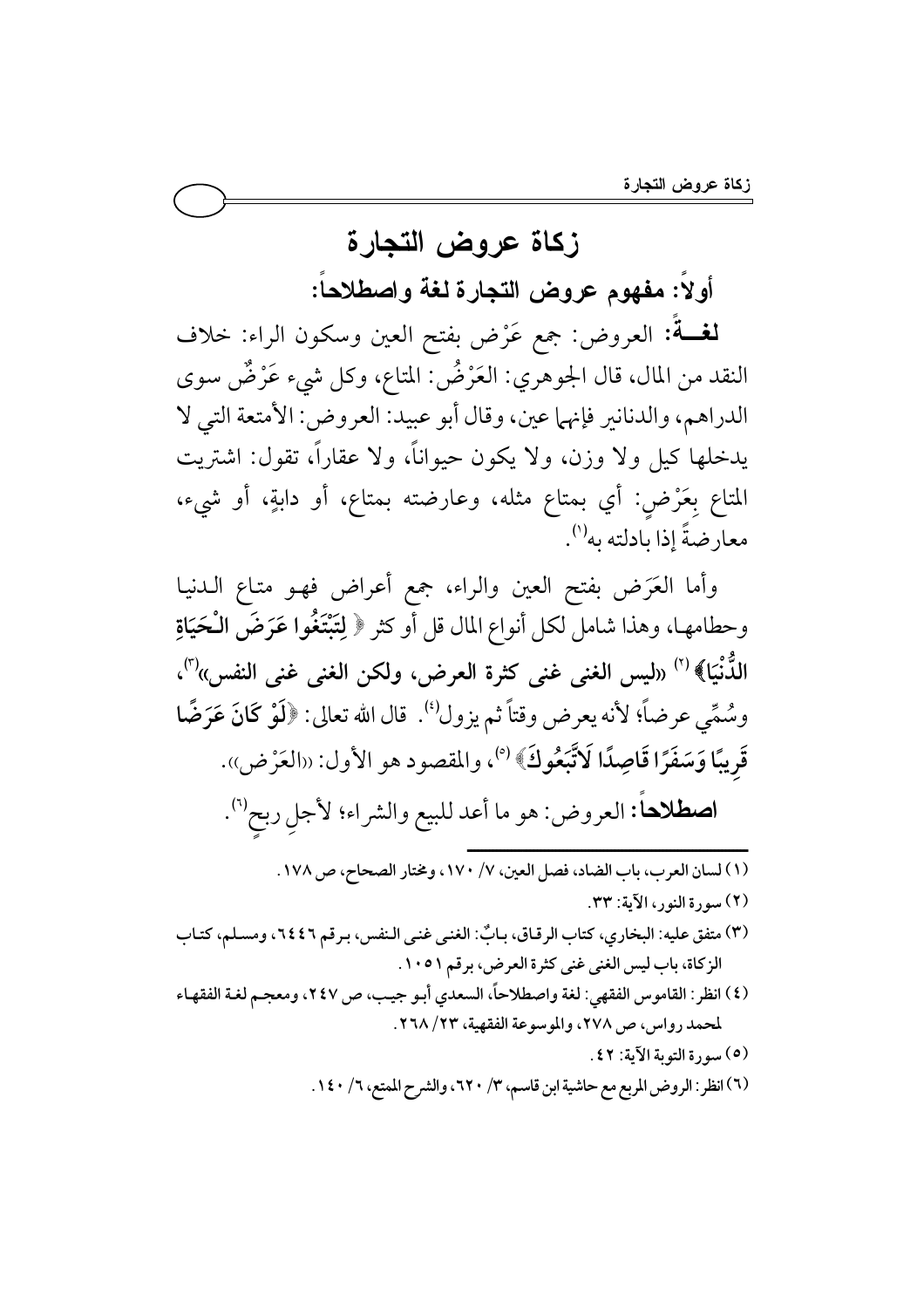وقيل: هو السلع التجارية، كلَّ ما أعد للبيع والشراء من أجلَّ الأرباح، من أي نوع، ومن أي صنف كان، وهو جميع أصناف الأموال غير الذهب والفضة<sup>(י)</sup>.

وقال الإمام ابن قدامة رحمه الله: «العروض: جمع عَرْض، وهو غير الأثيان من المال، على اختلاف أنواعه: من النباتِ، والحيوانُ، والعقار، وسائر المال»<sup>(۲)</sup>.

التجارة: البيع والشراء من أجل الربح<sup>(r)</sup> في جميع أصناف المال إلا النقدين.

وقيل: كل ما أعد للتجارة كائنة ما كانت سواء من جنسٍ تجب فيه زكاة العين: كالإبل، والبقر، والغنم، أو لا: كالعقار، والثياب، والحمير، والبغال<sup>(٤)</sup>.

ثانياً: زكاة العروض واجبة بعموم الكتاب والسنة، والآثار، وإجماع عامة أهل الطم والقياس. أما الكتاب فلعموم الآيات الآتية:

الدليل الأول: قال الله تعالى: ﴿ يَا أَيُّهَا الَّذِينَ آَمَنُوا أَنْفِقُوا مِنْ طَيِّبَاتِ مَا يَا أَيُّهَا الَّذِ كَسَبْتُمْ وَمِمَّا أَخْرَجْنَا لَكُمْ مِنَ الْأَرْضِ وَلَا تَيَمَّمُوا الْخَبِيثَ مِنْهُ تُنْفِقُونَ وَلَسْتُمْ بِآَخِذِيهِ إِلَّا أَنْ تُغْمِضُوا فِيهِ وَاعْلَمُوا أَنَّ الله غَنِيٌّ حَمِي غَنِيٌّ حَمِيدٌ ﴾<sup>(٥)</sup>. وقد فسر مجاهد ــــــــــــــــــــــــــــــــــــــــــــــــــــــــــــــــــــــــــــ

> (١) انظر : حاشية ابن قاسم على الروض المربع، ٣/ ٢٦٠. (٢) المغني، لابن قدامة، ٤/ ٢٤٩. (٣) لسان العرب، باب التاء، فصل الراء، ٢/ ١٩، وانظر : الموسوعة الفقهية، ٢٣/ ٢٦٨. (٤) الموسوعة الفقهية، ٢٦٨/ ٢٦٨. (٥) سورة البقرة، الآية: ٢٦٧.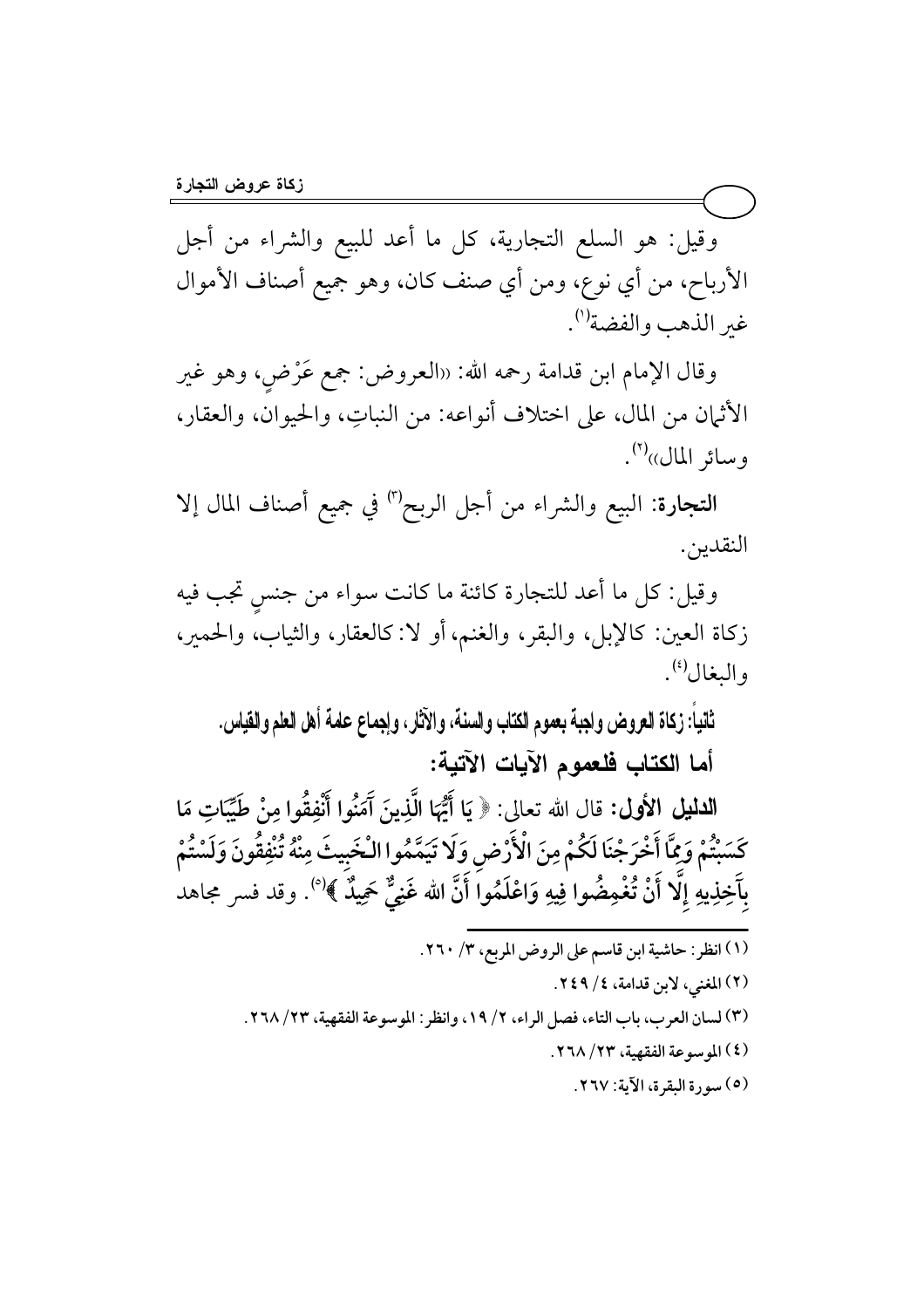زكاة عروض التجارة

رحمه الله تعالى، قوله سبحانه: ﴿يَا أَيُّهَا الَّذِينَ آَمَنُوا أَنْفِقُوا مِنْ طَيِّبَاتٍ مَا كَسَبْتُمْ﴾ قال: «من التجارة»<sup>(י)</sup>. وفي لفظ: «من التجارة الحلال»<sup>(٢)</sup>.

قال الإمام الطبري رحمه الله: «من طيبات ما كسبتم» يعني بذلك جل ثناؤه: زكُّوا من طيبات ما كسبتم، بتصرفكم: إما بتجارة، وإما بصناعة، من الذهب والفضة، ويعني بـ «الطيبات الجياد»<sup>(٣)</sup> وقال الإمام القرطبي رحمه الله: «الكسب يكون بتعب بدنٍ: وهي الإجارة، وسيأتي حكمها، أو مقاولةٍ في تجارة: وهو البيع))<sup>(؛)</sup>. وقال الإمام البغوي رحمه الله تعالى: ﴿مِنْ طَيِّبَاتٍ مَا كَسَبْتُمْ﴾ من خيار، قال ابن مسعود ﷺ ومجاهد: من حلالات ﴿مَا كَسَبْتُمْ﴾ بالتجارة، والصناعة<sup>(٥)</sup>. وقال الإمام ابن كثير رحمه الله: «يأمر تعالى عباده المؤمنين بالإنفاق... من طيبات ما رزقهم من الأموال التي اكتسبوها، قال مجاهد: يعني التجارة، بتيسيره إياها لهم....))<sup>(٦)</sup>. وقال العلامة السعدي رحمه الله: «يأمر تعالى عباده المؤمنين بالنفقة من طيبات ما يسر لهم من المكاسب ومما أخرج لهم من الأرض)'``.

(١) جامع البيان (تفسير الطبري)، ٥/ ٥٥٦، برقم ٦١٢١، وأثر مجاهد صحيح الإسناد كما ذكر أبو البراء، وأبو أنس في زكاة عروض التجارة، ص ٩. (٢) جامع البيان (تفسير الطبري)، ٥/ ٥٥٦، برقم ٢١٢٤. (۳) تفسير الطبري، ٥/ ٥٥٦. (٤) تفسير القرطبي، ٣/ ٣٢٢. (٥) تفسير البغوي، ٢٥٢/١. (٦) تفسير ابن كثير، ص ٢١٢، طبعة دار السلام. (٧) تفسير السعدي، ص ١١٥.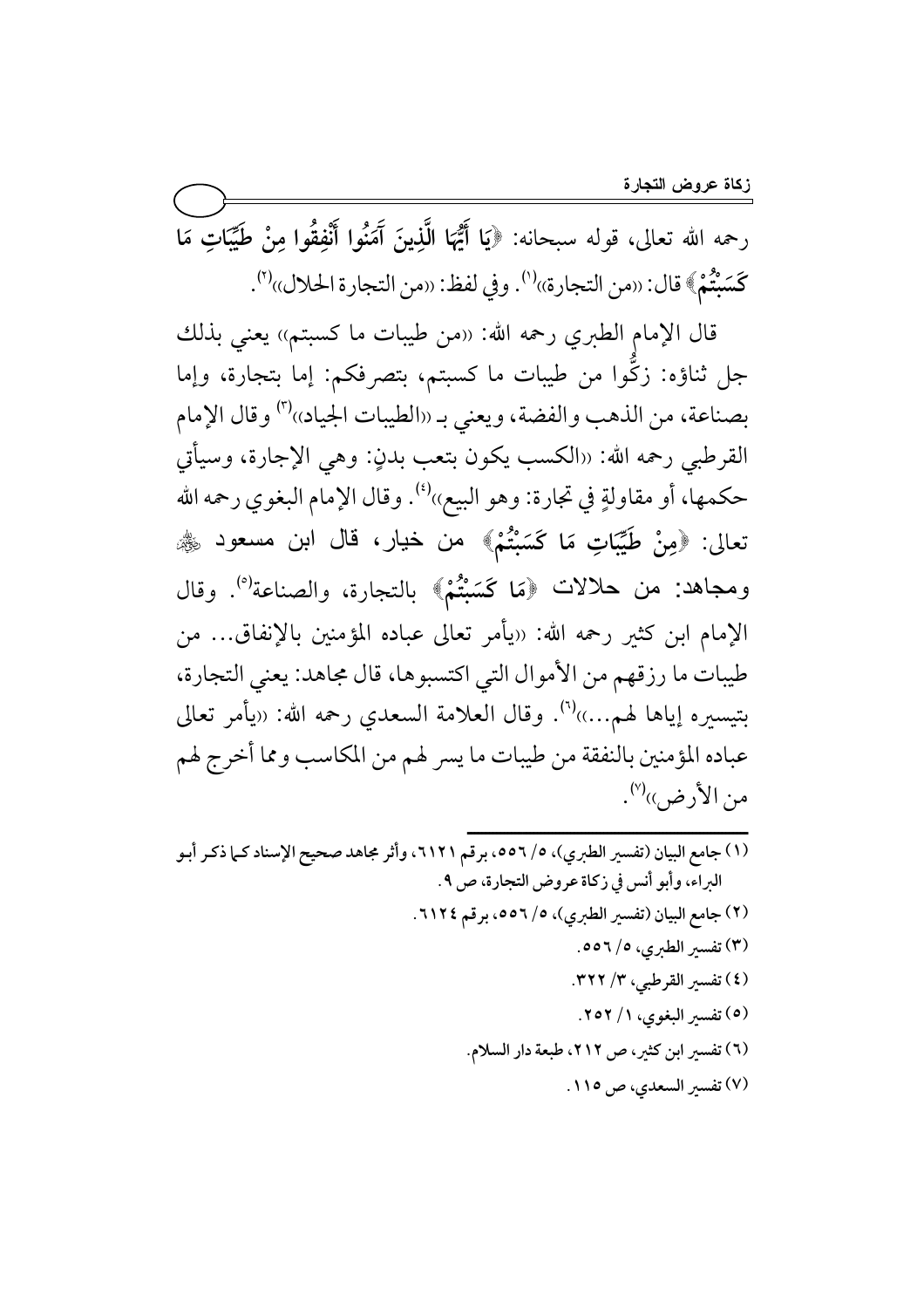قال الإمام البخاري رحمه الله: «بابُ صدقة الكسب والتجارة؛ لقوله تعالى: ﴿يَا أَيُّهَا الَّذِينَ آَمَنُوا أَنْفِقُوا مِنْ طَيِّبَاتِ مَا كَسَبْتُمْ ْيَا أَيُّهَا الَّذِينَ آَمَنُوا أَنْفِقُوا مِنْ طَيِّبَاتِ مَا كَسَبْتُمْ﴾ يَا أَيُّهَا الَّذِينَ آمَنُوا أَنْفِقُوا مِنْ طَيِّبَاتِ مَا كَسَبْتُمْ﴾''' قال الحافظ ابن حجرٍ رحمه الله: «هكذا أورد هذه الترجمة مقتصراً على الآية بغير حديث، وكأنه أشار إلى ما رواه شعبة عن الحكم عن مجاهد في هذه الآية: ﴿يَا أَيُّهَا ينَ آَمَنُوا أَنْفِقُو الَّذِينَ آَمَنُوا أَنْفِقُوا مِنْ طَيِّبَاتِ مَا كَسَبْتُمْ﴾ قال من التجارة الحلال...<sup>(٣)(٣)</sup>.

الدليل الثاني من القرآن الكريم، عموم قوله تعالى: ﴿خُذْ مِنْ أَمْوَالـهِمْ صَدَقَةً تُطَهِّرُهُمْ وَتُزَكِّيهِمْ بِهَا وَصَلِّ عَلَيْهِمْ إِنَّ صَلَاتَكَ سَكَنٌ لَـهَمْ وَاللهُ سَمِيعٌ عَلِيم يعٌ عَلِ<sub>ّ</sub> سَمِيعٌ عَلِيمٍ﴾(٤).

ذكر الإمام القرطبي رحمه الله في تفسير هذه الآية مسائل منها:

قال: ﴿خُمْذْ مِنْ أَمْوَالِهِمْ صَلَقَةً﴾مطلق غير مقيد بشرط في المأخوذ، والماخوذ منه، ولا تبين مقدار الماخوذ، ولا الماخوذ منه، وإنها بيان ذلك في السنة والإجماع، حسب ما نذكره، فتؤخذ الزكاة من جميع الأموال، وقد أوجب النبي ﷺ الزكاة في المواشي والحبوب، والعين وهذا ما لا خلاف فيه، واختلفوا فيها سوى ذلك: كالخيل وسائر العروض....))(°).

ــــــــــــــــــــــــــــــــــــــــــــــــــــــــــــــــــــــــــــ I 9WWY 7 q ;!7 ,Jx @! 7 ,
^. 76 @A ,X @ ,RS! -9 I MDBCM ,RS! ~\$%6 FiA R! ~= -J YW , CW ,b# ;!# #< #
# @#\_ w# #? ` # K m# # 0 -#p -M I { z\* ,JxJCW ,z!. R R>f I 9DM : K , A -W

(٥) الجامع لأحكام القرآن، للقرطبي، ٨/ ٢٢٨.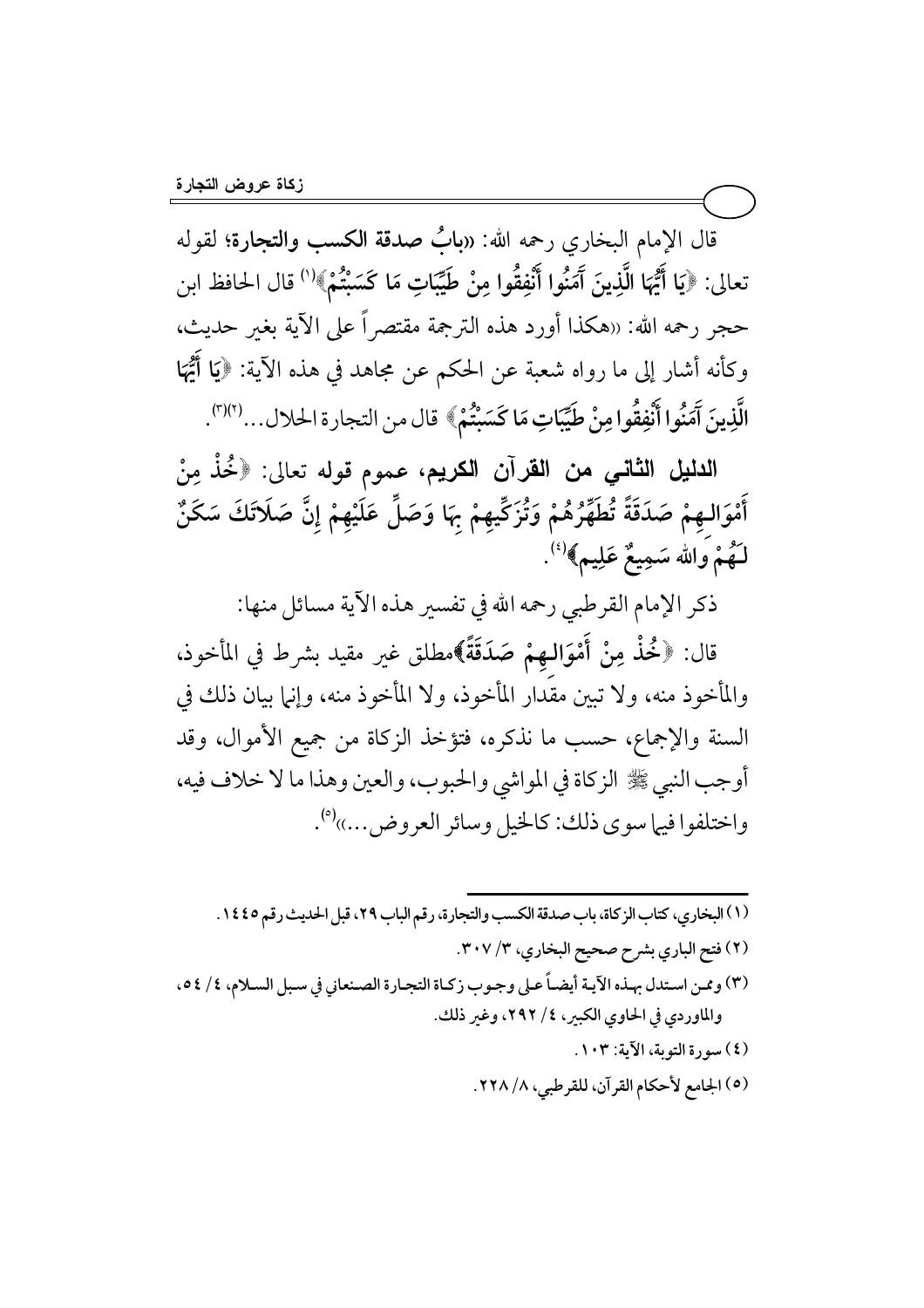وقال الإمام ابن كثير رحمه الله: «أمر تعالى رسوله ﷺ بأن يأخذ من أموالهم صدقة يطهرهم ويزكيهم بها، وهذا عام، وإن أعاد بعضهم الضمير في «أموالهم» إلى الذين اعترفوا بذنوبهم وخلطوا عملاً صالحاً وآخر سيئاً))''.

الدليل الثالث: عموم قول الله تعالى: ﴿وَالَّذِينَ فِى أَمْوَالـهِمْ حَقٌّ مَعْلُومٌ\* لِلسَّائِلِ وَالْمَحْرُومِ﴾'''. قال قتادة رحمه الله: «الحق المعلوم: الزكاة المفروضة»<sup>(٣)</sup>. وسُئلَ ابن عمر رض<sub>ي</sub>الله عنها عن هذه الآية: أهي الزكاة؟ فقال: «إن عليك حقوقاً سوى الزكاة»<sup>(٤)</sup>.

قال الإمام الطبري رحمه الله: «يقول تعالى ذكره: وإلا الذين في أموالهم حق مؤقت، وهو الزكاة، للسائل الذي يسأله من ماله، والمحروم الذي قد حرم الغِني فهو فقير لا يسأل»(°).

وقال الإمام ابن كثير رحمه الله: «أي في أموالهم نصيب مقرر لذوي الحاجات»<sup>(٦)</sup>. وقال رحمه الله في تفسير قوله تعالى: ﴿وَفِي أَمْوَالـهِمْ حَقٌّ لِلسَّائِل وَالْمَحْرُومِ﴾ (`' قال: «أي جزء مقسوم، قد أفرزوه للسائل والمُحروم» (^'. وقال العلامة السعدي رحمه الله: «والذين في أموالهم حق معلوم»

> (١) تفسير القرآن العظيم، لابن كثير، ص ٢٢٩. (٢) سورة المعارج، الآية: ٢٤. (٣) جامع البيان، للطبري، ٢٣/ ٦١٣. (٤) المرجع السابق، ٢٣/ ٦١٣. (٥) جامع البيان، ٦١٣/ ٦١٣. (٦) تفسير القرآن العظيم، ص ١٣٨٠. (٧) سورة الذاريات، الآية: ١٩. (٨) تفسير القرآن العظيم، ص ١٢٦٣.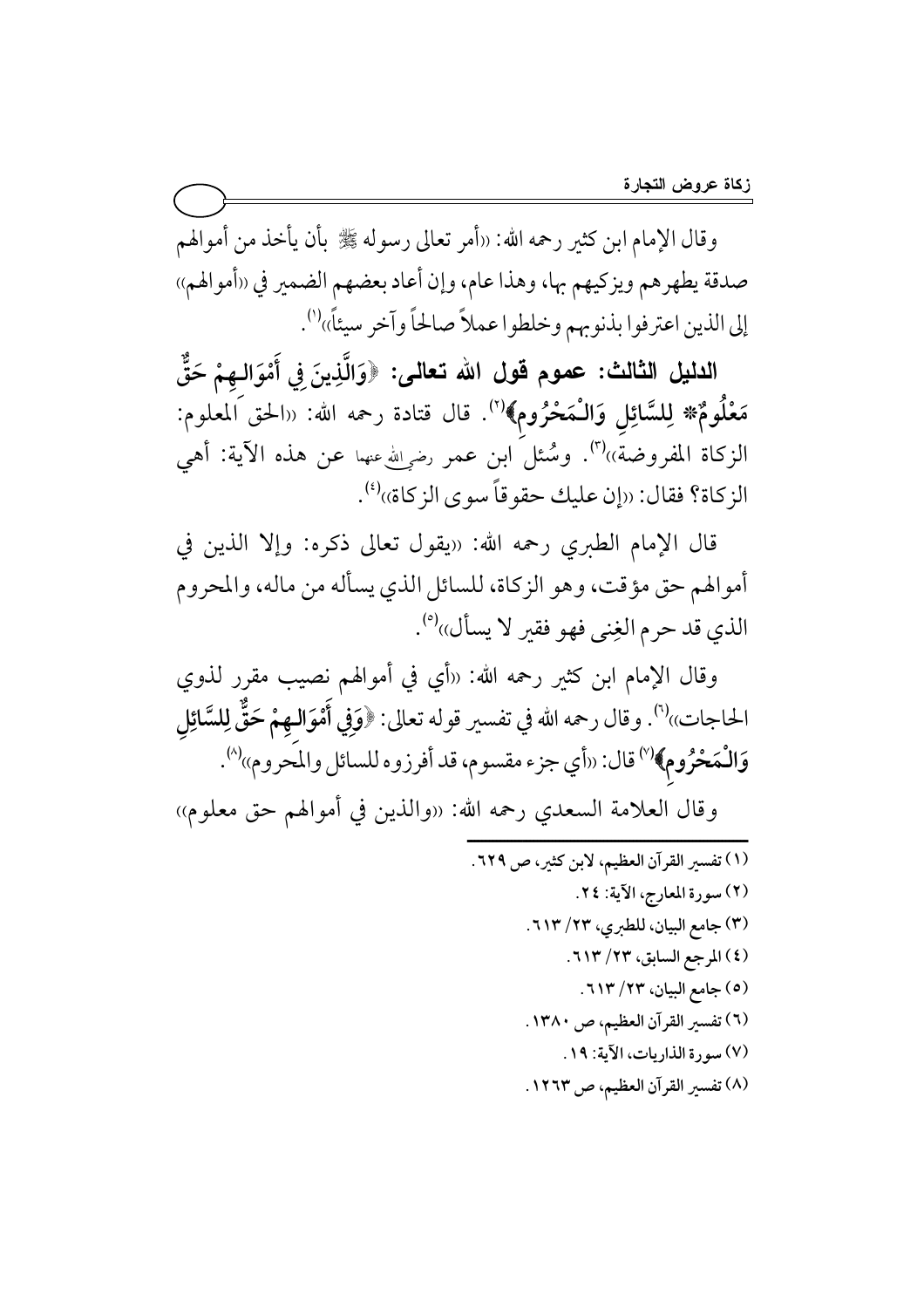من زكاة وصدقة، «للسائل» الذي يتعرض للسؤال «والمحروم» وهو المسكين الذي لا يسأل الناس فيعطوه، ولا يُفطن له فيتصدق عليه»'' قال العلامة محمد بن عثيمين رحمه الله: «الزكاة واجبة في عروض التجارة، والدليل على ذلك دخولها في عموم قوله تعالى: ﴿وَفِي أَمْوَالِـهِمْ حَقٌّ لِلسَّائِلِ وَالْمَحْرُومِ﴾ (١٢)

وأما السنة؛ فلعموم الأحاديث الآتية:

**الدليل الأول:** من السنة عموم قول النبي ﷺ لمعاذ بن جبل حين بعثه إلى اليمن: «فأعلمهم أن الله افترض عليهم صدقة تؤخذ من أغنيائهم فترد في فقرائهم›› وفي لفظ لمسلم: «… فأخبرهم أن الله قد فرض عليهم زكاة تؤخذ من أموالهم فترد على فقرائهم››<sup>(؛)</sup>.

وظاهر الحديث العموم في كل مال، قال العلامة محمد بن صالح العثيمين رحمه الله: «ولا شك أن عروض التجارة مال»<sup>(٥)</sup>.

الدليل الثاني من السنة، حديث أبي هريرة ، قال: أمر رسول الله ﷺ بالصدقة فقيل: منع ابنُ جميل، وخالد بنُ الوليد، وعباس بن عبدالمطلب، فقال النبي ﷺ : «ما ينقم ابن جميل إلا أنه كان فقيراً فأغناه الله ورسوله، وأما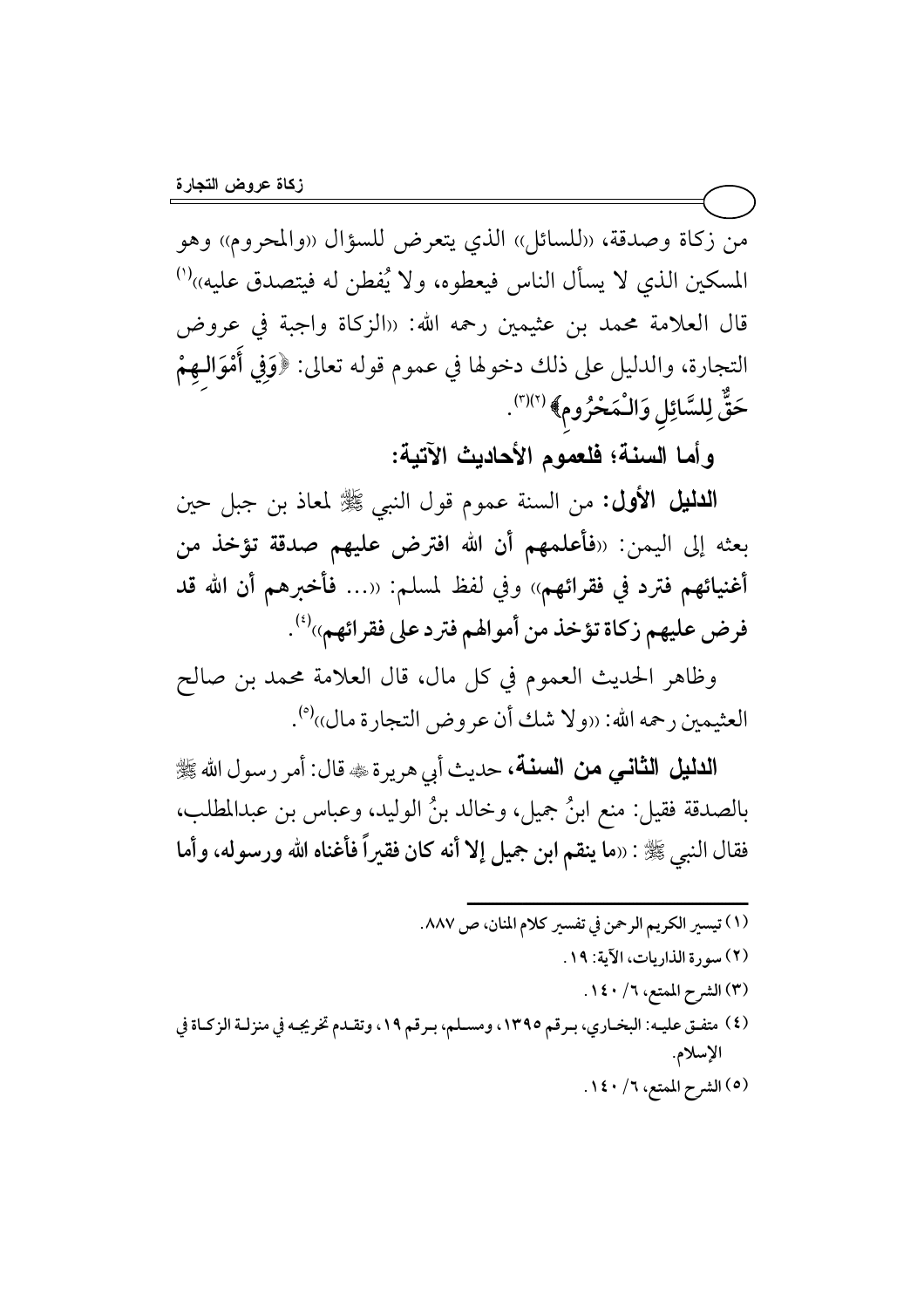خالد فإنكم تظلمون خالداً، قد احتبس أدراعه وأَعتُدَهُ في سبيل الله، وأما العباس بن عبدالمطلب فعمٌّ رسول الله ﷺ فهي عليه صدقة ومثلها معها». ولفظ مسلم: بعث رسول الله ﷺ عمر على الصدقة... إلى قوله: وأما خالد فإنكم تظلمون خالداً قد احتبس أدراعه، وأعتاده في سبيل الله، وأما العباس فهي على ومثلها معها...»<sup>(١)</sup>.

وقوله ﷺ : «قد احتبس أدراعه، وأعتاده في سبيل الله» «وأعتاده» ما يعده الرجل من الدواب والسلاح وآلات الحرب. قال الإمام النووي رحمه الله: «ومعنى الحديث: أنهم طلبوا من خالد زكاة أعتاده ظنًّا منهم أنها للتجارة، وأن الزكاة فيها واجبة، فقال لهم: لا زكاة لكم عليَّ، فقالوا للنبي ﷺ: إن خالداً منع الزكاة، فقال لهم: إنكم تظلمونه؛ لأنه حبسها ووقفها في سبيل الله قبل الحول عليها فلا زكاة فيها، ويحتمل أن يكون المراد: لو وجبت عليه زكاة لأعطاها، ولم يشح بها؛ لأنه قد وقف أمواله لله تعالى تبرعاً، فكيف يشح بواجب عليه، واستنبط بعضهم من هذا وجوب زكاة التجارة، وبه قال جمهور العلماء من السلف والخلف، خلافاً لداو د»<sup>(۲)</sup>.

وقال الخطابي رحمه الله: «وتأويل الكلام على وجهين:

- (١) متفق عليه: البخاري، كتاب الزكاة، باب قول الله تعالى: ﴿وَفِي الرِّقَابِ وَالْغَارِمِينَ وَفِي سَبِيلِ الله﴾ برقم ١٤٦٨، ومسلم، كتاب الزكاة، باب تقديم الزكاة ومنعها، برقم ٩٨٣.
- ٢ ) شرح النووي عـلى صـحيح مسـلم، ٧/ ٦١، وانظـر : فـتح البـاري بشر ـح صـحيح البخـاري لابـن حجر، ٣/ ٣٣٣، وقـال: «ظنـوا أنهـا للتجـارة فطـالبوه بزكـاة قيمتهـا، فـأعلمهم عليـه الصـلاة والسلام بأنه لا زكاة عليه فيها حبس، وهذا يحتاج لنقل خاص، فيكون فيه حجة لمن أسقط الزكاة عن الأموال المحبّسة، ولمن أوجبهـا في عـروض التجـارة»، وانظـر أيضـاً: إحكـام الأحكـام شرح عمدة الأحكام لابن دقيق العيد، ٢/ ١٩١ - ١٩٤.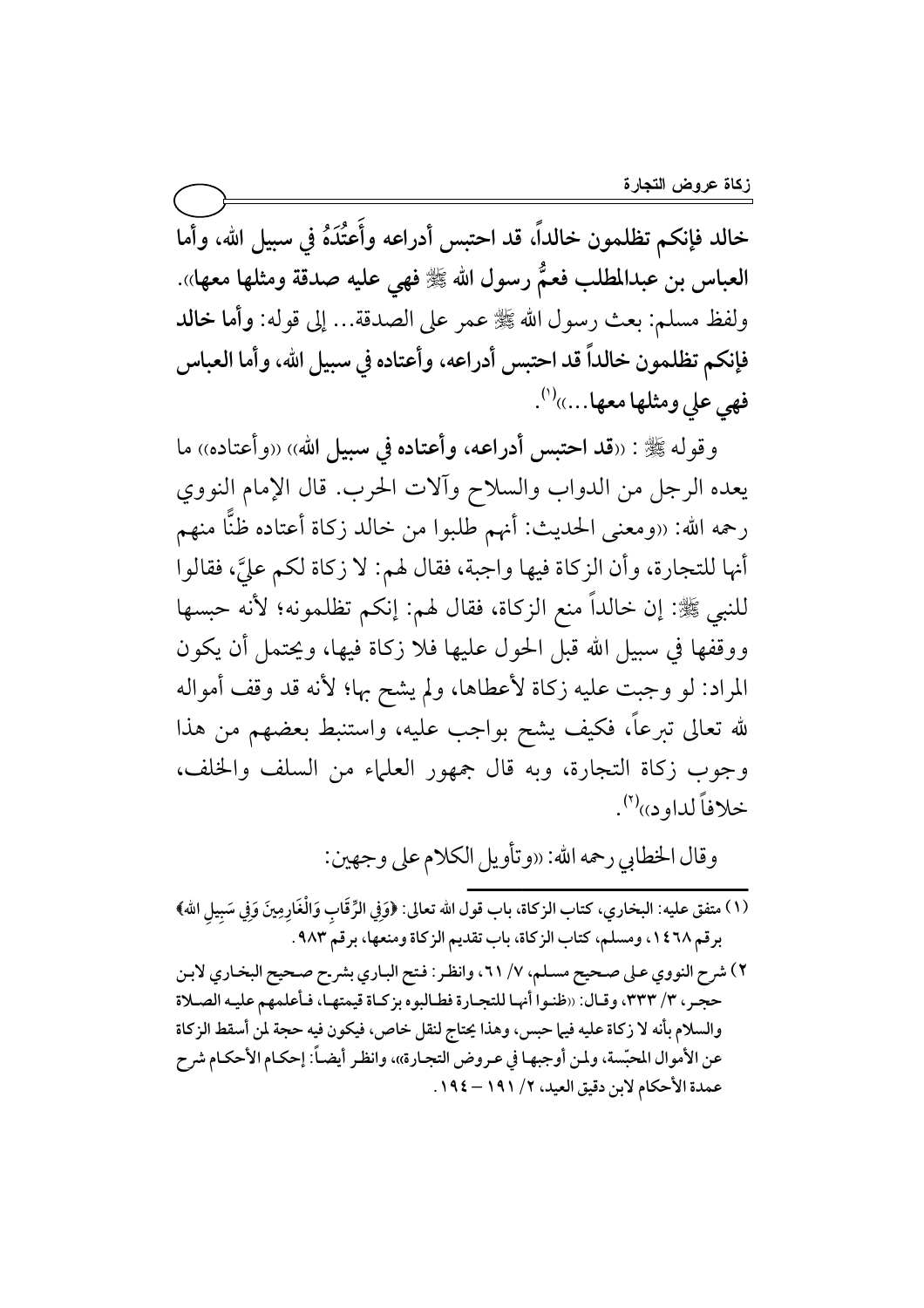أحدهما: أنه إنها طولب بالزكاة عن أثبان الأدراع والعتاد على أنها كانت للتجارة، فأخبر النبي ﷺ أنه لا زكاة عليه فيها؛ إذ قد جعلها حبساً في سبيل الله، وفيه دليل على وجوب الزكاة في الأموال التي ترصد للتجارة، وهو كالإجماع من أهل العلم، وزعم بعض المتأخرين من أهل الظاهر أنه لا زكاة فيها، هو مسبوق بالإجماع»''.

الدليل الثالث: ما روي من حديث أبي ذر ، يرفعه: «في الإبل صدقتها، وفي الغنم صدقتها، وفي البقر صدقتها، وفي البز صدقته))''.

الدليل الرابع: من السنة، قوله عليه الصلاة والسلام: «إنما الأعمال بالنيات، وإنما لكل امرئ ما نوي»''). قال العلامة ابن عثيمين رحمه الله: ((ولو سألنا التاجر : ماذا يريد بهذه الأموال؟ لقال: أريد الذهب والفضة، أريد النقدين.. فعلى هذا نقول: زكاة العروض واجبة بالنص والقياس»<sup>(؛)</sup>.

وأما الآثار : فمنـها علـى سبيل المثال لا الـحصر مـا يأتـى:

(١) معالم السنن للخطابي، ٢/ ٢٧٣، برقم ١٦٢٣.

- (٢) أحمد، ٣٥/ ٤٤٢، برقم ٢١٥٥٧، والترمذي في العلل الكبير، ٢/ ١٠٢، والحاكم، ١/ ٣٨٨، والدارقطني، ٢/ ١٠٢، والبيهقي، ٤/ ١٤٧، وغيرهم كثير، ولكن الحديث ضعفه الألباني في سلسلة الأحاديث الضعيفة، ٣/ ٣٢٤، برقم ١١٧٨، ومحققو مسند الإمام أحمد، ٣٥/ ٤٤٢، برقم ٢١٥٥٧، وذكروا أن لفظة «وفي البز» بالزاي المعجمة، و أما من صحف «وفي البر» بالراء: فلا وجه له، وضعفوا الحديث كما تقدم. واستُدلُّ بحديث سـمرة بـن جنـدب: «كـان يأمرنـا أن نخرج الصدقة من الذي نعده للبيع)، [أبو داود، برقم ١٥٦٢]، وضعفه الألباني في إرواء الغليل، ۰/ ۳۱۰)، برقم ۸۲۷.
- (٣) متفـق عليـه: البخـاري، بـرقم ١، ومسـلم، بـرقم: ١٩٠٧، وتقـدم تخريجـه في منزلـة الزكـاة في الإسلام، في شروط صحة الزكاة. (٤) الشرح الممتع، ١/ ١٤١.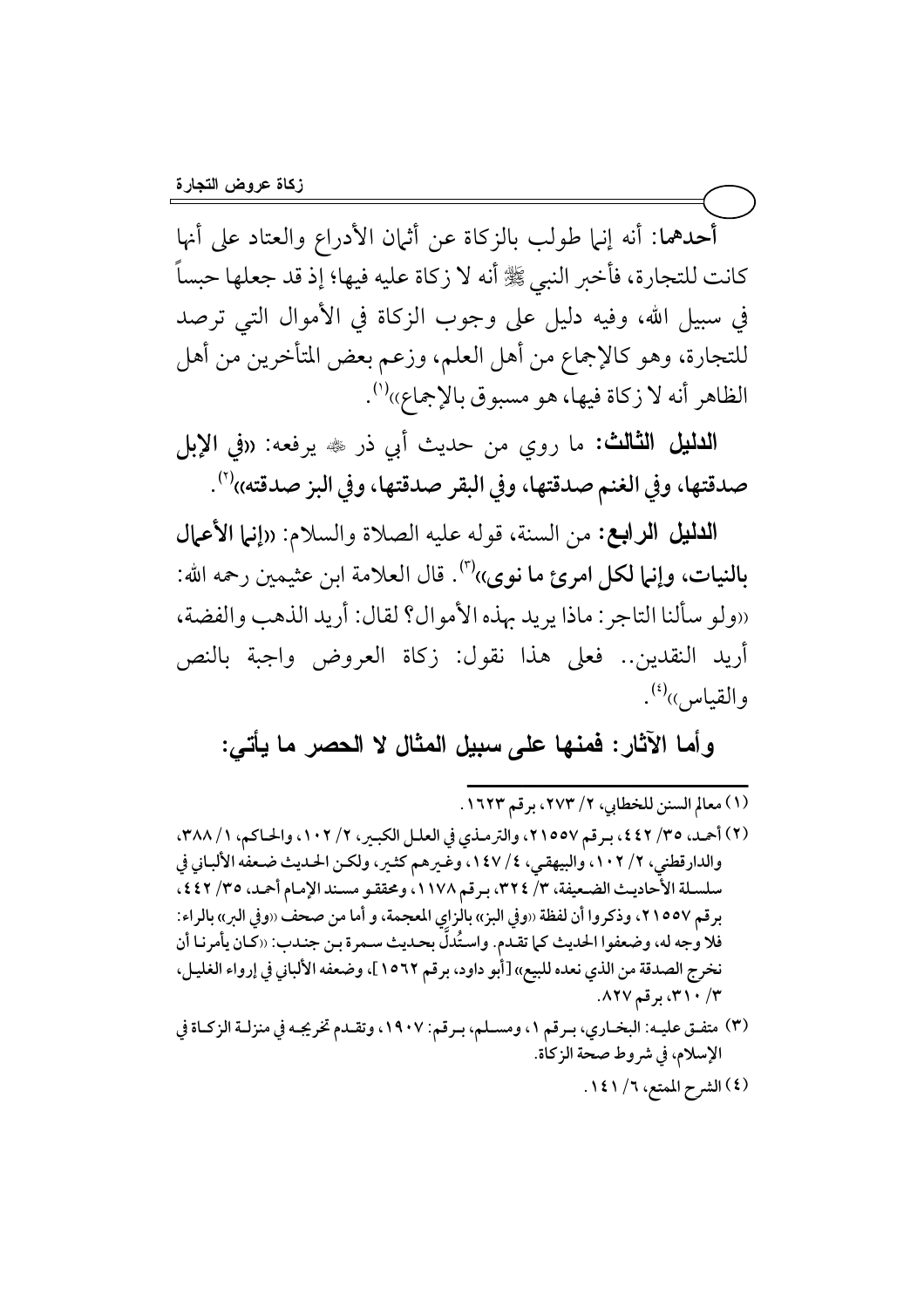الأَثْلِ الأَوْلِ: عن ابن عمر رضِيالله عِنها أنه قال: «ليس في العَرْضِ زِكاة؛ إلا أن يراد به التجارة))(').

**الأثر الثاني:** عن عمر ﷺ كما قال عبدالرحمن بن عبدٍ القارئ، وكان على بيت المال في زمن عمر مع عبيد الله بن الأرقم، فإذا خرج العطاء جمع عمر أموال التجارة فحسب عاجلها وآجلها، ثم يأخذ الزكاة من الشاهد والغائب»<sup>(۲)</sup>.

**الأثل الثالث:** عن عمر بن عبدالعزيز ، قال زريق بن حيان — وكان على جواز مصر في زمن الوليد وسليهان،وعمر بن عبدالعزيز،فذكر «أن عمر بن عبدالعزيز كتب إليه: أن انظر من مرَّ بك من المسلمين فخذ مما ظهر من أموالهم مما يديرون من التجارات: من كل أربعين ديناراً ديناراً، فما نقص فبحساب ذلك حتى يبلغ عشرين ديناراً، فإن نقصت ثلث دينار فدعها ولا تأخذ منها شيئاً))<sup>(٣)</sup>.

- (١) البيهقي، ٤/ ١٤٧، وعبدالرزاق في المصنف، ٤/ ٩٧، والشافعي في الأم، ٢/ ٤٦، وابن أبي شـيبة، ٣/ ١٨٣، وهو صحيح الإسناد كـما قالـت اللجنـة الدائمـة في مجمـوع الفتـاوي، ٩/ ٣١٠، وقـال عبدالقادر الأرنؤوط في جامع الأصول، ٤/ ٦٣٢ «بسند صحيح». واحتج بأثر عن عمرو بن حماس عن أبيه، قال: «أمرني عمر فقال: أدِّ زكاة مالك. فقلت: ما لي مالٌ إلا جعابٌ وأدَمٌ، فقـال: قوِّمها ثم أدِّ زكاتها›› [الدارقطني ٢/ ١٢٥، والبيهقي ٤/ ١٤٧، وضعفه الألباني في إرواء الغليل برقم ٨٢٨].
- (٢) مصـنف ابـن أبي شـيبة، ٣/ ١٨٤، وأبـو عبيـد في الأمـوال، ص ٥٢٠ –٤٢٦، بـرقم ١١٧٨، ١٢١١، وصححه ابن حزم في المحلي، ٥/ ٢٣٤، ولكن لم يعمل به، وقالت اللجنة الدائمة للبحوث العلمية برئاسة ابن باز بأنه ثابت، [فتاوى اللجنة، ٩/ ٣٠٩].
- (٣) موطأ الإمام مالك، ١/ ٢٥٥، كتاب الزكاة، باب زكاة العروض، برقم ٢٠، وإسناده حسن، كما قال عبدالقادر الأرنؤوط في جامع الأصول لابن الأثر بتحقيقه، ٤/ ٦٣٢.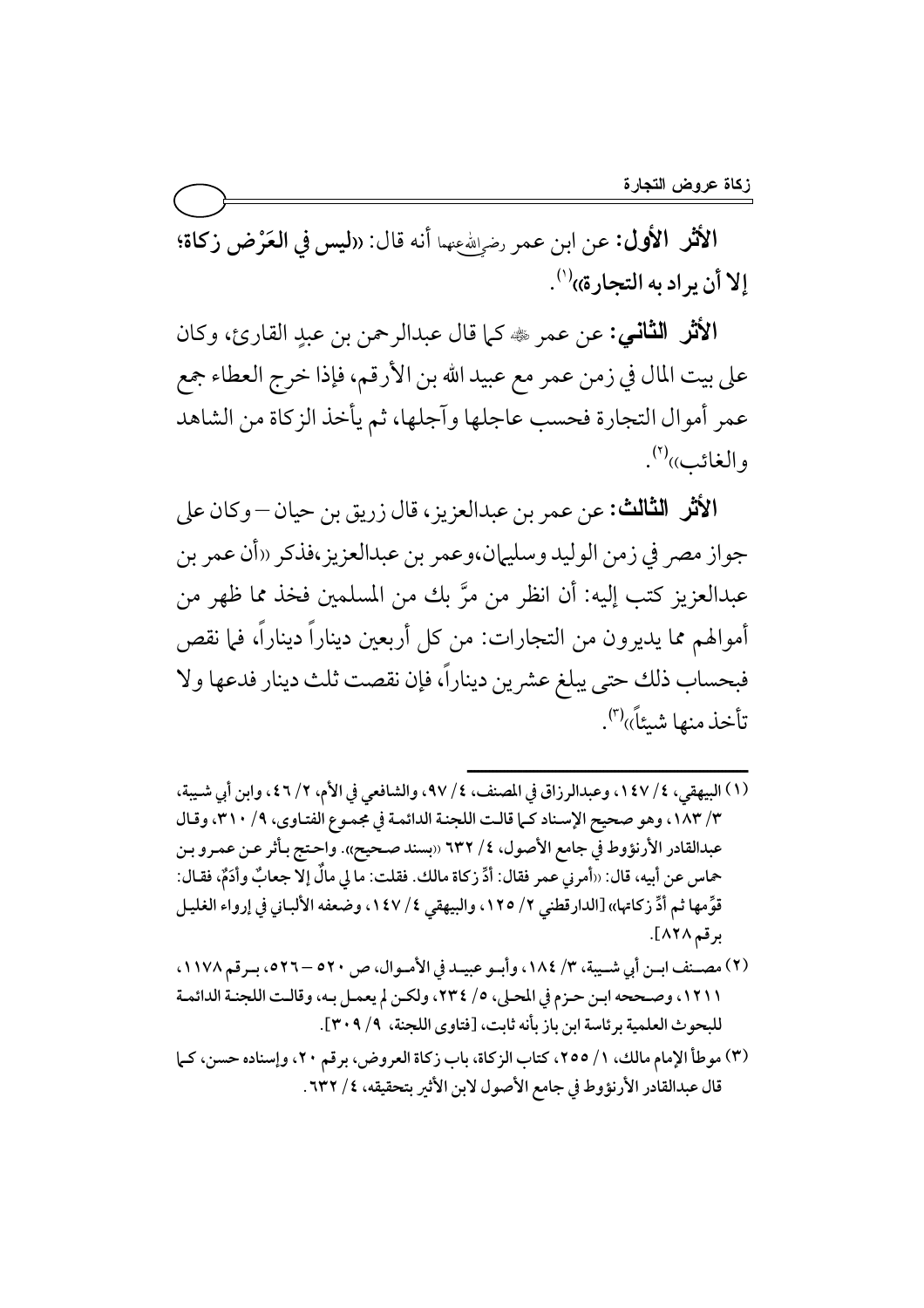وأما الإجماع فقال الإمام ابن المنذر رحمه الله تعالى: «وأجمعوا على أن في العروض التي تدار للتجارة: الزكاة إذا حال عليها الحول))(').

وقال الإمام ابن عبدالبر رحمه الله: «ولم يختلف العلماء أن العروض كلها: من العبيد، وغير العبيد إذا لم تكن تبتاع للتجارة أنه لا زكاة فيها»(").

وقد نقل الإجماع عن ابن المنذر رحمه الله موافقةً له على ذلك: الإمام ابن قدامة رحمه الله<sup>(٣)</sup> والإمام الصنعاني رحمه الله في سبل السلام<sup>(٤)</sup>، والإمام النووي رحمه الله<sup>(٥)</sup>، وشيخ الإسلام ابن تيمية رحمه الله<sup>(٦)</sup>، والعلامة الشوكاني رحمه الله'".

وقال الإمام البغوي رحمه الله: «ذهب عامة أهل العلم إلى أن التجارة تجب الزكاة في قيمتها، إذا كانت نصاباً تمام الحول، فيخرج منها ربع العشر ))<sup>(٨)</sup>.

وقال أبو عبيدٍ رحمه الله: «أجمع المسلمون على أن الزكاة فرض واجب فيها، وأما القول الآخر فليس من مذاهب أهل العلم عندنا))(").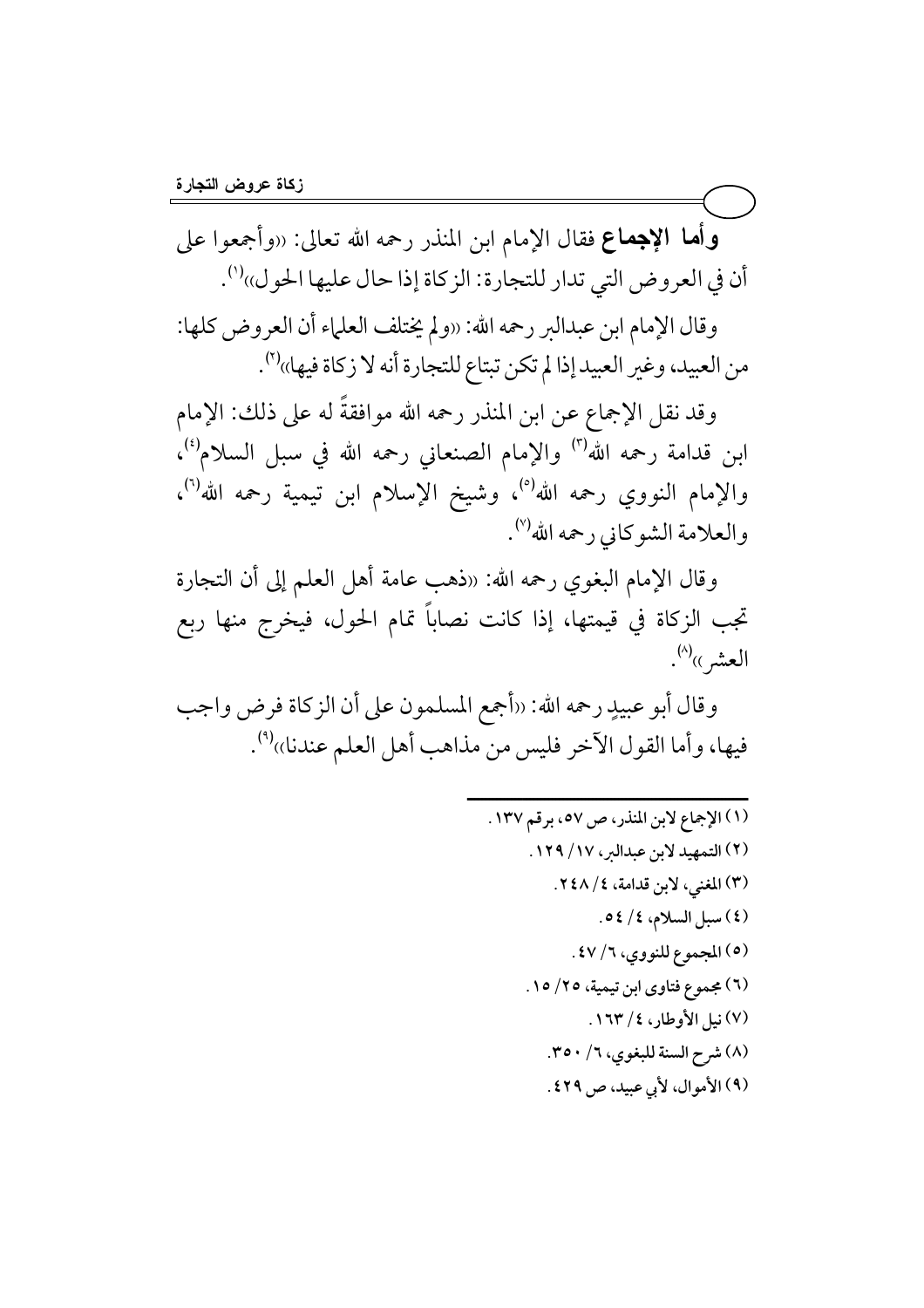**وأما القياس،** فقال الإمام النووي رحمه الله: «تجب الزكاة في عروض التجارة؛ لحديث أبي ذرٍّ ۞؛ ولأن التجارة يطلب بها نباء المال، فتعلقت بها الزكاة، كالسوم في الماشية))'".

وقال الإمام ابنُ رشدٍ رحمه الله: «إن العروض المتخذة للتجارة مال مقصود به التنمية، فأشبه الأجناس الثلاثة التي فيها الزكاة باتفاق. أعني الحرث، والماشية، والذهب، والفضة)ا".

ثالثاً: وجوب زكاة عروض التجارة:

قال به الأئمة الأعلام المحققون قديهاً وحديثاً: من أهل العلم والإيهان والفقه لمقاصد الإسلام، فهو كالإجماع، ومنهم على سبيل المثال لا الحصر ، ما يأتي:

الفقهاء السبعة<sup>(٣)</sup>، والأئمة الأربعة<sup>(٤)</sup>: الإمام أبو حنيفة<sup>(٥)</sup>، والإمام مالك'')، والإمام الشافعي'''، والإمام أحمد'''، وكثير من علماء الإسلام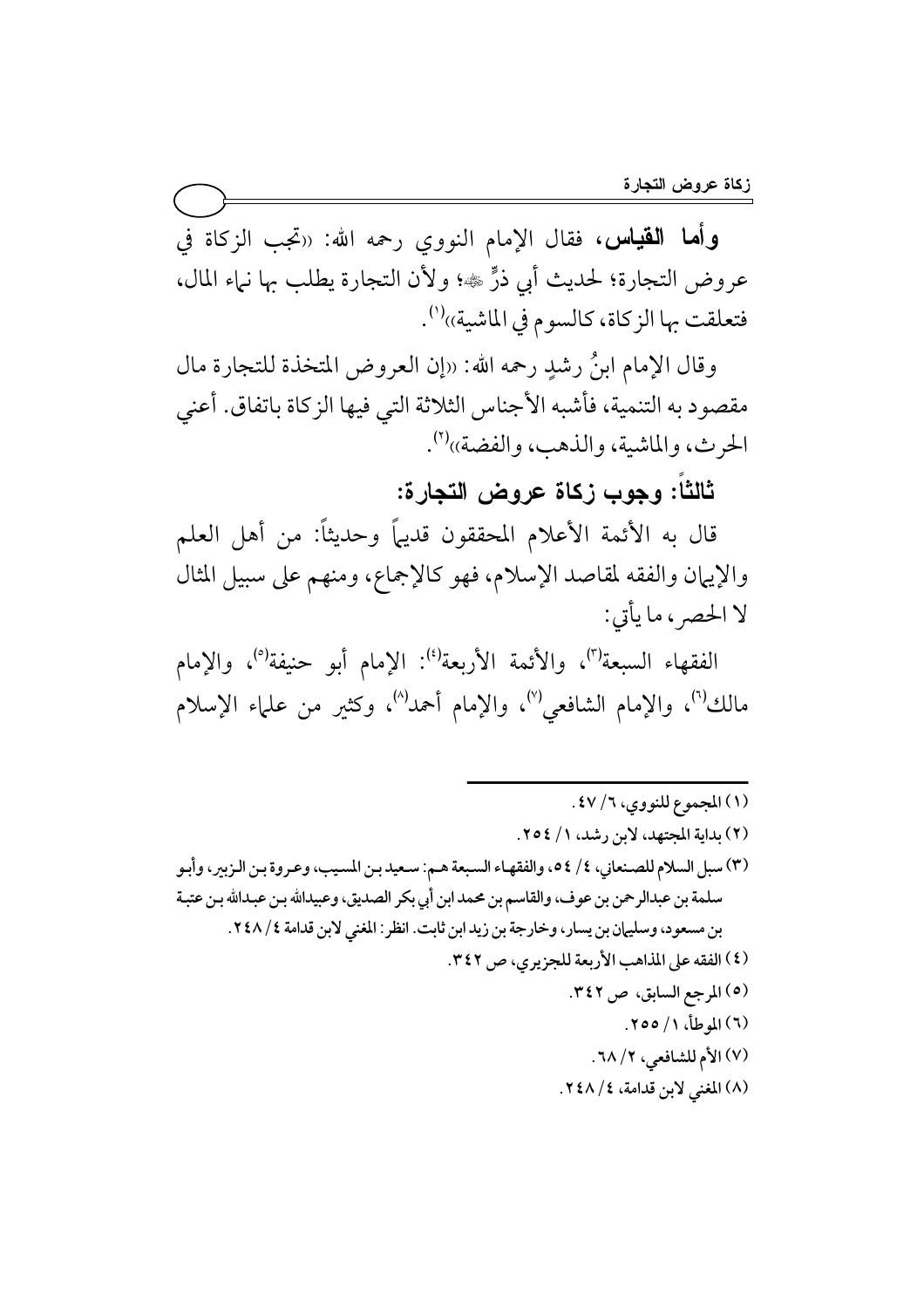والأئمة الأعلام لا يحصي عددهم إلا الله، ومنهم: شيخ الإسلام ابن تيمية'')، وابن القيم'')، وأبو عبيد''')، والإمام النووي'')، والحافظ ابن حجر'')، والإمام ابن قدامة<sup>(٦)</sup>، والعلامة الصنعاني<sup>(٧)</sup>، والعلامة الشوكاني<sup>(٨)</sup>، والإمام البغوي°′، ومن المعاصرين: اللجنة الدائمة للبحوث العلمية والإفتاء (١٠)، والإمام عبدالعزيز بن عبدالله ابن باز(١١)، والعلامة محمد بن صالح العثيمين''')، والعلامة عبدالله بن عبدالرحمن الجبرين''') وغيرهم كثير، بل هو إجماع بين أهل العلم إلا من شذ؛ ولهذا قال الإمام أبو عُبيدٍ رحمه الله: «أجمع المسلمون على أن الزكاة فرض واجب فيها»<sup>(١٤)</sup>، وأما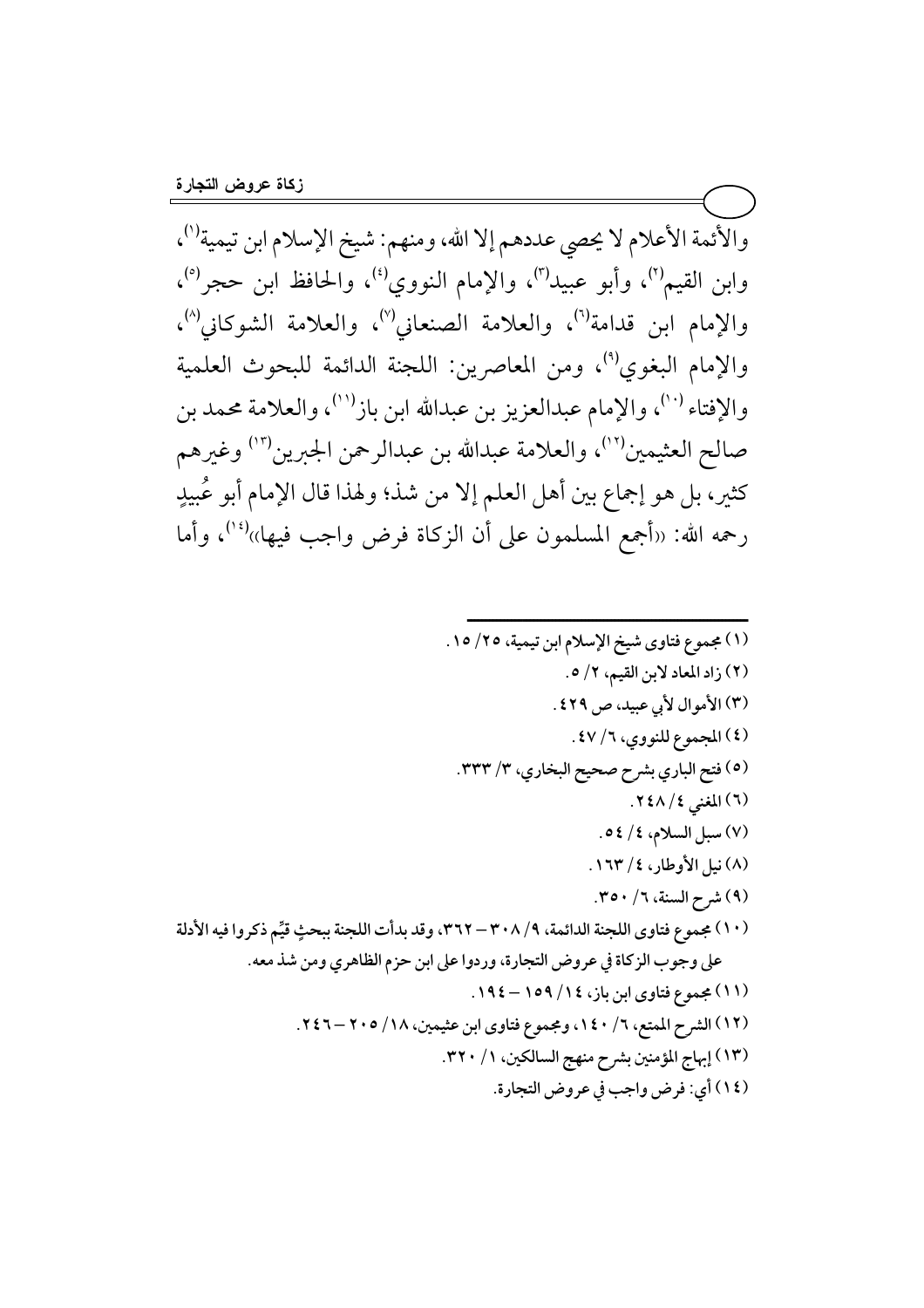القول الآخر فليس من مذاهب أهل العلم عندنا))<sup>(١)(٢)</sup>.

#### (١) الأموال، لأبي عبيد، ص ٢٩٩.

(٢) قال الإمام ابن قدامة: «وحكى عن مالك وداود أنه لا زكاة فيها؛ لأن النبي ﷺ قال: «عفوت لكم عن صدقة الخيل والرقيق». [أبو داود، برقم ١٥٧٤، والنسائي برقم ٢٤٧٧، وابن ماجه وصححه الألباني في صحيح سنن أبي داود، ١/ ٤٣٦ ] وتقدم تخريجه في زكاة الأثمان، ثم قـال ابـن قدامة رحمه الله: «وخبرهم المراد به زكاة العين لا زكاة القيمة بدليل ما ذكرنا، على أن خبرهم عام وحديثنا خاص، فيجب تقديمه». [المغنى، ٤/ ٢٤٩]، واستدلوا كـذلك بحـديث أبي هريـرة حُجُّه «ليس على المسلم في عبده ولا فرسه صدقة» [متفق عليه: البخاري، برقم ١٤٦٣، ومسلم، برقم ٩٨٢]، ونوقش الاستدلال بهذين الحديثين: بأن المراد: الفرس والعبد المعد للخدمة لا لعروض التجارة، فلا زكـاة فيهما؛ لأن ذلـك يكـون خاصـاً بـه يسـتعمله وينتفـع بـه: كـالثوب، والبيـت،

والسيارة التي يستعملها، كل هذه ليس فيها زكاة [الشرح الممتع، لابن عثيمين ٦/ ١٤١]. واستدلوا بقوله ﷺ: «ليس في حب ولا ثمر صدقة حتى يبلغ خمسة أوسـق، ولا فـيما دون خمس ذود صدقة، ولا فيها دون خمس أواق صدقة،) [متفق عليه: البخاري، برقم ١٤٨٤، ومسلم، برقم ٩٧٩] قال المسقطون لزكاة العروض التجارية: «فدل عموم ذلك أنها ليس فيها زكاة سواء أعدت للتجارة أم لا، ويجاب عن ذلك بحمله على عدم وجوب الزكاة في أعيانها، وهذا لا ينافي وجو ب الزكاة في قيمتهـا: مـن الـذهب، والفضـة؛ فإنهـا ليسـت مقصـودة لأعيانهـا، وإنـما هـي مقصودة لقيمتها، فكانت قيمتها هي المعتبرة، وبذلك يجمع بين أدلـة نفـي وجوبهـا في العـروض وإثباتها فيها». [فتاوى اللجنة الدائمة للبحوث العلمية والإفتاء، ٩/ ٣١٠] وقالت اللجنة أيضـاً في إجابة على الفتوى رقم ٨٨٩٥ لسؤال عن القول بعدم الوجوب في عروض التجارة فأجابت اللجنة بقولها: «ثبت وجوب الزكاة في النقود ذهباً كانت أو فضة: بالكتـاب، والسـنة، والإجماع، وعروض التجارة ليست مقصودة لذاتها، وإنها المقصود منها النقود ذهباً كانت أو فضة، والأمور إنما تعتبر بمقاصدها؛ لقول النبي ﷺ: «إنما الأعمال بالنيات» ولذا لم تجب الزكاة في الرقيق المتخذ للخدمة، ولا في الخيل المتخذة للركوب، ولا في البيت المتخذ للسكني، ولا في الثياب المتخذة لباساً، ولا في الزبرجد، والياقوت، والمرجان ونحوها إذا اتخذت للزينة، أما إذا اتَّخذ كل ما ذكر ونحوه للتجارة فالزكاة واجبة فيه؛ لكونه قصد به النقود: من الذهب، والفضة، وما يقوم مقامها، وإنها نفي ابن حزم وجوب الزكاة في عروض التجارة؛ لأنه لا يقول بتعليل الأحكام، والقول بعدم تعليل الأحكام، وأنها لم تشرع لحكم قول باطل، والصحيح أنها معللة، وأنها نزلت لحكم، لكنها قد يعلمها العلماء فيبنون عليها، ويتوسعون في الأحكام، وقـد لا يعلمهـا العلـماء فيقفون عند النص، وهذا هو مسلك الأئمة الأربعة، والأكثر من أهل العلم، فمن منع زكاة ما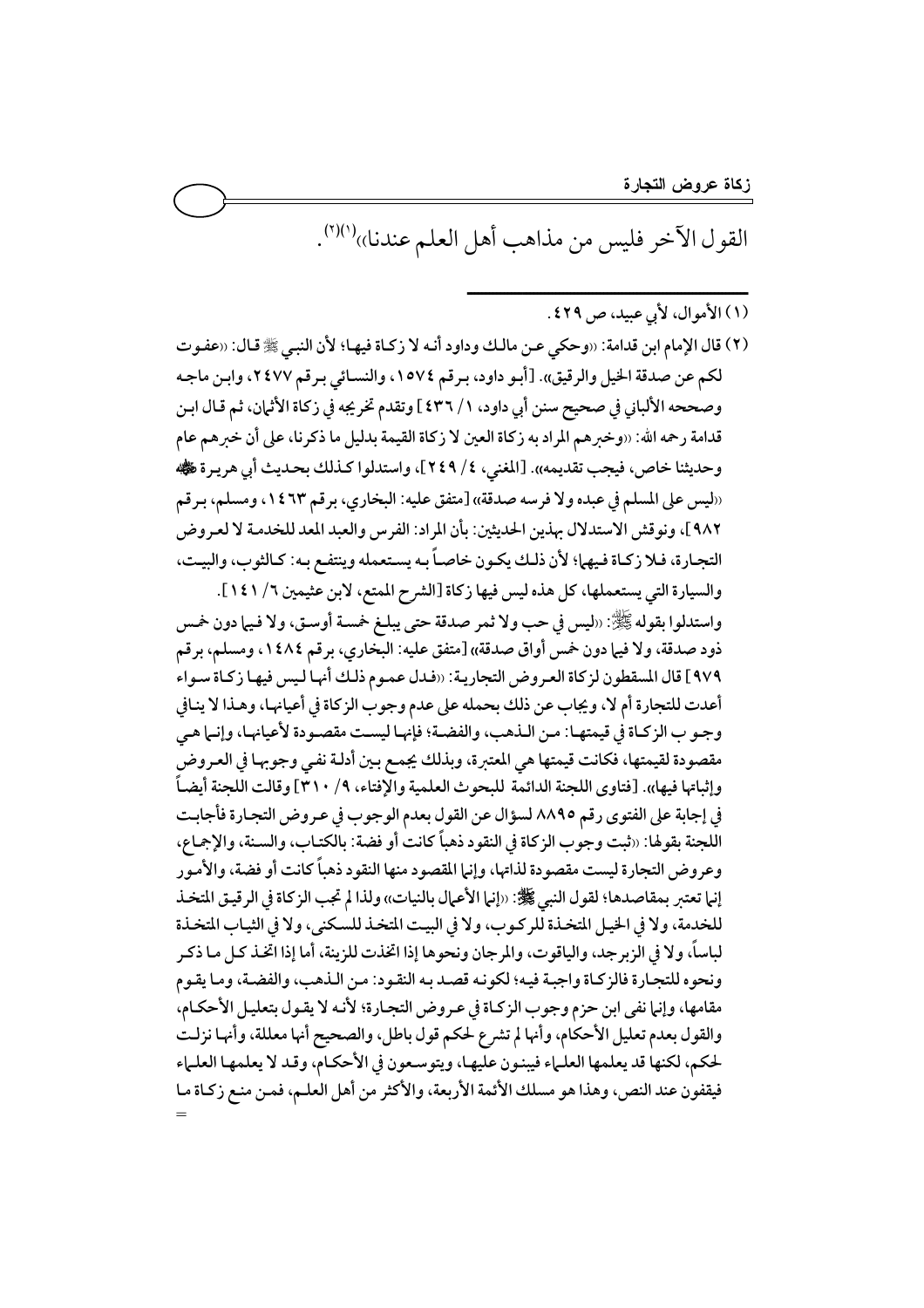## رابعاً: شروط وجوب الزكاة في عروض التجارة على النحو الآتي:

**الشرط الأول:** نية التجارة في عروض التجارة؛ لأن العروض مخلوقة في الأصل للاستعمال، فلا تصبر للتجارة إلا بالنية، ويعتبر وجود النية في جميع الحول؛ لأنها شرط أمكن اعتباره في جميع الحول، فاعتبر فيه؛ لقولهﷺ: «إنها الأعمال بالنيات، وإنها لكل امرئ ما نوى»<sup>(١/ ٣)</sup>.

- = لديه من عروض التجارة فهو مخطئ، والأحاديث الـواردة في إيجابهـا في العـروض وإن كـان فيهـا ضعف، صالحة للاعتضاد، والتأييد لهذا الأصل» [اللجنة الدائمة المكونة من: عبدالعزيز ابن باز، وعبدالرزاق عفيفي، وعبدالله بن غديان، وعبدالله بن قعود، ٩/ ٣١٢].
- (١) متفـق عليـه: البخـاري، بـرقم (١)، ومسـلم، بـرقم ١٩٠٧، وتقـدم تخريجـه في منزلـة الزكـاة في الإسلام في شروط صحة الزكاة.
- (٢) واختلف الأئمة الأربعة في شروط وجوب الزكاة في عروض التجارة على النحو الآتي: ١ – الشافعية: قالوا تجب: الزكاة في عروض التجارة بشر وط ستة: الشرط الأول: أن تكون هذه العروض قد ملكت بمعاوضة: كشر اء ونحوه. الشرط الثاني: أن ينوى بهذه العروض التجارة حال المعاوضة. الشرط الثالث: أن لا يقصد بالمال القنية، فإن قصد ذلك انقطع الحول. الشرط الرابع: مضى حول من وقت ملك العروض. الشر ط الخامس: أن لا يصير جميع مال التجارة أثناء الحول نقداً من جنس ما تقوم به العروض. الشرط السادس: أن تبلغ قيمة العروض آخر الحول نصاباً. ٢ – الحنفية: قالوا: تجب زكاة عروض التجارة بشروط منها: الشرط الأول: أن تبلغ قيمتها نصاباً من الذهب أو الفضة. الشرط الثاني: أن يحول عليها الحول، والمعتبر طرفا الحول لا وسطه. الشرط الثالث: أن ينوى التجارة، وأن تكون هذه النية مصحوبة بعمل تجارة. الشرط الرابع: أن تكون العين المتجر فيها صـالحة لنيـة التجـارة، فلـو اشـترى أرض عشر ـ وزرعهـا أو بذراً وزرعه، وجب في الـزرع الخـارج العشر ـ دون الزكـاة، أمـا إذا لم يـزرع الأرض العشر ـية فـإن الزكاة تجب في قيمتها. ٣ –المالكية: قالوا: تجب زكاة عروض التجارة مطلقاً، سواء كان التاجر محتكراً أو مديراً، بشر وط خمسة: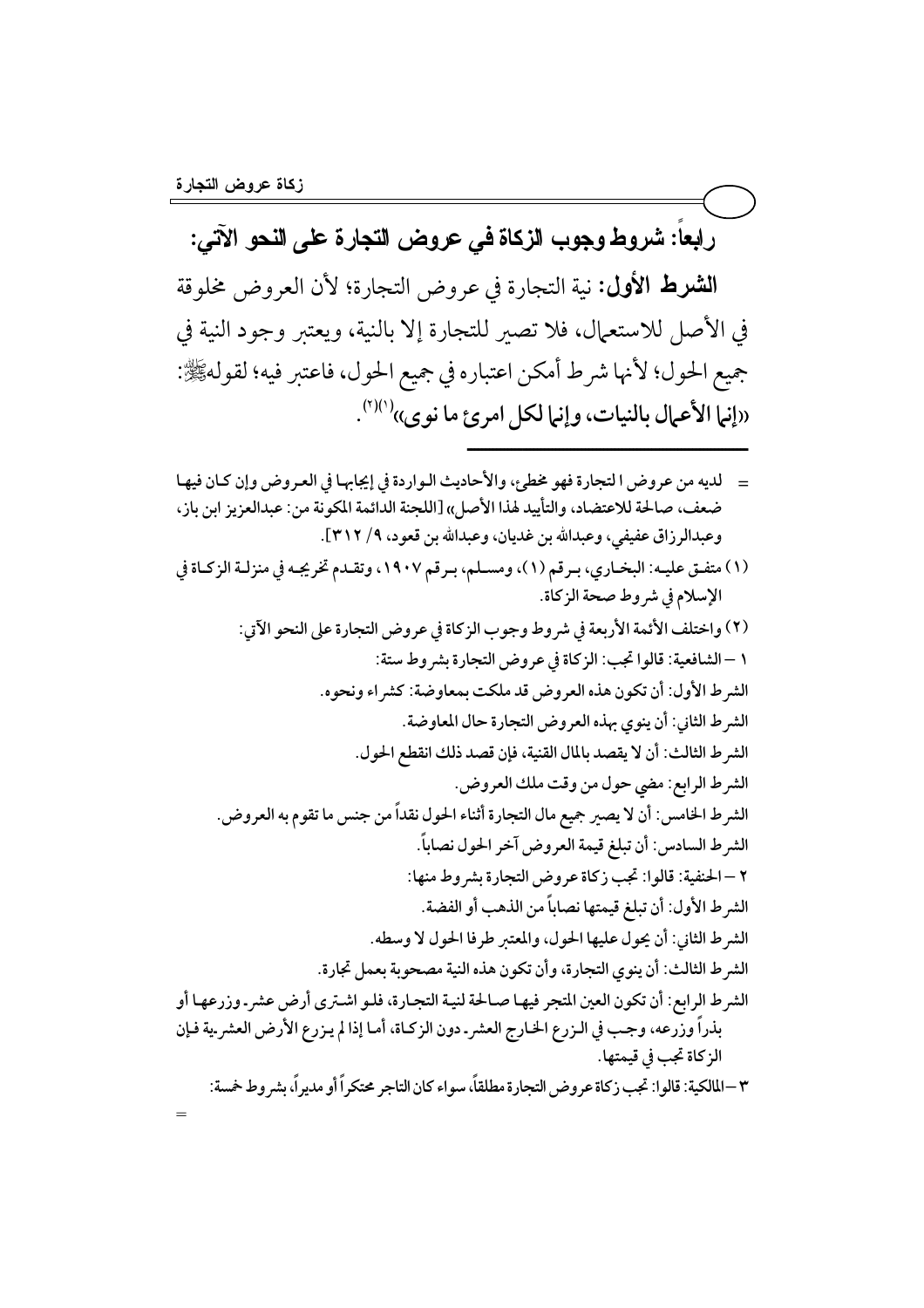الشرط الثاني: أن تبلغ قيمة العروض للتجارة نصاباً من أقل الثمنين [أي الذهب والفضة] قيمةً فإذا بلغ أحدهما نصاباً دون الآخر قوَّمه به، ولا يعتبر ما اشتراه به؛ لأن تقويمه لحظ الفقراء... فإن بلغ نصاباً من كل واحدٍ: من الذهب والفضة، قوَّمه بـما هو أحظ لأهل الزكاة، فإن استويا قومه بها شاء منهها، والأصل في اعتبار النصاب قوله ﷺ: «ليس فيها دون خمسة أوسق صدقة، ولا فيها دون خمس ذود صدقة، ولا فيها دون خمس أواق صدقة»<sup>(י)</sup>؛ ولقوله ﷺ: «…فإ**ذا كان لك مائتا درهم وحال عليها** الحول ففيها خمسة دراهم، وليس عليك شيء – يعني في الذهب – حتى يكون لك عشر ون ديناراً»'".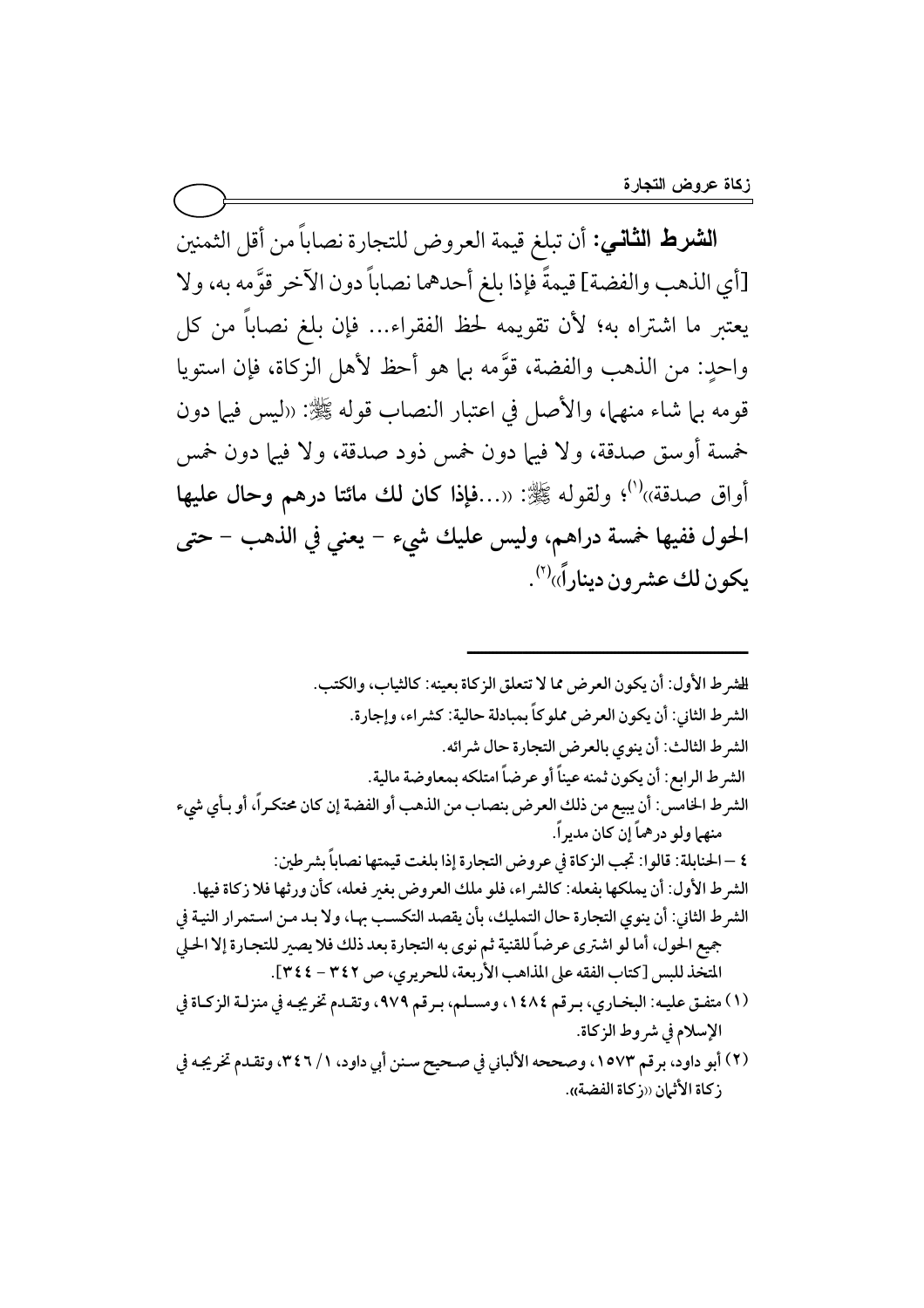الشرط الثالث: الحول؛ لقوله ﷺ: «…وليس في مال زكاة حتى يحول عليه الحول»<sup>(י)</sup>، ويعتبر وجود النصاب في جميع الحول؛ لأن ما اعتبر له الحول والنصاب، اعتبر وجوده في جميعه، كالأثمان.

وإذا اشترى للتجارة عرضاً لا يبلغ نصاباً ثم بلغه انعقد الحول عليه من حين صار نصاباً، وإن ملك نصاباً فنقص انقطع الحول، فإن عاد فنها فبلغ النصاب استأنف الحول، على ما ذكر في زكاة السائمة والأثران، وإن ملك نصاباً في أوقات فلكلِّ نصابٍ حول، ولا يضم نصابٌ إلى نصاب؛ لأن المال المستفاد يعتبر له الحول على ما ذكر سابقاً، وإن لم يَكْمُل النصاب الأول إلا بالثاني فحولها منذ ملك الثاني، وإن لم يكملا إلا بالثالث فحول الجميع من حين كمل النصاب.

وإذا اشترى نصاباً للتجارة بآخر لم ينقطع الحول؛ لأن الزكاة تتعلق بالقيمة، والقيمة فيهما واحدة انتقلت من سلعة إلى سلعة، فهي كدراهم نقلت من بيت إلى بيت، وإن اشتراه بأثمان لم ينقطع الحول؛ لأن قيمة الأثمان كانت ظاهرة فاستترت في السلعة، وكذلك لو باع نصاب التجارة بنصاب الأثمان، لم ينقطع الحول لذلك، وإن اشترى نصاباً للتجارة بعَرْض للقنية أو بيها دون النصاب من الأثيان، أو عَرْض للتجارة انعقد الحول من حين الشراء؛ لأن ما اشترى به لم يجر في حول الزكاة، فلم يُبنَ عليه، ولو اشترى نصاباً للتجارة بنصاب سائمة أو سائمة بنصاب تجارة انقطع الحول؛ لأنهما مختلفان، فإن كان نصاب التجارة سائمة فاشترى به نصاب سائمة للقنية لم

<sup>(</sup>١) أخرجه أبو داود، برقم ١٥٧٣، وصححه الألباني في صحيح سنن أبي داود، ١/ ٤٣٦، وتقدم تخريجه في منزلة الزكاة في الإسلام في شروط وجوب الزكاة.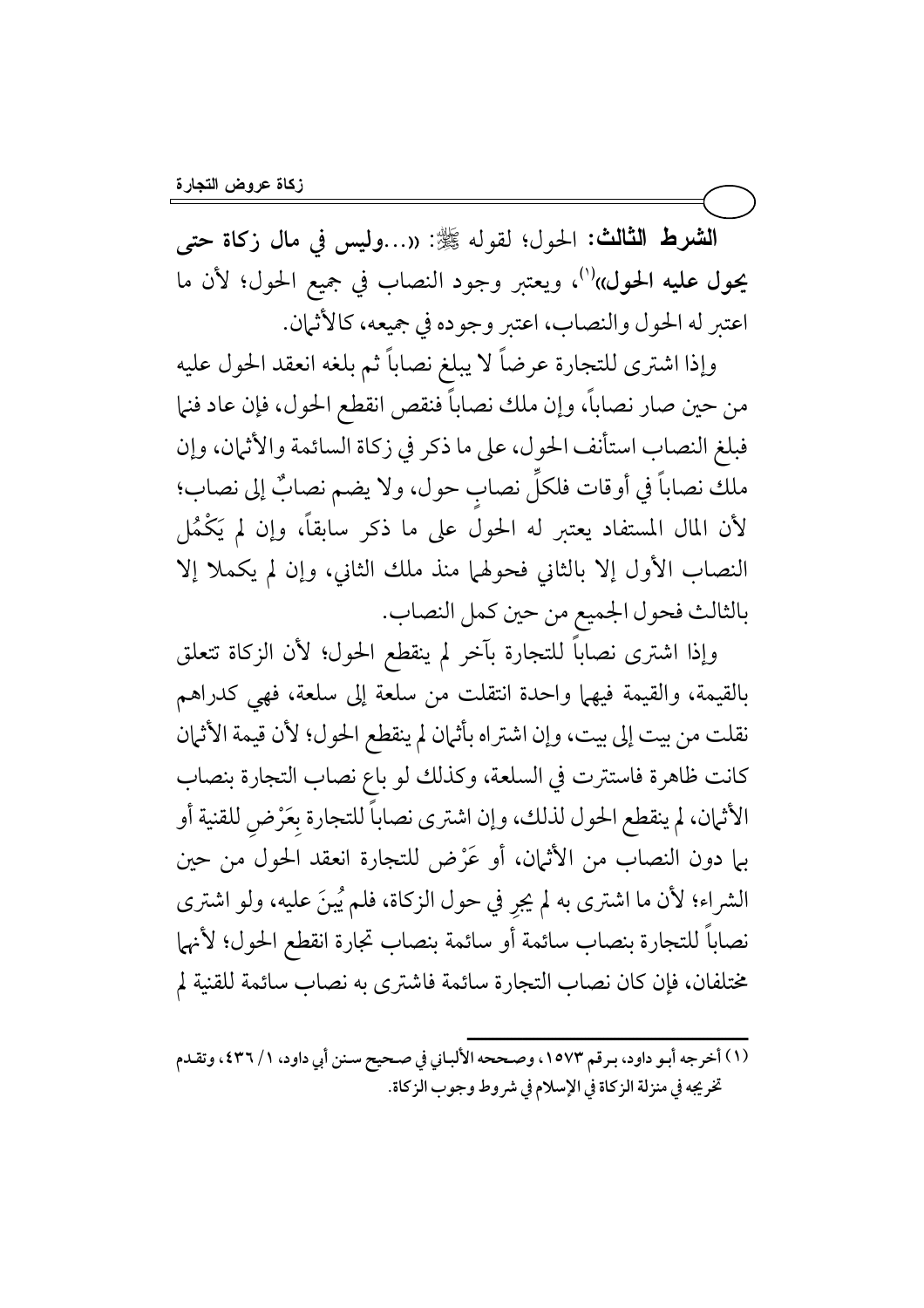ينقطع الحول؛ لأن السوم سبب للزكاة، إنها قدم عليه زكاة التجارة لقوَّته فإذا زال المعارض ثبت حكم السوم؛ لظهوره''.

وإن اشترى أرضاً ونخلاً للتجارة، فزرعت الأرض وأثمر النخل، واتفق حولها: بأن بدأ الصلاح في الثمر، واشتد الحب، عند تمام الحول، وكانت قيمة الأرض تبلغ نصاب التجارة، فالأقرب للصواب أنه يزكِّي الجميع زكاة التجارة؛ لأنه مال تجارة تجب فيه زكاة التجارة كالسائمة<sup>(٢)</sup>.

وهذه الشروط: من نية التجارة، وبلوغ النصاب، وتمام الحول في عروض التجارة، تضاف إليها الشروط العامة في الزكاة التي ذكرتها في أو ل الز كاة))<sup>(٣)</sup>.

- (٢) وقدم هذا القول العلامة ابـن مفلـح في الفـروع، ٢٠٣/٤، واختـاره القـاضي وجـزم بـه كـما ذكـر المرداوي في الإنصاف، ٧/ ٦٩، وقيل: بل يزكي الثمر والحب زكـاة العشر ـ، ويزكـي الأرض الأصل زكاة القيمة، وقدمه في المغني، والكافي، بل اختاره ونصره، وهو قـول أبي حنيفـة وأبي ثـور [انظر : المغني لابـن قدامـة، ٤/ ٢٥٦، والكـافي لـه، ٢/ ١٦٤، والفـروع لابـن مفلـح، ٢٠٣/ ٢٠٣، وحاشية ابن قاسم على الروض، ٣/ ٢٦٧].
- (٣) وفي مذهب الإمام أحمد شرط آخر: وهو أن يملك عروض التجارة بفعله، بنية التجارة: كـالبيع، والنكاح، وقبول الهدية، ونحو ذلك. وهذه المسألة لها ثلاث حالات: الحالة الأولى: أن يملكها بفعله بنية التجارة، كما لو اشترى هذه الأرض للتجارة ففيها الزكاة. الحالة الثانية: أن يملكها بغير فعله كالمراث، وينويها للتجارة، فالمذهب لا تكون عروض تجارة فليس فبها زكاة. الحالة الثالثة: أن يملكها بفعله بغير نية التجارة ثـم ينويهـا للتجـارة، فالمذهب لا تكـون للتجـارة فليس عليها زكاة. وفي رواية للإمام أحمد أن العرض يصير للتجارة بمجرد النية، وهذه الروايـة هـي أقـرب؛ لقولـه ﷺ: «إنـما الأعمال بالنيات» [متفق عليه] وهي التبي اختارهـا: أبـو بكـر، وابـن أبي موسـى، وابـن عقيـل، وصـاحب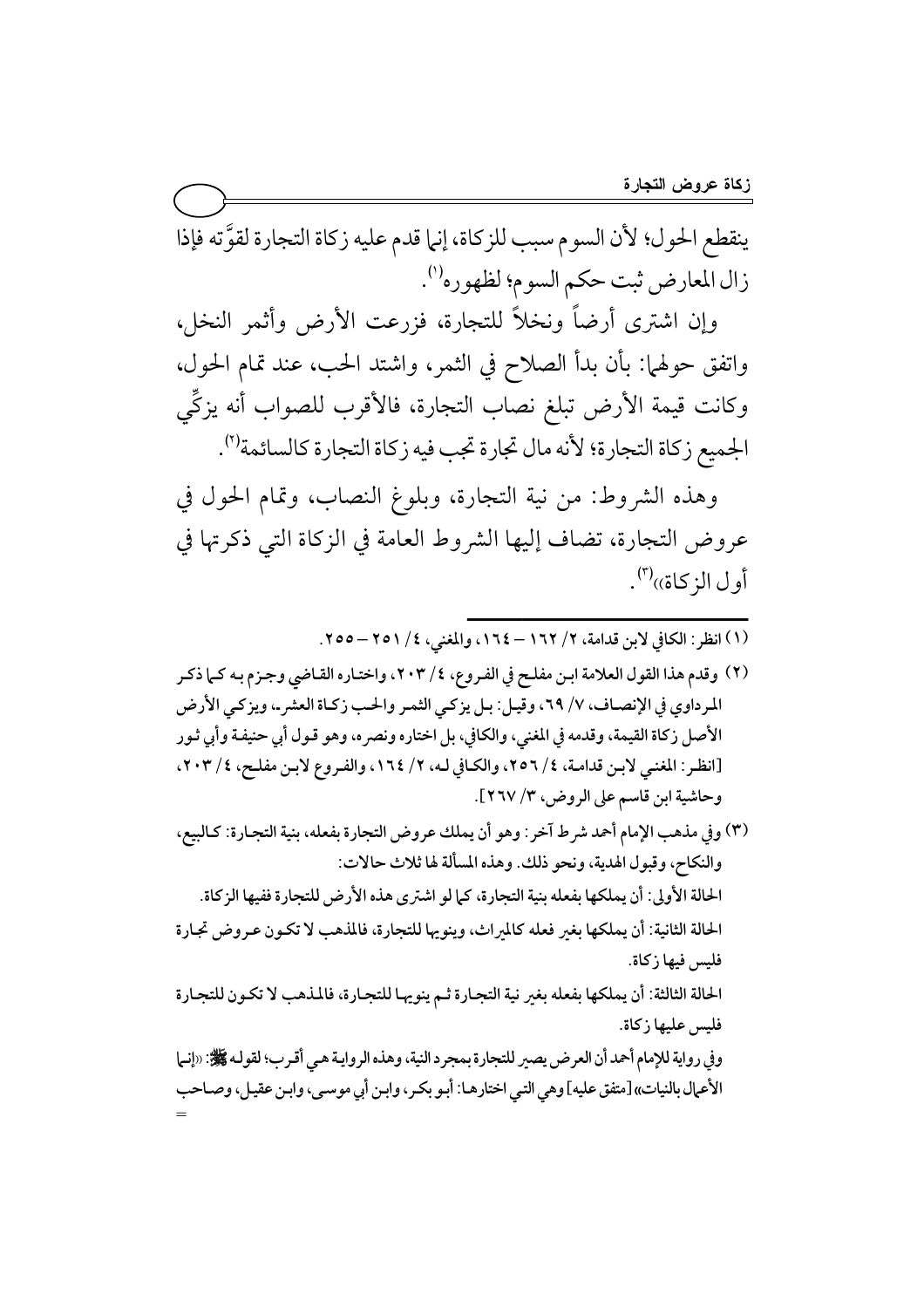خامساً: حول عروض التجارة لا ينقطع بالمبادلة أو البيع:

فإذا اشترى عَرْضاً للتجارة بنقدٍ أو باعه به، بني على حول الأول؛ لأن الزكاة تجب في قيم العروض، وهي من جنس النقد، وحتى بهيمة الأنعام: من الإبل، والبقر، والغنم، إذا قصد بها التجارة؛ فإنه يزكيها زكاة العروض، ولا ينقطع الحول إذا باعها وهي من عروض التجارة: سواء باعها بجنسها أو بغبر جنسها، قال الإمام البغوي رحمه الله: «أما حول [عروض] التجارة فلا ينقطع بالمبادلة؛ لأن زكاة التجارة تجب في القيمة، والقيمة باقية في ملكه وقت المبادلة؛ لأن ملكه لا يزول عن أحدهما إلا ويملك الآخر»''.

سادساً: ربح عروض التجارة حوله حول رأس المال:

فلو ملك نصاباً من عروض التجارة وربح في قيمته، فإنه يزكى الجميع: رأس المال مع الربح، حتى لو لم يربح هذا الربح إلى آخر الحول، فإنه يزكيه مع رأس المال، أما إذا كانت قيمة التجارة دون النصاب ثم حصل الربح، فإن بداية الحول من كمال النصاب بالربح، وكذا إذا ارتفع سعر التجارة فإن الزكاة تجب في جميع القيمة، وإن نقص سعر التجارة زكَّى القيمة الحاضر ة<sup>(٢)</sup>.

- = الفائق، وقال العلامة ابن عثيمين رحمه الله في الشرح الممتع، ٦/ ١٤٥: «فيها الزكاة عـلى القـول الـراجح». [وانظر : الإنصاف في معرفة الراجح من الخلاف، للمر داوي ٧/ ٥٦].
- (١) الزكاة، للبغوي ص ١٩٥، وانظر : فتاوى ابن عثيمين، ١٨/ ٥١، والكافي لابن قدامة، ٢/ ١٦٤، والمغنى، ٤/ ٢٥٥.
- (٢) انظر: المقنع مع الشر-ح الكبير والإنصاف، ٦/ ٣١٤-٣٢٠، ٧/ ٧١، والكافي، ٢/ ٢٥، والمغنى، ٤/ ٢٥٨، والشر-ح الممتـع، ٦/ ٢٢ – ٢٣، و٣٣ – ٣٩، والمختـارات الجليـة في المسـائل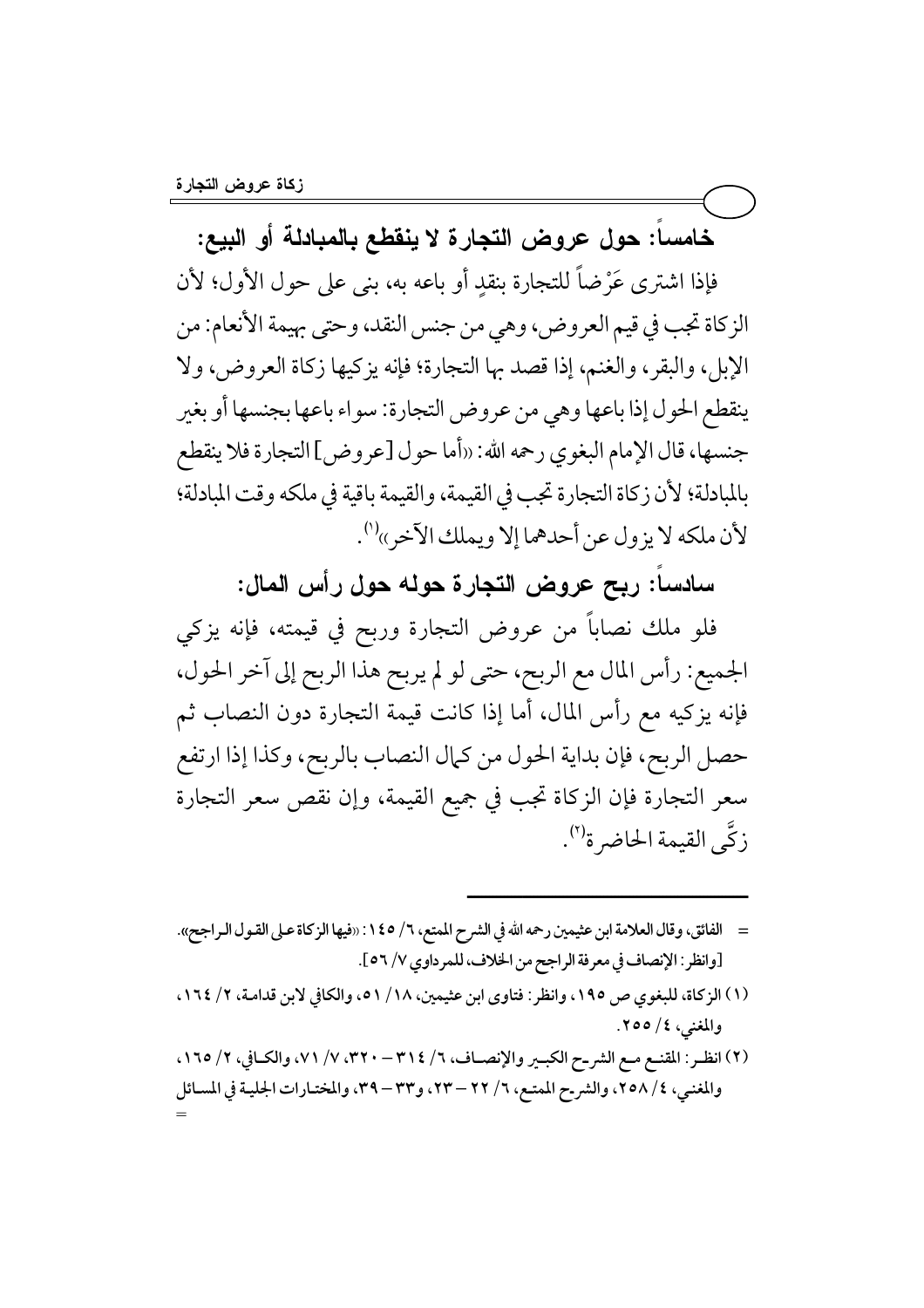وإذا تم الحول على مال المضاربة فعلى صاحب المال زكاة رأس المال، وزكاة حصته من الربح؛ لأن حول الربح حول الأصل»''.

سابعاً: تضم قيمة أنواع العروض إلى بعضها، وإلى كل من الذهب والفضة فى تكميل النصاب:

قال الإمام ابن قدامة رحمه الله: «لا نعلم فيه خلافاً»<sup>(٢)</sup>، وقال رحمه الله في موضع آخر: «ولو كان له ذهب، وفضة، وعروض وجب ضم الجميع بعضه إلى بعض في تكميل النصاب؛ لأن العروض مضمومٌ إلى كل واحد منهما، فيجب ضمهما إليه وجمع الثلاثة... .)ا(٣) ك

قال العلامة ابن عثيمين رحمه الله: «…تضم قيمة العروض إلى قيمة الذهب والفضة؛ لأن المقصود بها القيمة»(°).

ثامناً: كيفية تقويم سلع عروض التجارة بما تبلغ قيمتها:

تقوَّم عروض التجارة عند تمام الحول بالأحظ لأهل الزكاة: من الدنانير من الذهب أو من الدراهم من الفضة، فإذا قُوِّمَت وصارت لا تبلغ النصاب باعتبار الذهب [الدنانير] وتبلغ النصاب باعتبار الفضة

- = الفقهية للسعدي، ص ٧٦، ومجموع فتاوى الإمام ابن باز، ١٢/ ٥٠.
- (١) الكافي، لابن قدامة، ٢/ ١٦٥، والمغنى، ٤/ ٢٦٠، والمقنع مع الشرح الكبير والإنصاف، ٧/ ٧٣. (٢) المغنى، ٤/ ٢١٠.
	- (٣) المغنى لابن قدامة، ٤/ ٢١٠.
- (٤) قال رحمه الله: «فأما إن كان له من كل واحد من الذهب والفضة ما يبلغ نصاباً بمفرده، أو كان له نصاب من أحدهما، وأقل من نصاب من الآخر فقد توقف أحمد عـن صّـم أحـدهما إلى الآخـر في رواية الأثرم وجماعة، وقطع في رواية حنبل أنه لا زكاة عليه، حتى يبلغ كل واحـد مـنهـم نصـاباً». [المغنى، ٤/ ٢١٠] وتقدم الترجيح في زكاة الأثمان. (٥) الشرح الممتع، ٤/ ١٤٨، وانظر: [الفروع، لابن مفلح، ٤/ ١٩٩].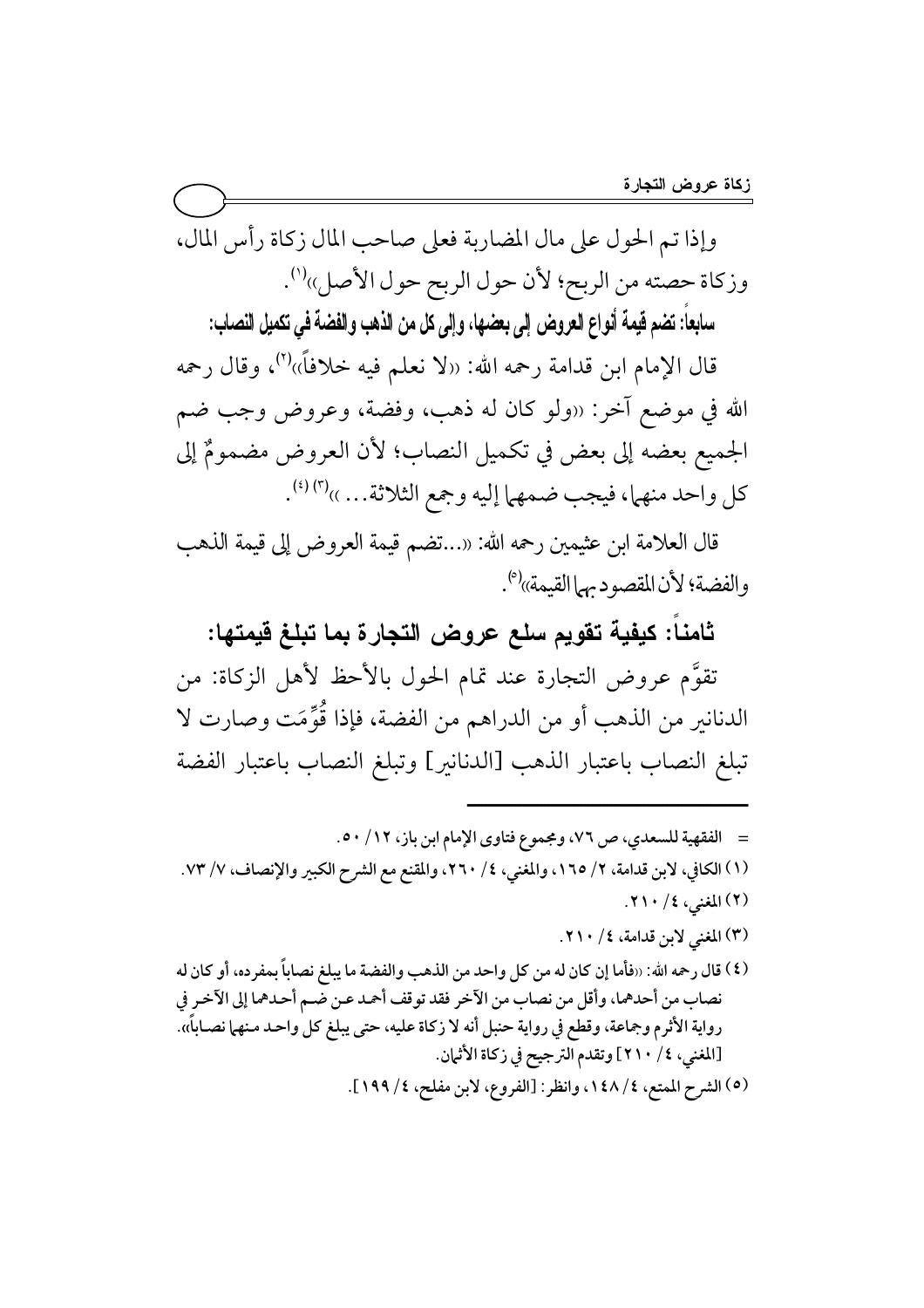[الدراهم] فنأخذ بتقويمها باعتبار الفضة، فالأحظ للفقراء هو ما تبلغ به نصاباً من الذهب أو من الفضة، والعكس بالعكس، ولا يعتبر ما اشتريت به، وإنها المعتبر قيمة العروض عند تمام الحول (').

مثال: رجل اشترى عقاراً بمبلغ مليون جنيه وعرضه للتجارة، ودار عليه الحول، فكان سعره ثلاثة ملايين جنيه، فيزكي ثلاثة ملايين، ورجل اشترى بضاعة بيائة ألف، وعندما دار الحول كانت قيمتها خمسين ألفاً، فيزكي خمسين ألفاً، وهكذا، في جميع عروض التجارة: المعتبر قيمة التجارة عند تمام الحول (٢).

تاسعاً: لا شيء في آلات التجارة التي لا يراد بيعها ولا في ما أُعدَّ للأجرة، ولكن الزكاة في الأجرة إذا حال عليها الحول.

فإذا كان التاجر له في مخزنه: دواليب، وآلات، يستخدمها للعمل في تجارته، فلا زكاة فيها إلا إذا أراد بها عروض التجارة، ومثال ذلك: تاجر له: حفارات، ومكائن، وأجهزة يستعملها لإصلاح تجارته، أو له مطابع وآلات، فلا زكاة في هذه الآلات إذا لم يعدها للبيع، وإنيا الزكاة في عروض التجارة التي يديرها، إلا إذا أعدها جميعاً للتجارة بحيث نوى أن يبيعها مع عرض التجارة ففيها الزكاة مع عروض التجارة<sup>(٣)</sup>.

- (١) انظـر : المقنـع والشر-ح الكبـير، ٧/ ٦١، والمغنـي، ٤/ ٢٥٣، والشر-ح الممتـع، ٦/ ١٤٦، ومنـار السـبيل، ١/ ٢٥٥، والموسوعة الفقهية، ٢٣/ ٢٧٤، والروض المربع مع حاشية ابن قاسم، ٣/ ٢٦٤.
- (٢) انظر : مجموع فتـاوى اللجنـة الدائمـة للبحـوث العلميـة، ٩/ ٣١٧، ومجمـوع فتـاوى ابـن بـاز، ١٤/ ١٧١، ومجموع فتاوى ابن عثيمين، ١٨/ ٢٠٥ – ٢٠٢.

(٣) انظـر: الفـروع، لابــن مفلــح، ٤/ ٢٠٥، والـروض المربــع، ٣/ ٢٦٤، والموســوعة الفقهيــة،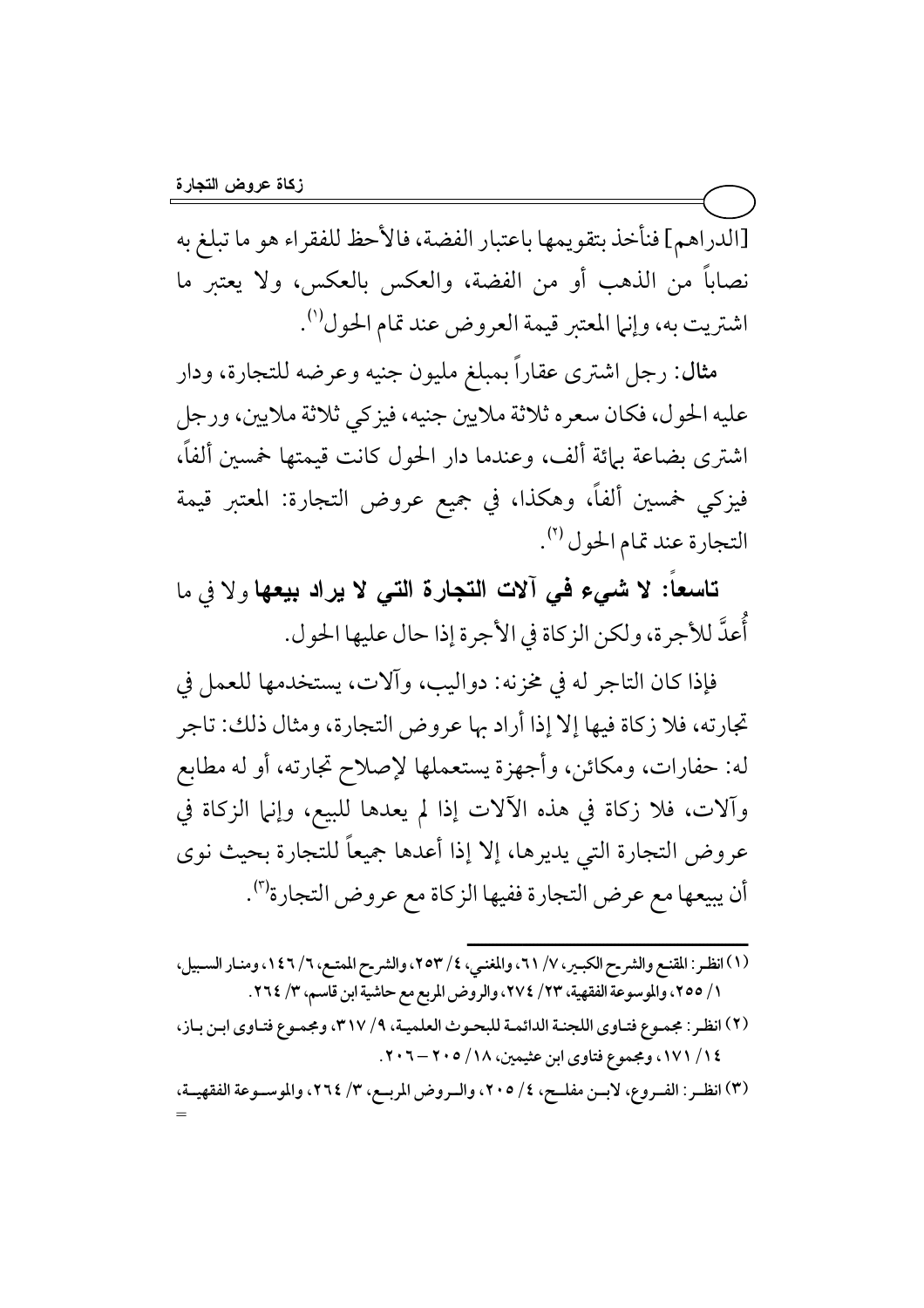والآلات المعدة للإجارة لا زكاة فيها إنها الزكاة في أجرتها إذا حال عليها الحول وبلغت النصاب.

مثال ذلك: تاجر يملك حفارات، وسيارات، ورافعات، يؤجرها على الناس ولا يريد بيعها إنها يريد الحصول على أجرتها، فهذه لا زكاة فيها وإنها يزكى أجرتها إذا حال عليها الحول.

وكذلك:العمارات، والأسواق المؤجرة، لا زكاة فيها، إنها الزكاة في أجرتها، وما يحصل منها إذا حال عليها الحو ل''.

عاشراً: مقدار الواجب في عروض التجارة: ربع العشر:

الواجب في زكاة عروض التجارة ربع عشر قيمتها عند تمام الحول؛ لقول النبي ﷺ في المقدار الواجب في الفضة: «وفي الرقة ربع العشر»'')، والرقة: الفضة، وقال في حديث على ﷺ: «هاتوا ربع العشور: من كل أربعين درهماً درهمٌ وليس عليكم شيء حتى تتمَّ مائتي درهَم، فإذا كانت مائتي درهَم ففيها خمسة دراهم....))<sup>(٣)</sup>، وقال ﷺ في الذهب: «...فإذا كان لك عشرون ديناراً وحال عليها الحول ففيها نصف دينار، فما زاد

- = ٢٣/ ٢٧٤، ومجموع فتـاوى ابـن بـاز، ١٤/ ١٨٥، وفتـاوى اللجنـة الدائمـة، ٩/ ٣٤٥-٣٤٦، ومجموع فتاوى ابن عثيمين، ٢٠٧ / ٢٠٧.
- (١) الفروع لابن مفلح، ٤/ ٢٠٥، والروض المربع، ٣/ ٢٦٨، وفتاوى اللجنة الدائمة، ٩/ ٣٣٢، ۴٤٥، وفتاوى ابن باز، ١٤/ ١٨٢، ومجموع فتآوى ابن عثيمين، ١٨/ ٢٠٩.
	- (٢) البخاري، برقم ٢٥٤، ٥ وتقدم تخريجه في مقدار الزكاة في الذهب والفضة.
- (٣) أبو داود، برقم ١٥٧٢، وصححه الألباني في صحيح سنن أبي داود، ١/ ٤٣٥، وتقدم تخريجه في مقدار زكاة الذهب والفضة.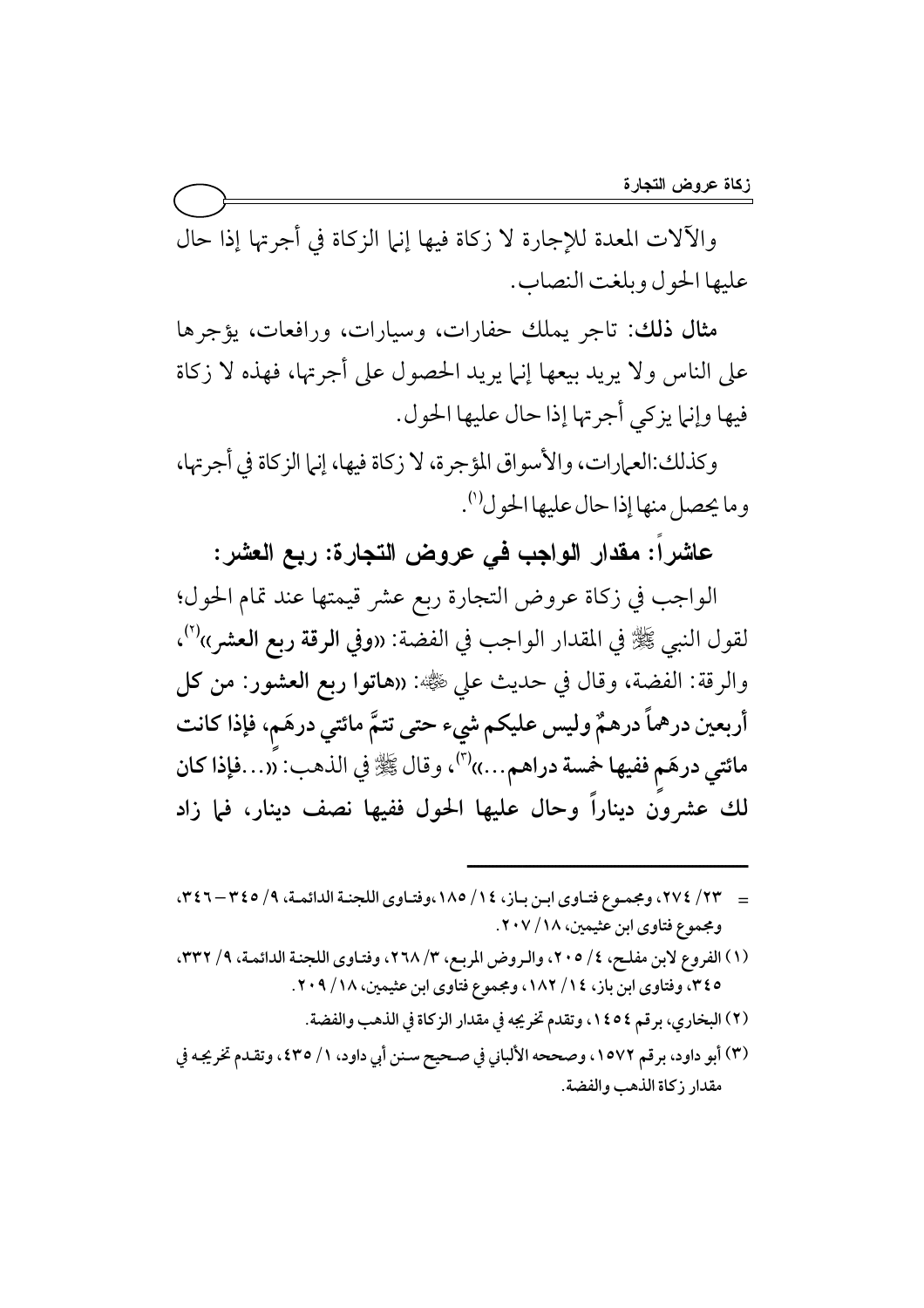فبحساب ذلك»<sup>(י)</sup>. فالواجب في زكاة عروض التجارة ربع عشر قيمتها، من الذهب، أو من الفضة بالأحظ لأهل الزكاة: مثال ذلك شخص يملك عقاراً قيمته عند تمام الحول مليون جنيه، فزكاته هي:

مليون تقسيم أربعين، يساوي خمسة وعشرين ألف جنيهاً  $[4x + 10.111 + 20.111]$   $\left[\frac{1}{2}x + 10.111 + 20.1111 + 20.1111 + 20.1111 + 20.1111 + 20.1111 + 20.1111 + 20.1111 + 20.1111]$ 

وشخص آخر له عروض تجارة قيمتها عند تمام الحول خمسون ألف ريالاً سعودياً، فزكاته: خمسون ألف تقسيم أربعين، يساوي: ألف ومائتين وخمسون ريالاً سعو دياً.

 $(1^{\prime\prime})$ وهکذا $\cdot\cdot\cdot\cdot\cdot\in\{1,2^{\prime\prime}\}$  وهکذا $(2^{\prime\prime})$ .

- (١) أبو داود، برقم ١٥٧٣، وصححه الألباني في صحيح سنن أبي داود، ١/ ٤٣٦، وتقدم تخريجه في نصاب الذهب، وفي نصاب الفضة.
- (٢) واختلـف العلـماء في زكـاة العـروض، هـل يجـوز إخراجهـا عرْضـاً مـن نفـس العـروض أم لا بد أن تكون من القيمة؟ قال الإمام ابن قدامة رحمه الله: «ويخرج الزكاة من قيمة العروض دون عينها وهـذا أحـد قـولي الشـافعي». [المغنـي، ٢٥٠/٤]. وقـال المرداوي في الإنصـاف: «هـذا الصحيح من المذهب، وعليه الأصحاب، قطع به أكثرهم،، [الإنصاف، ٧/ ٥٥]. والقول الثاني للشافعي وأبي حنيفة: أنه مخير بين الإخراج من قيمتها وبين الإخراج مـن عينهـا؛ لأنها مال تجب فيه الزكاة فجاز إخراجها من عينه كسائر الأموال [المغنى، ٤/ ٢٥٠، والشرح الكبير، ٧/ ٥٥]. ورد ابن قدامـة رحمه الله هـذا القـول، فقـال: «ولنـا أن النصـاب معتـبر بالقيمـة فكانت الزكاة منها: كالعين في سائر الأموال، ولا نسلم أن الزكاة تجب في المال، وإنـما وجبـت في قيمته)) [المغنى، ٤/ ٥٠].

وقال المرداوي: «وقال الشيخ تقي الدين: ويجوز الأخذ من عينها أيضاً» [الإنصاف، ٧/ ٥٥]. وذكر شيخ الإسلام في الفتـاوي الكـبري، [١/ ٢٩٩] الأقـوال في المسألة: يجـوز مطلقـاً، لا يجـوز مطلقاً، يجوز في بعض الصور للحاجة أو المصلحة الراجحة، ثم قال: «وهذا أعدل الأقـوال، فـإن كان آخذ الزكاة يريد أن يشتري بها كسوة فاشترى رب المال بها كسوة وأعطاه فقد أحسن إليه، وأما إذا قوَّم هو الثياب فأعطاها فقد يقومهـا بـأكثر مـن السـعر، وقـد يأخـذ الثيـاب مـن لا يحتـاج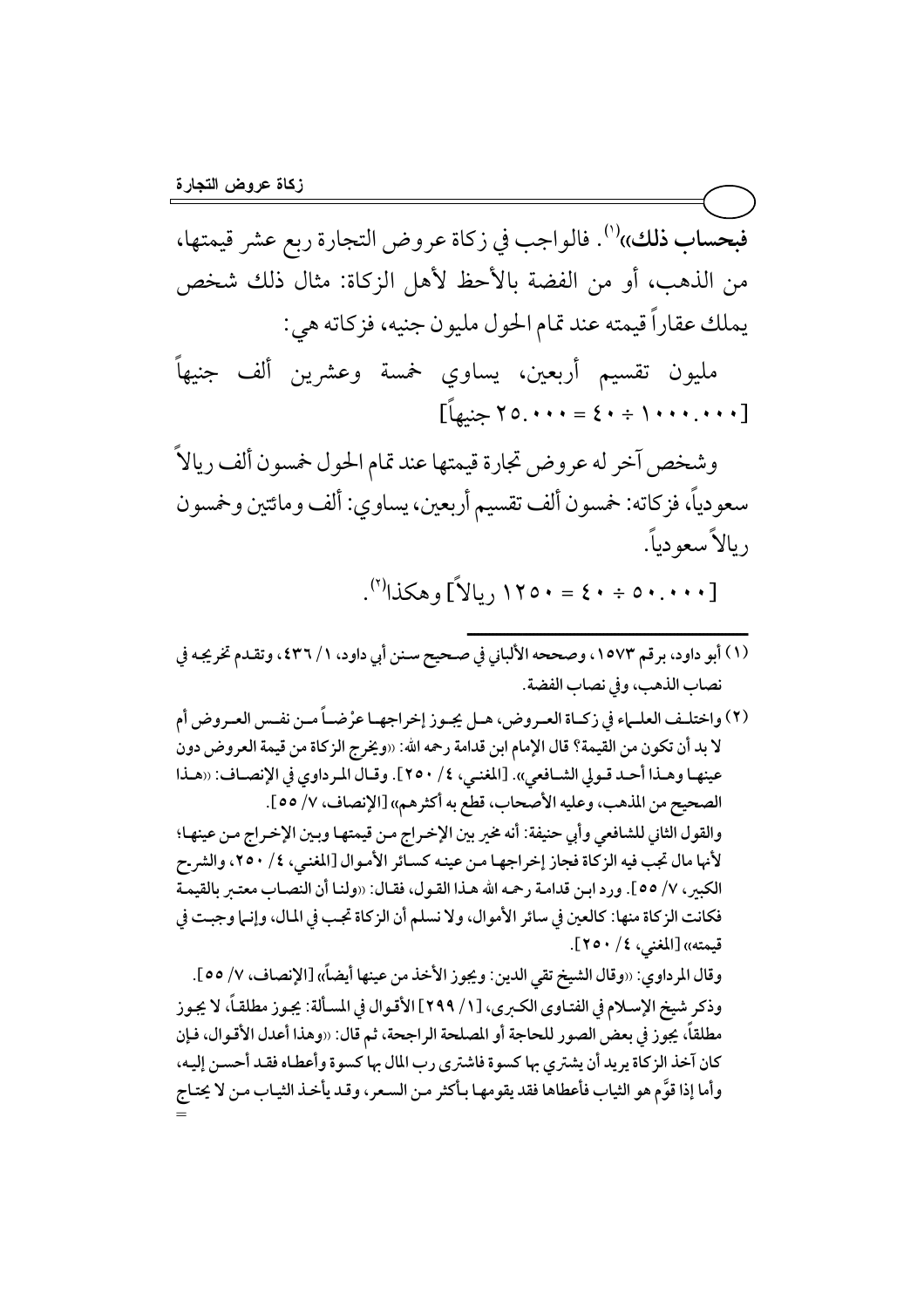### الحادي عشر : زكاة الأسهم والسندات:

الأسهم والسندات معاملات معاصرة، تحتاج إلى فهم لحقيقتها، ثم

= إليها، بل يبيعها فيغرم أجرة المنادي، وربها خسرت فيكون في ذلك ضرر على الفقراء» [الفتـاوي الكبرى، ١/ ٢٩٩] وذكر عن شيخ الإسلام أيضاً في الاختيارات الفقهية: «ويجوز إخراج زكـاة العروض عرضاً، ويقوى على قول من يقـول: تجب الزكـاة في عـين المـال» [الأخبـار العلميـة مـن الاختيارات الفقهية، لشيخ الإسلام ابن تيمية، ص ١٥١]. وقال العلامة السعدي رحمه الله: «والصحيح جواز دفع زكاة العروض من العروض؛ لأن الزكاة مواساة فلا يكلفها من غير ماله... » [المختارات الجلية من المسائل الفقهية، للسعدي، ص ٧٧]. وقـال شـيخنا ابـن بـاز رحمه الله: «اختلـف العلـهاء في جـواز أخـذ العـروض في الزكـاة، والأرجح جواز ذلك بحسب السعر حين الإخراج، سواء كان ذلك: طعاماً، أو ملابس، أو غــر ذلك؛ لما في ذلك من الرفق بأصحاب الأموال، والإحسان إلى الفقراء؛ ولأن الزكاة مواساة، فلا يليق تكليف أصحاب الأموال بما يشق عليهم›› [مجموع فتاوى ابن باز، ١٤/ ٢٤٩ - ٢٥٤]. قال الإمـام البخـاري رحمه الله: «بـابٌ: العـرض في الزكـاة، وقـال طـاوس قـال معـاذ ترالي الله عنه: `` ائتوني بعرضٍ ثيابٍ خيصٍ أو لبيسٍ في الصـدقة مكـان الشـعير والـذرة، أهـون علـيكم وخـير لأصـحاب النبي ﷺ بالمدينة». [البخاري، بعـد الحـديث رقـم ١٤٤٧]. قولـه: بـاب العـروض في الزكـاة: أي جـواز أخذ العرض، والمراد به ما عدا النقدين. قال ابن رشيد: وافق البخاري في هـذه المسألة الحنفيـة مـع كثـرة مخالفته لهم، لكن قاده إلى ذلك الدليل، وقد أجاب الجمهور عن قصـة معـاذ، وعـن الأحاديـث كـما سـيأتي عقب كل منها [فتح الباري لابن حجر، ٣/ ٣١٢] وسمعت شيخنا الإمام ابن بـاز رحمه الله أثنـاء تقريـره على صحيح البخاري، قبل الحديث رقم ١٤٤٨: يذكر أن الزكاة يجوز إعطائها من العروض عند الحاجة للفقير، فلـو كـان عنـده ريـال مـثلاً، وأراد أن يعطيهـا الأيتـام فـلابـأس أن يعطـيهم إياهـا طعامـاً لحاجتهم، وكذا لو كان الفقير سفيهاً، وحديث معاذ حجة: أنه إذا رأى العامل أخذ الملابس، أو الطعـام، بدلاً من الصدقة للحاجة فله ذلك؛ لأن معاذاً كان يأخـذ العـروض مـن الصـدقة». [وانظـر : فـتح البـاري لابن حجر، ٣/ ٣١٢].

وسئل شيخنا ابـن بـاز رحمه الله، عـن موضـوع صرف مبـالغ الزكـاة؛ لشريـاء مـواد غذائيـة وعينيـة: كالبطانيات، والملابس، وصر فها لبعض الجهات الإسلامية الفقيرة، مثل: السودان، وإفريقيا، خاصـة في الحالات التبي لا تتوفر المواد الغذائية بأسعار معقولة في تلك البلدان، أو تكـاد تكـون معدومـة، وإن توفرت فهي بأسعار مضاعفة عن الأسعار التي تصلهم بها... فأجاب رحمه الله: «لا مـانع مـن ذلـك بعـد التأكد من صر فها في المسلمين، أثابكم الله وتقبل منكم» [مجموع فتاوى ابن باز، ١٤/ ٢٤٦].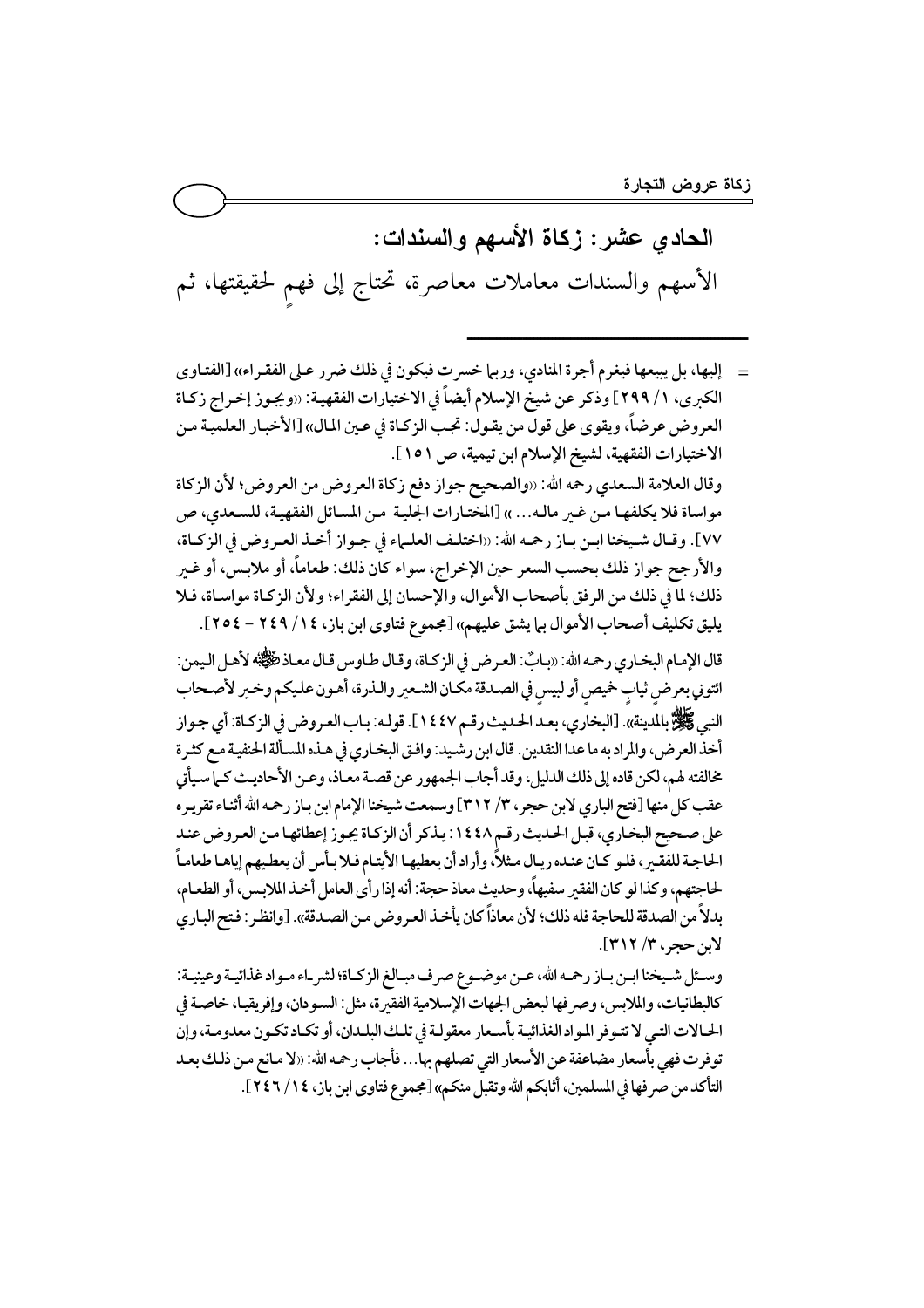النظر في زكاتها على النحو الآتي:

١ – مفهوم الأسهم: «الأسهم جمع سهم، وهو: حصةٌ في رأس مال شركة ما — أي شركة تجارية، أو عقارية، أو صناعية، ملاك أم شركة عقود—وكل سهم جزء من أجزاء متساوية لرأس المال»''.

وقيل: «الأسهم حقوق ملكية جزئية، لرأس مال كبير، للشركات المساهمة، أو التوصية بالأسهم، وكل سهم جزء من أجزاء متساوية لر أس المال»<sup>(۲)</sup>.

وقيل: «السهم: هو صك يمثل حصة من الحصص المتساوية، المقسم إليها رأس المال المطلوب للمساهمة. وهذه المساهمة تخوِّل لصاحبها الحق في الحصول على ما يخصه من أرباح عند اقتسام الممتلكات، أو تحمَّل ما يخصه من الخسارة إن كانت))<sup>(٣)</sup>.

٢ – مفهوم السند:«السند تعهد مكتوب:من البنك،أو الشركة،أو الحكومة لحامله بسداد مبلغ مقدر،من قرض في تاريخ معين، نظير فائدة  $\tilde{\mathcal{L}}^{(i)}$ مقلىر ة))

وقيل: «السند صك يتضمن تعهداً: من المصرف، أو الشركة، أو نحوهما لحامله بسداد مبلغ مقدر، في تاريخ معين، نظير فائدة مقدرة غالباً،

> (١) الربا المعاملات المصر فية في نظر الشريعة الإسلامية، للدكتور: عمر المترك، ص ٣٦٩. (٢) فقه الزكاة للدكتور يوسف القرضاوي، ١/ ٥٢١. (٣) زكاة الأسهم والسندات والورق النقدي، للدكتور صالح بن غانم السدلان، ص ١٣. (٤) فقه الزكاة للقرضاوي، ١/ ٥٢١.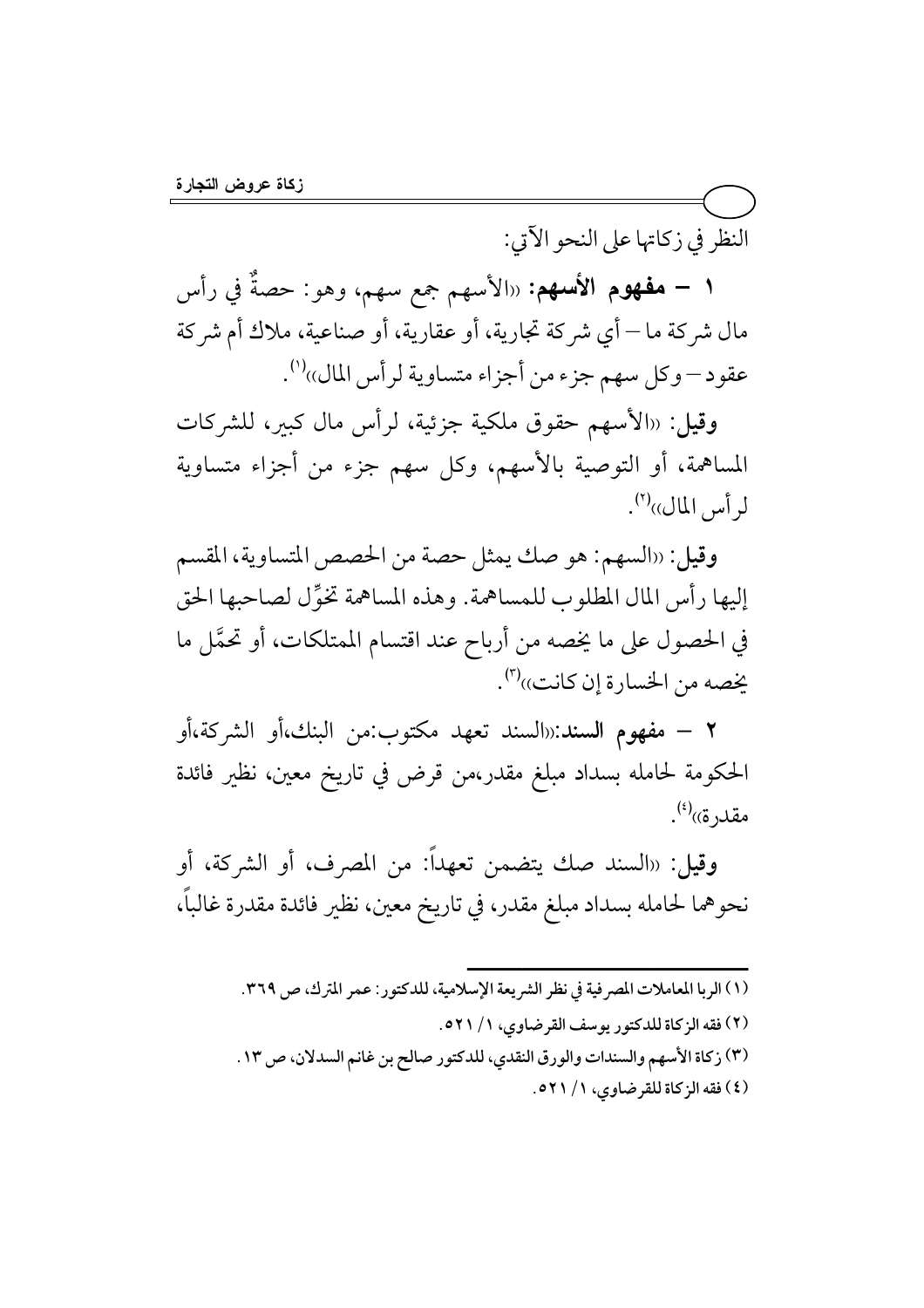بسبب قرضٍ عقدته شركة مساهمة، أو هيئة حكومية، أو أحد الأفراد،'''. وقيل: «السند هو جزء من قرض طويل الأجل، تدفع عليه فائدة

ثابتة في ميعاد معين، وترد قيمته للمقرض في ميعاد متفق عليه))'".

| السندات                                             | السبهم                                     |
|-----------------------------------------------------|--------------------------------------------|
| ١ –صك يمثل جزءاً من قرض، ولا تدخل قيمته في          | ١ –صكَ يمثل جزءاً من رأس المال.            |
| رأس المال.                                          |                                            |
| ٢ –حامله دائن وليس بشريك.                           | ٢ –حامله شريك بقدر أسهمه.                  |
| ٣-يصدر بعد التأسيس لتوسيع الأعمال.                  | ٣ –يصدر قبل تأسيس الشركة.                  |
| ٤ –لا يلزم أن يكون للشركة المساهمة سندات.           | ٤ –كل شركة مساهمة لها أسهم.                |
| ٥ – ليس لصاحبه الحق في الحضور والتصويت في           | ٥ – للمساهم حق الحضور والتصويت في          |
| الجمعيات العمومية.                                  | الجمعيات العمومية.                         |
| ٦ – لا تقع عليه أي أخطار، بل يتأذى بإعسار الشركة    | ٦ – قد يفقد المساهم حصته بسبب إفلاس أو     |
| ولكن حصته مضمونة.                                   | ديون الشركة.                               |
| ٧ – لصاحب السند فائدة مضمونة في الموعد المحدد       | ٧ – ربح المساهم يأخذه إذا ربحت الشركة      |
| ربحت الشركة أم خسرت.                                | وإلافلا.                                   |
| ٨ –يمكن إصداره بأقل من قيمته الإسمية.               | ٨ – لا يمكن إصداره بأقل من قيمته الإسمية.  |
| ٩ –تدفع الفائدة على السند في ميعاد محدد معروف.      | ٩ –أرباح السهم لا يعرف ميعاد دفعها بالضبط. |
| ۱۰ –يمكن خصم كوبون السند.                           | ١٠ –لا يمكن خصم كوبون السهم.               |
| ١١ –للسندوقت محدد لسداده.                           | ١١ – لا تسدد قيمته إلا عند تصفية الشركة.   |
| ١٢ – لحامله الأولوية عند تصفية الشركة لأنه يمثل     | ١٢ – لا يكون لحامله إلا ما فضل بعد أداء ما |
| جزءاً من ديونها.                                    | على الشركة من ديون.                        |
| ١٣ –السند بهذه الصفات يحمل قرضاً بفائدة، وهذا العمل | ١٣ – جواز المعاملة بالسهم بيعاً وشراء إذا  |

٣ – الفروق بين الأسهم والسندات:

(١) الربا والمعاملات المصر فية، ص ٣٦٩.

(٢) زكاة الأسهم والسندات، والورق النقدي، ص ١٤.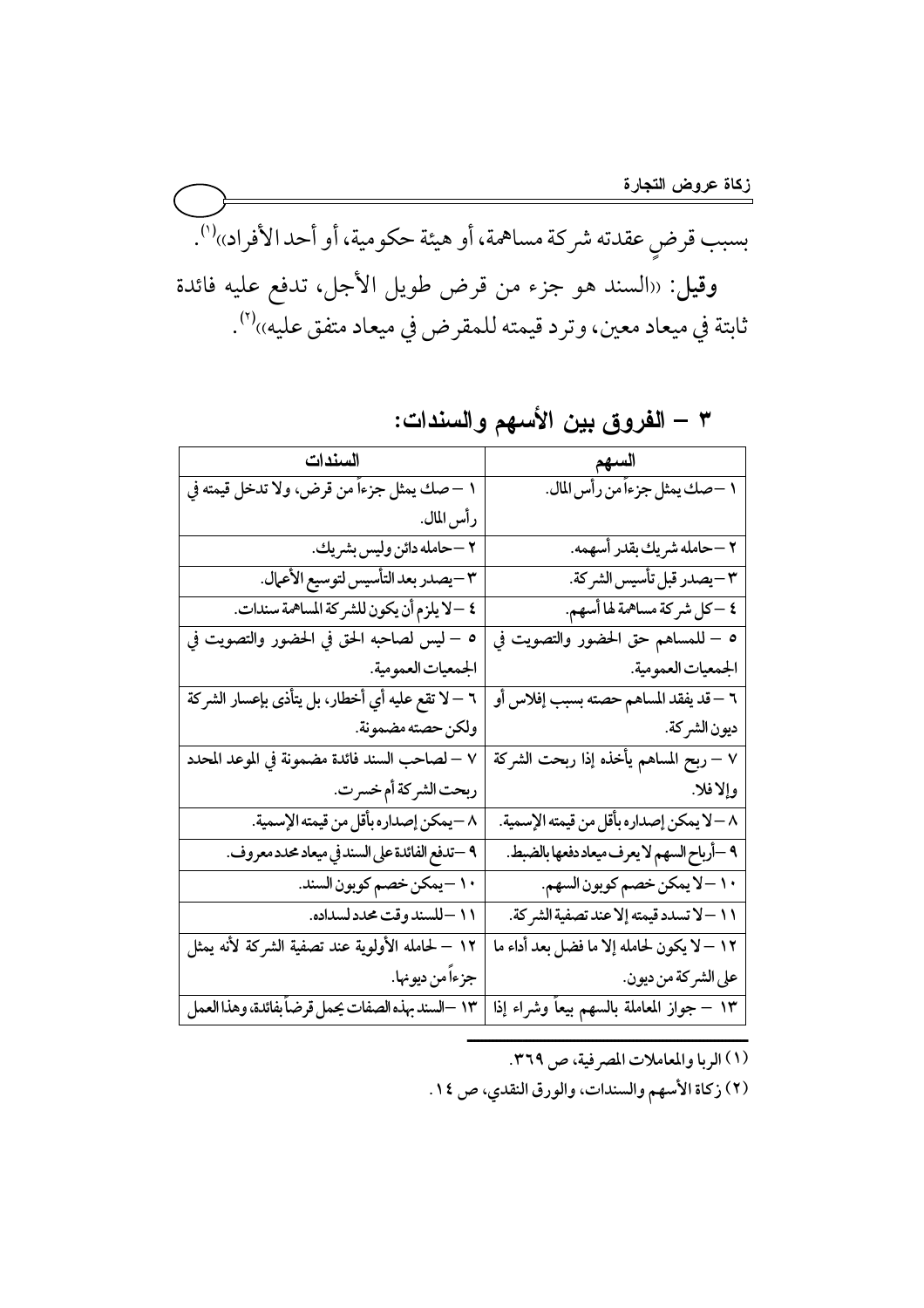| [كانت الشركة مباحة ومعروفة ومشهورة،   حرمه الله ورسوله، وهو من ربا الجاهلية، ومن تعامل به فهو ] |                          |
|-------------------------------------------------------------------------------------------------|--------------------------|
| يدخل تحت اللعنة، وهو محارب لله ورسوله ﷺ                                                         | وليس فيها غرر ولا جهالة. |
|                                                                                                 |                          |

٤ – حكم بيع الأسهم، على نوعين:

**النوع الأول:** أسهم في مؤسسات محرمة، أو مكسبها حرام، أو تتعاون على الإثم والعدوان كالمصارف: الربوية، والبنوك التي تتعامل بالربا، أو مؤسسات نوادي القيار، أو دور لهو ومجون، أو غىر ذلك مما حرم الله تعالى، فالمعاملة في هذه المؤسسات وغيرها مما يشبهها حرام، سواء كانت: مساهمة، أو بيعاً للأسهم، أو تعاملاً، قال الله تعالى: ﴿وَتَعَاوَنُوا عَلَى الْبِرِّ وَالتَّقْوَى وَلَا تَعَاوَنُوا عَلَى الْإِثْم وَالْعُدْوَانِ وَاتَّقُوا الله إِنَّ الله شَدِيدُ الْعِقَابِ﴾(`'.

النوع الثاني: أسهم في مؤسسات مباحة: كالشركات التجارية المباحة، والصناعية المباحة، والعقارية المباحة، فهذه المساهمة فيها جائزة والمشاركة فيها وبيع أسهمها، بشرط أن تكون الشركة معروفة، والقائمون عليها ثقات أمناء يراقبون الله تعالى ويتقونه، وليس فيها غرر ولا جهالة، فهذه جائزة؛ لأن السهم جزء من رأس المال يعود على صاحبه بربح ناشئ من كسب التجارة والصناعة المباحة، وهذا حلال بلا شك (").

ه – حكم بيع السندات وشرائها، والتعامل بها، إذا كانت على

(١) انظر : زكاة الأسهم والسندات، ص ١٥، والربا والمعاملات المصر فية، ص ٣٦٩ – ٣٧٥، وفقه الزكاة للقرضاوي، ١/ ٥٢١.

(٢) سورة المائدة، الآية: ٢.

(٣) انظر : الربـا والمعـاملات المصر\_فية في نظـر الشر\_يعة الإسـلامية، لمعـالي الشـيخ الـدكتور عمـر بـن عبدالعزيز المترك رحمه الله، ص ٣٧١.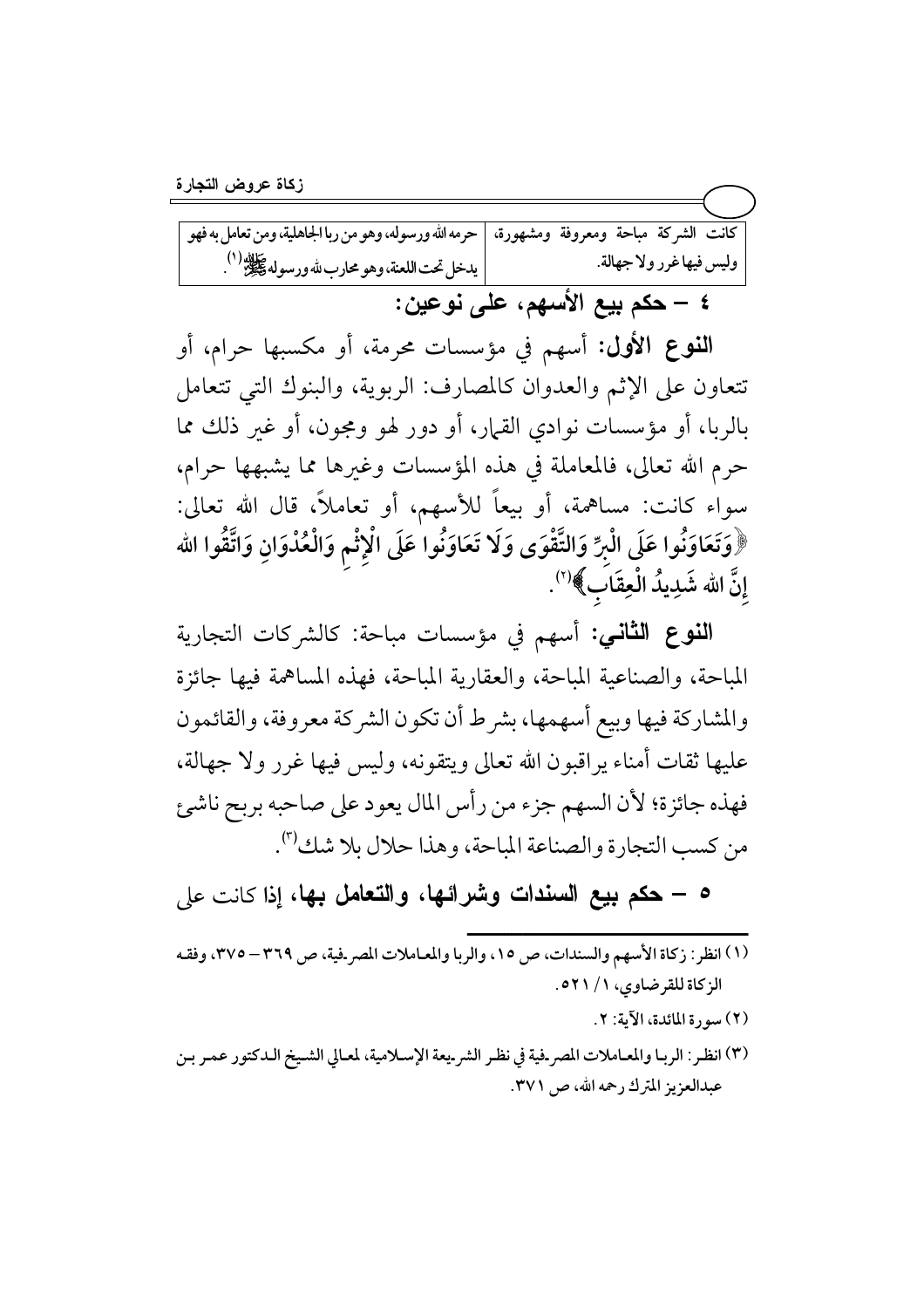الصفات المذكورة في الجدول الموضح في الصفحة قبل السابقة، فهي عبارة عن قرض بفائدة، وهذا عين الربا، الذي كان موجوداً في الجاهلية، فإصدار هذه السندات من أول الأمر عمل غير شرعي، فيكون تداولها بالبيع والشراء غير جائز شرعاً، ولا يصح لحامل السند بيعه بهذه الصفات المذكورة آنفاً، وعليه التوبة، وله رأس ماله: لا يظلم، ولا يظلم''.

٦ – **كيفية زكاة الأسهم:** زكاة الأسهم على نوعين:

النوع الأول: المساهمة في الشركات الصناعية المحضة مثل: شركات الأدوية، والكهرباء،والإسمنت، والحديد، ونحوها من الشر كات الصناعية، والمشتركون فيها لا يريدون بيعها، وإنها يريدون استثهارها باستمرار دائم، فهذه تجب الزكاة في صافي أرباحها ربع العشر [٢.٥٪] إذا بلغت الأرباح نصاباً وحال عليها الحول، فكل مساهم يجب عليه تزكية أرباح أسهمه كل سنة بالشروط المتقدمة آنفاً، قياساً على العِّقارات المعدة للأجرة والكراء.

**النوع الثاني:** المساهمة في شركات تجارية محضة، تشتري البضائع وتبيعها: كالاستيراد، والتصدير، والبيع، والشراء، والمضاربات، ونحوها من المساهمات في الشركات التجارية المباحة التي لا يقصد المساهم فيها الاستمرار دائهًا، وإنها يقصد المتاجرة في البيع والشراء، طلباً للربح، فالزكاة واجبة في جميع ما يملك المساهم وزكاتها: زكاة عروض التجارة، تقوَّم في آخر كل عام، ثم تزكَّى إذا بلغت نصاباً مع أرباحها، فالزكاة تكون في رأس

(١) انظر: المرجع السابق، ص ٣٦٩-٣٧٥..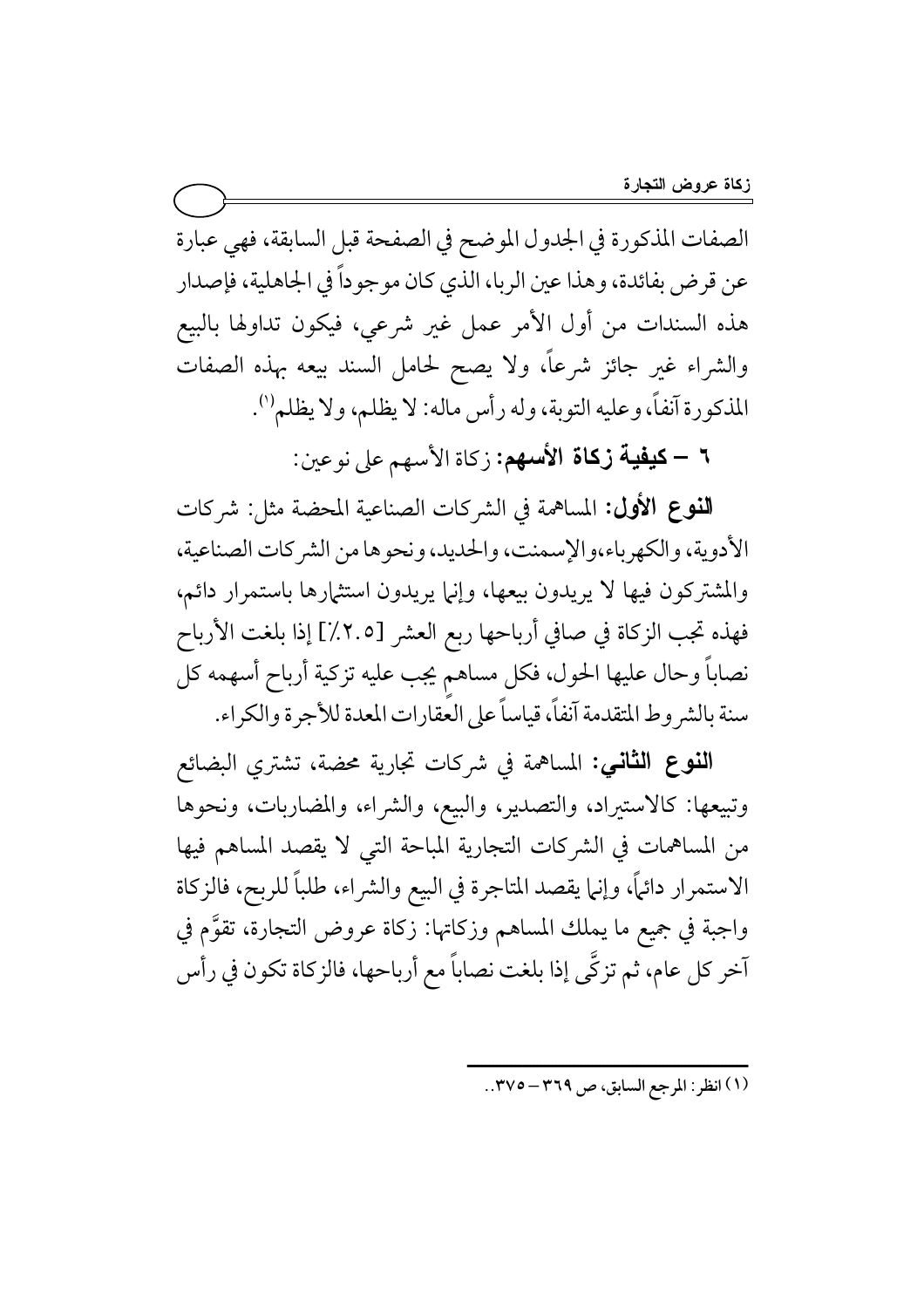المال مع الربح جميعاً <sup>(י)</sup>. وهذا التقسيم الذي يفتي به شيخنا الإمام عبدالعزيز ابن باز رحمه الله، قال رحمه الله: «إذا كانت الأسهم للاستثمار لا للبيع فالواجب تزكية أرباحها، من النقود إذا حال عليها الحول وبلغت النصاب.

أما إذا كانت الأسهم للبيع فإنها تزكى مع أرباحها كلما حال الحول على الأصل، حسب قيمتها حين تمام الحول... »<sup>(٢)</sup>.

Y - زكاة السندات: السندات المذكورة بصفاتها السابقة محرمة لا يجوز التعامل بها: بيعاً، وشراء، ولكن من وقع فيها فعليه التوبة وله رأس ماله، لا يظلم ولا يظلم، وعلى كل حال: فالسندات ديون مؤجلة، ولا يمنع من زكاتها كون الفائدة محرمة، إذ إن التحريم لا يكون سبباً في إعفاء صاحب السند من الزكاة. والصحيح من أقوال أهل العلم في زكاة الدين أنه على نوعين:

**النوع الأول:** دينٌ على مليء معترفٍ به باذلٍ له، فعلى صاحبه زكاته كل سنة كلما حال عليه الحول كأنه عنده، وهو عند المدين كالأمانات'".

**النوع الثاني:** دينٌ على معسرٍ، أو جاحدٍ، أو مماطلٍ، فالصحيح من أو جاحدٍ أقوال أهل العلم: أنه لا يلزم صاحب المال زكاته حتى يقبضه، ثم يستقبل به

(١) انظر : مختصر الفقه الإسلامي، لمحمد بن إبراهيم التويجري، ص ٢٠٥ –٢٠٦، وفتـاوى الإمـام ابن باز، ١٤/ ١٨٩ – ١٩٤، وفتاوى اللجنة الدائمة للبحوث العلمية والإفتاء، ٩/ ٣٤٩ – ۳٦۲، وفتاوي ابن عثيمين، ٢١٧ / ٢١٧ – ٢٣٣.

(۲) مجموع فتاوى الإمام ابن باز، ١٤/ ١٩١، وانظر : فقه الزكاة للقرضاوي، ١/ ٥٢١.

(٣) انظر : المغني، لابن قدامة، ٤/ ٢٦٩ – ٢٧٠، ومجموع فتاوى ابن باز، ١٤/ ٥٣.

ــــــــــــــــــــــــــــــــــــــــــــــــــــــــــــــــــــــــــــ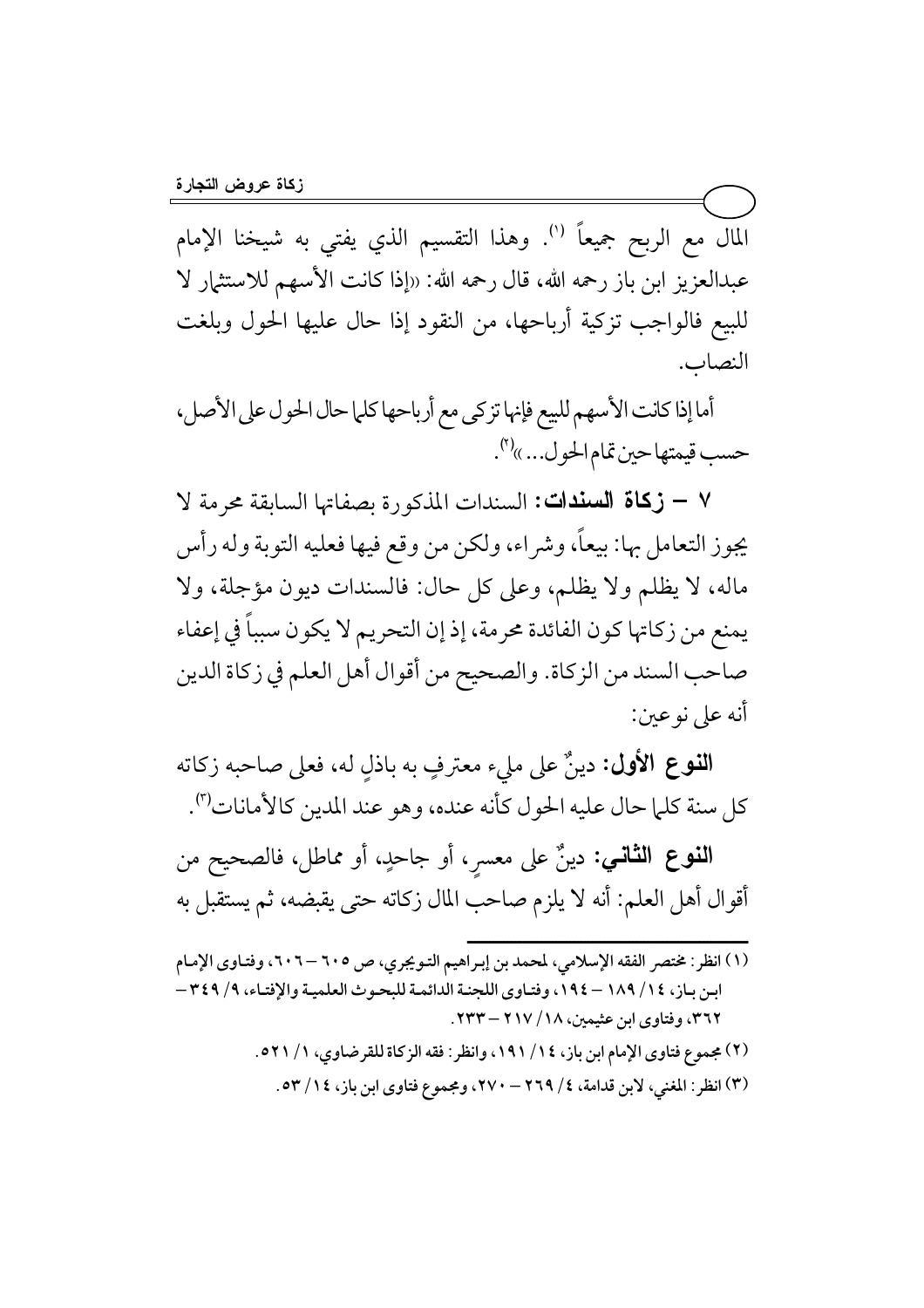عاماً جديداً، فإذا حال عليه الحول بعد قبضه زكَّاه، ولو زكاه بعد قبضه عن سنة واحدة لما مضى كان أحسن وفيه احتياط، لكن لا يلز مه ذلك (').

وأختم هذه المسألة بسؤال وُجِّه للجنة الدائمة، للحوث العلمية، والإفتاء، هذا نصه، وجوابه:

س: هل على الأسهم والسندات زكاة؟ وكيف نخرجها؟

جـ: تجب الزكاة في الأسهم والسندات إذا كانت تمثل نقوداً، أو عروضاً للتجارة، بشرط أن يكون من في ذمته النقود ليس معسراً، ولا مماطلاً،'')

الثاني عشر: أهل الزكاة ثمانية أصناف، على النحو الآتي:

١ – الفقير: وهو من لا يجد شيئاً، أو يجد أقل من نصف الكفاية، فتُكمّل له كفايته من النفقة، فيُعطى من الزكاة ما يكفيه حو لاً كاملاً.

٢ – المسكين: وهو من يجد نصف الكفاية أو أكثرها، فتُكمّل له كفايته من النفقة، فيُعطى من الزكاة ما يكفيه حو لاً كاملاً.

هذا إذا جمع بين لفظ الفقير ولفظ المسكين كما في آية مصارف الزكاة، أما إذا أطلق لفظ أحدهما ولم يذكر الآخر دخل أحدهما في الآخر: فالفقير هو المسكين، والمسكين هو الفقير؛ ولهذا يقال: إذا اجتمعا افترقا،

(١) انظر : المغنى، ٤/ ٢٦٩، والمقنع والشرح الكبير مع الإنصاف، ٦/ ٣٢١، ومجموع فتاوى ابن باز، ٢ / ٥٣، وفتاواه جمع الطيار، ٥/ ٢٥، وقد سبق أن ذكرت أقـوال أهـل العلـم في زكـاة الـدين في منزلة الزكاة في الإسلام فليراجعها من شاء.

<sup>(</sup>٢) مجموع فتاوى اللجنة الدائمة للبحوث العلمية والإفتاء، ٩/ ٣٥٤.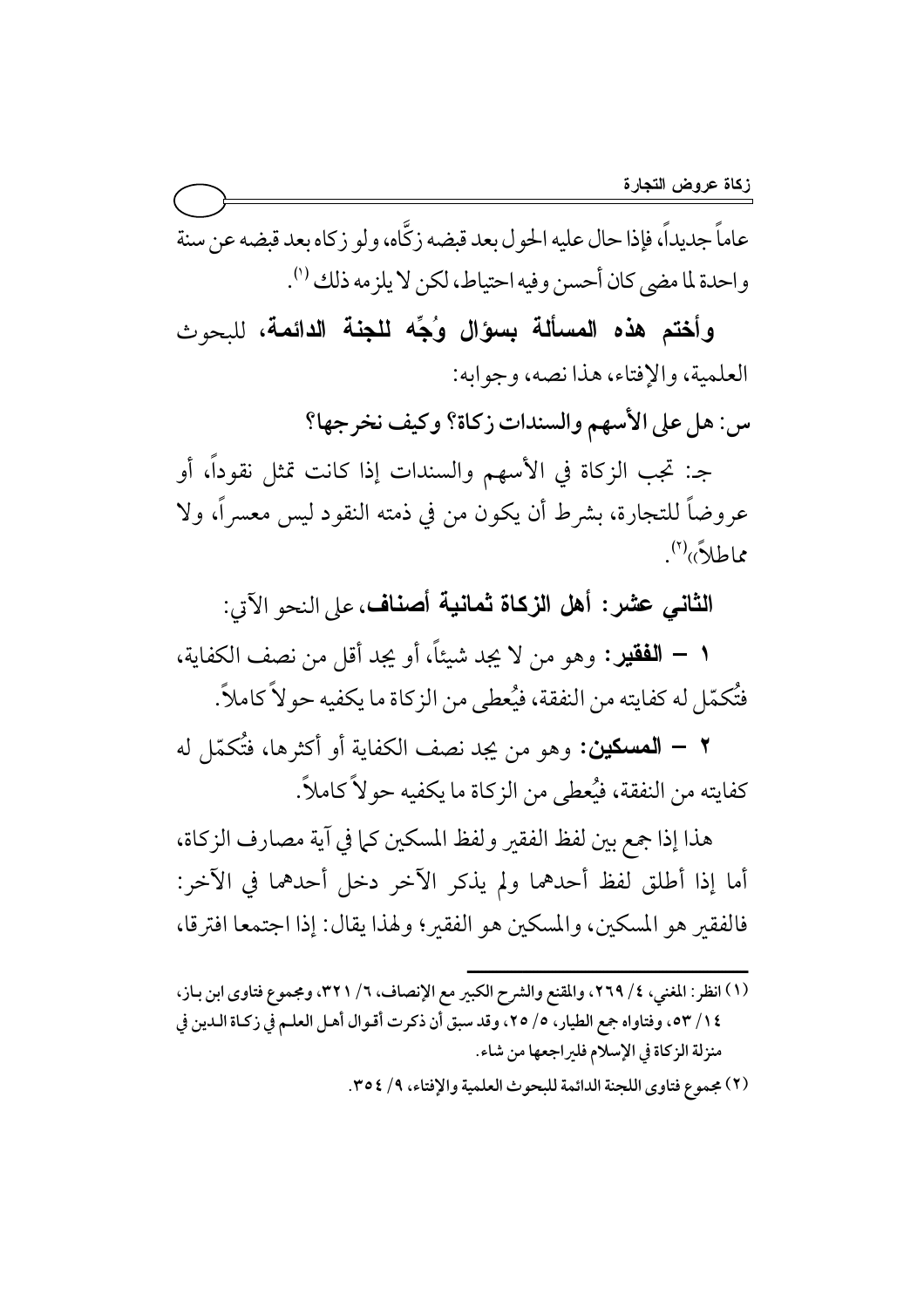وإذا افترقا اجتمعا: مثل لفظ الإسلام ولفظ الإيهان.

٣ – العامل عليها: وهو الجابي، والحافظ، والكاتب والقاسم فيُعطي بقدر أجرته من الزكاة حتى لو كان غنيًّا، إلا إذا كان له مرتب من بيت مال المسلمين فلا يُعطى من الزكاة؛ لأنه إنها أعطى من الزكاة بقدر أجرته وقد حصل له ذلك.

م – المؤلف: وهو السيد المطاع في عشيرته ممن يُرجى إسلامه، أو يُخشى شرَّه، أو يُرجى بعطيته قوة إيهانه، فيُعطى من الزكاة ما يحصل به التأليف؛ لترغيبه في الإسلام، أو كفَّ شرَّه، أو قوَّة إيهانه، أو تأثيره على أتباعه في دخولهم في الإسلام.

0 – ا**لمكاتب:** يُعطى من الزكاة ما يقضي دينه، ويفكّ منها الأسير المسلم، ويجوز العتق منها لعموم الآية.

٦ – الغارم: وهو من تدين للإصلاح بين الناس ولو كان غنيًّا، أو تدين لنفسه وأعسر، فلم يستطع القضاء فيُعطى ما يقضي به دينه.

٧ – ا**لـغازي فـي سبيل الله:** الذي ليس له مرتب ولو كان غنيًّا؛ لأنه لحاجة المسلمين وهو متطوع، أما الغزاة الذين لهم ديوان فلا يُعطون من الزكاة، فيُعطى الغازي المذكور ما يحتاج إليه في غزوه.

٨ – ا**بن السبيل:** وهو الغريب المنقطع المسافر لغير بلده، فيُعطى ما يوصله إلى بلده ولو كان غنيًّا في بلده إذا لم يجد من يقرضه.

الثالث عشر : أصناف الذين لا يصحّ دفع الزكاة إليهم: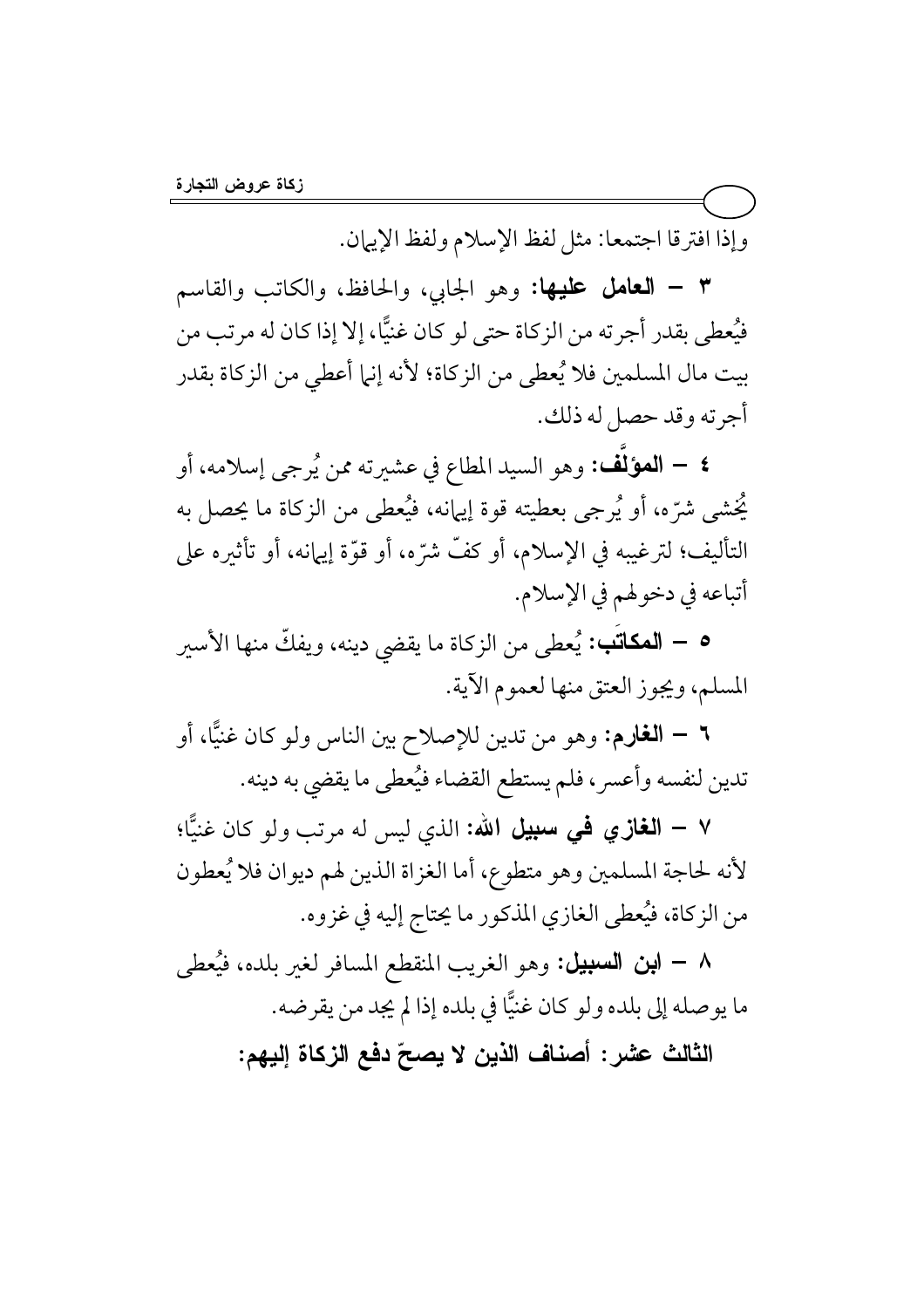على النحو التالي:

١ – آل النبي محمد ﷺ وهم بنو هاشم؛ لأن الزكاة محرَّمة عليهم؛ لأنها أوساخ الناس.

٢ \_ الأغنياء بمال أو كسب. ٣ – ا**لكفار إلا المؤلِّفة قلوبهم** سواء كان الكافر أصليًّا أو مرتدًّا. ٤ – ا**لرقيق المملوك؛** لأن نفقته على سيده.

0 – من تلزم نفقته: كالزوجة، ووالديه وإن علوا، وأولاده وإن نزلوا، الوارث منهم وغيره.

٦ – الفاسق والمبتدع الذين يصرفونها في المعاصي؛ لأن من أظهر بدعةً أو فجوراً يستحق العقوبة بالهجر وغبره والاستتابة، فكيف يُعان على ذلك، فينبغي للإنسان أن يتحرَّى بزكاته المستحقين من أهل الدين المتَّىعين للشر يعة.

٧ – جهات الخير من غير الأصناف الثمانية: كيناء المساجد، وإصلاح الطرق، وتجهيز الأموات، ودور تحفيظ القرآن الكريم، وغير ذلك من الجهات الخيرية.

والزكاة حق الله، لا تجوز المحاباة فيها لمن لا يستحقَّها، ولا أن يجلب الإنسان بها لنفسه نفعاً، أو يدفع شرًّا، ولا أن يقى بها ماله أو يدفع بها عنه مذمة، بل يجب دفعها لهم؛ لكونهم من أهلها''`.

<sup>(</sup>١) انظر: منار السبيل، ١/ ٢٦٦ – ٢٧٢، والموسوعة الفقهيـة، ٢٢/ ٣١٢ – ٣٢٨، والكـافي لابـن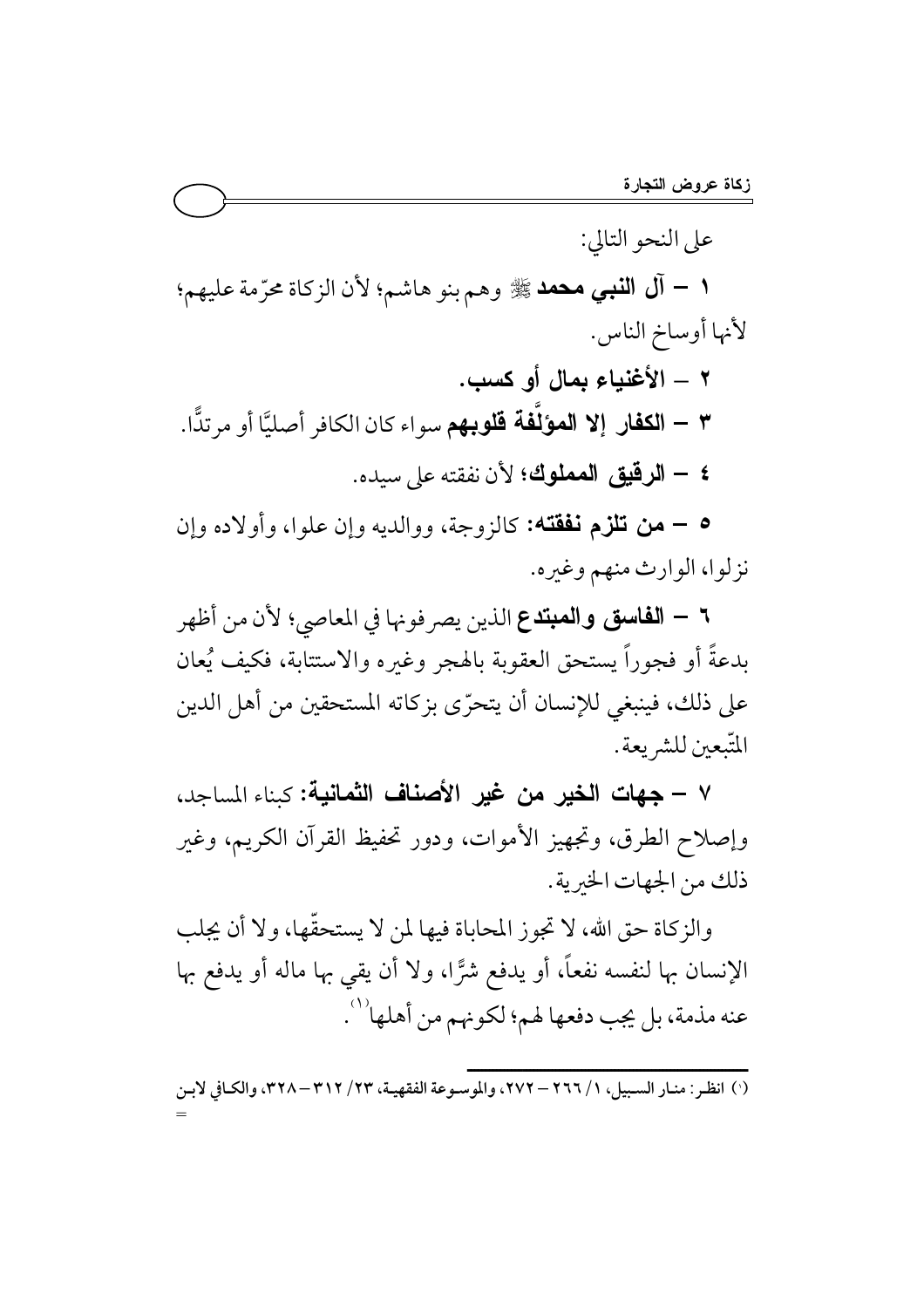والله أسأل التوفيق والقبول، وصلى الله وسلم وبارك على نبينا وإمامنا وأسوتنا محمد بن عبدالله وعلى آله وأصحابه ومن تبعهم بإحسان إلى يوم الدين.

> تمت بحمد الله تعالى الرسالة الخامسة، ويليهـــا إن شاء الله تعالى الرسالة السادسة «زكاة الفطر»

> > =  $\bar{u} = \frac{1}{2} \sqrt{1 + 1 - 1 + 1}$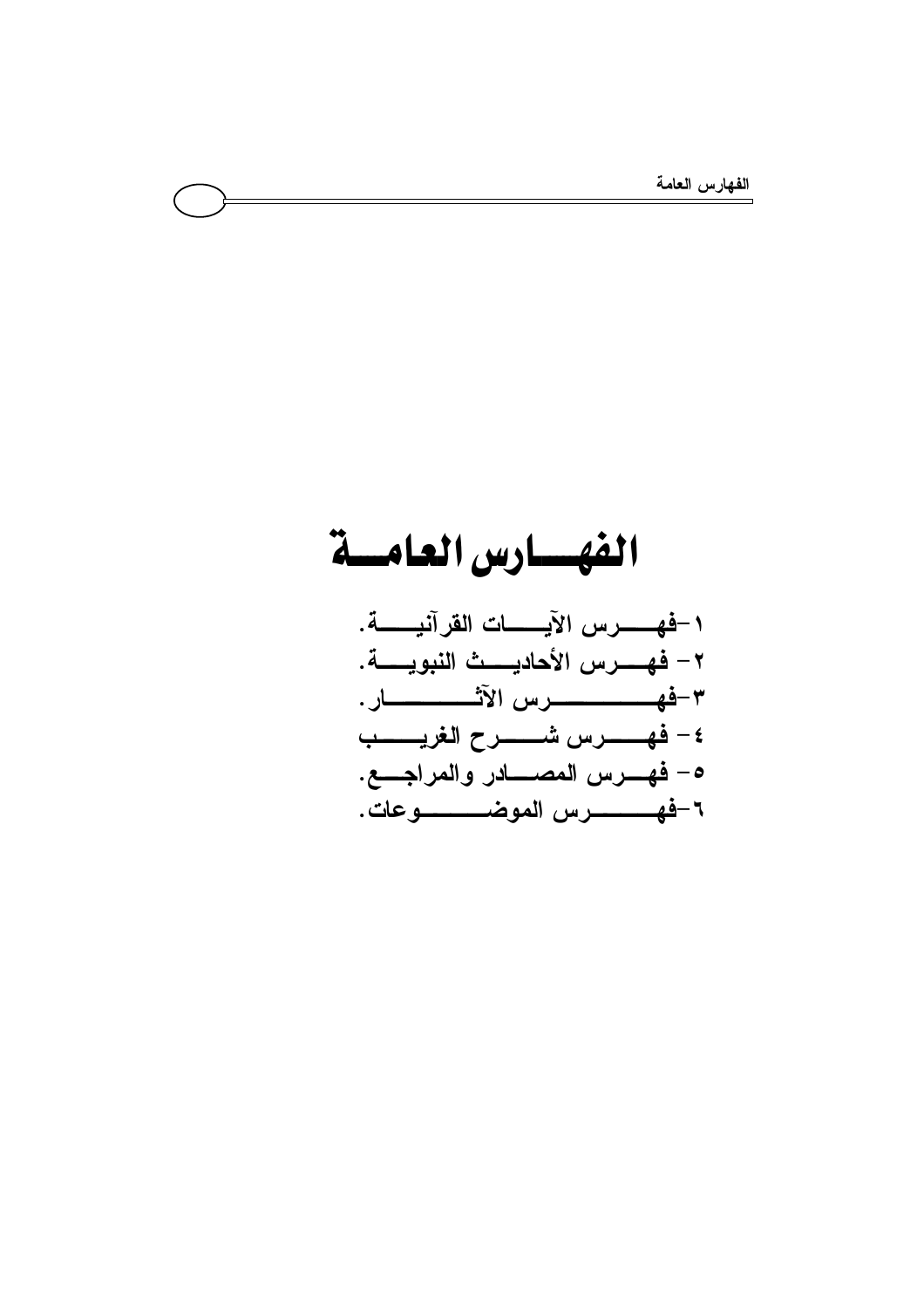| ١ – فهرس الآيات القرآنية |              |                                                                                       |               |
|--------------------------|--------------|---------------------------------------------------------------------------------------|---------------|
| ١ – فهرس الآيات القرآنية |              |                                                                                       |               |
| الصفحة                   | رقمها        | الآية                                                                                 | رقم           |
| سورة البقرة              |              |                                                                                       |               |
| ۲، ۸                     | <b>YJV</b>   | ﴿يَا أَيُّهَا الَّذِينَ آَمَنُوا أَنْفِقُوا مِنْ طَيِّبَاتِ مَا كَسَبْتُمْ وَمَمَّا…﴾ | $-1$          |
|                          | سورة المائدة |                                                                                       |               |
| ۳.                       | ۲            | ﴿وَتَعَاوَنُوا عَلَى الَّبِرِّ وَالتَّقْوَى وَلا تَعَاوَنُوا عَلَى الإِتْم.﴾          | $-7$          |
| سوةالتوبة                |              |                                                                                       |               |
| ٨                        | ۱۰۳          | ﴿خُذْ مِنْ أُمْوَالَـــهِمْ صَدَقَةَ تَطَهَّرُهُمْ وَتَزَكَّبِهِمْ بِهَا﴾             | $-\tau$       |
| ٥                        | ٤٢           | ﴿لَوْ كَانَ عَرَضًا قَرِيبًا وَسَفَرًا قَاصِدًا لِاتَّبَعُوكَ.                        | $-\epsilon$   |
|                          |              | سورةاللور                                                                             |               |
| ٥                        | ۳۳           | ﴿لتَبْتَغُوا عَرَضَ الــْحَيَاةِ الدُّنْيَا.                                          | ه –           |
| سورة الذاريات            |              |                                                                                       |               |
| ۹، ۱۰                    | ۱۹           | ﴿وَفِي أَمْوَالِسِهِمْ حَقٍّ لِلسَّائِلِ وَالسَّمَحْرُوهِ                             | -٦            |
| سورة المعارج             |              |                                                                                       |               |
| ٩                        | ۲٤           | ﴿وَالَّذِينَ فِي أَمْوَالِسِهِمْ حَقٍّ مَعْلُومٌ *للسَّائلِ وَالْمَحْرُومِ﴾           | $-\mathsf{v}$ |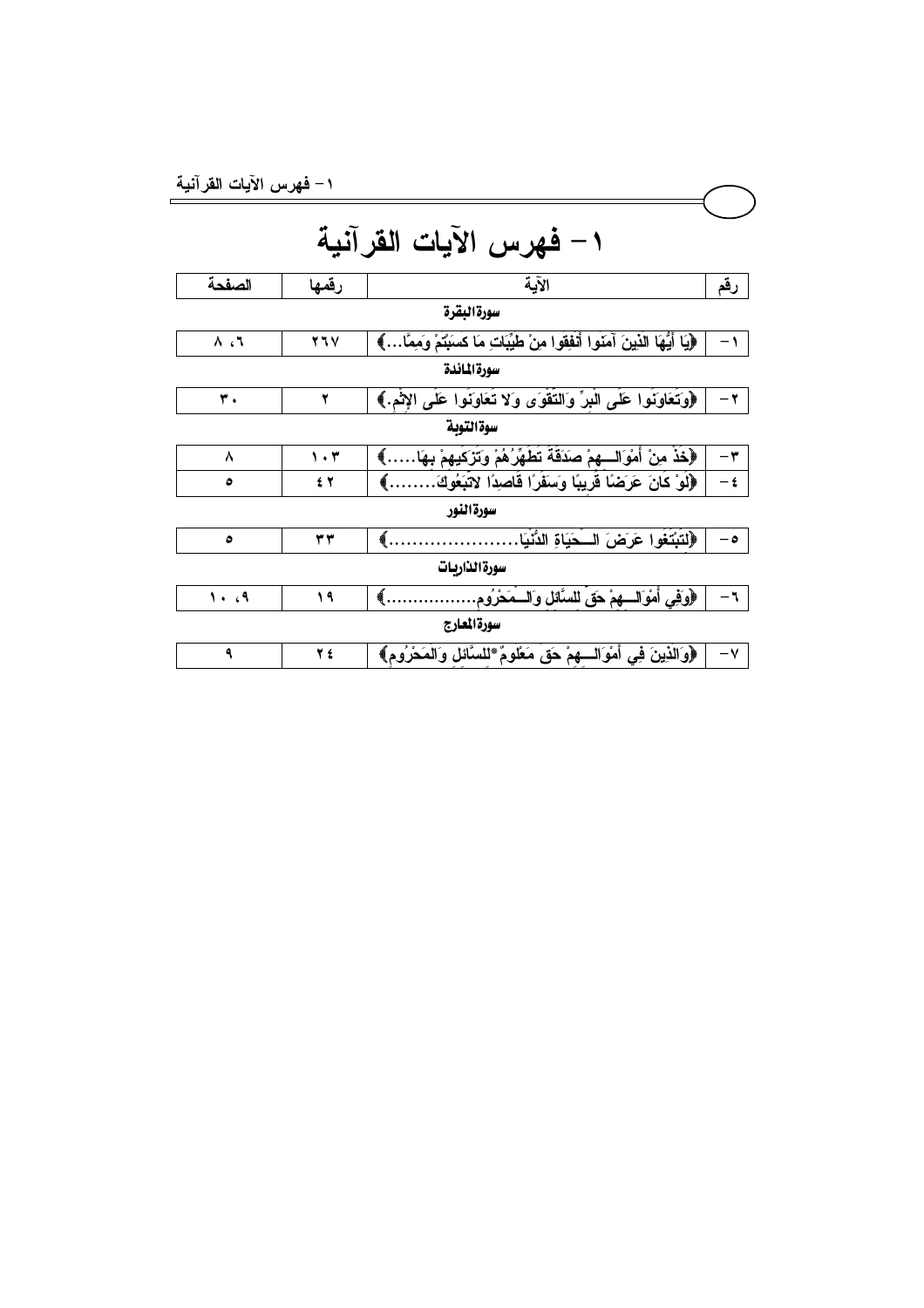٢ – فهرس الأحاديث النبوية

| الصفحة                                                                                       |                         |
|----------------------------------------------------------------------------------------------|-------------------------|
|                                                                                              |                         |
| ٢ – فأخبر هم أن الله قد فرض عليهم زكاة تؤخذ من أموالهم فترد على فقرائهم ١٠                   |                         |
| ٣ – فإذا كان لك عشرون ديناراً وحال عليها الحول ففيها نصف دينار ، فما زاد فبحساب… ٢٦          |                         |
| ٤ – فإذا كان لك مائتا در هم وحال عليها الحول ففيها خمسة دراهم، وليس عليك شيء ١٩              |                         |
| ٥– فأعلمهم أن الله افترض عليهم صدقة تؤخذ من أغنيائهم فترد في فقرائهم  ١٠                     |                         |
| ٦– في الإبل صدقتها، وفي الغنم صدقتها، وفي البقر صدقتها، وفي البز صدقته  ١٢                   |                         |
|                                                                                              |                         |
| ٨– ليس في حب ولا ثمر صدقة حتى يبلغ خمسة أوسق، ولا فيما دون خمس ذود ح١٧                       |                         |
|                                                                                              |                         |
| ١٠– ما ينقم ابن جميل إلا أنـه كان فقيراً فأغنـاه الله ورسولـه، وأمـا خالد فإنكم تظلمون …. ١١ |                         |
| ١١– هاتوا ربع العشور من كل أربعين درهماً درهمٌ وليس عليكم شيء حتى تتمَّ مائتي … ٢٥           |                         |
|                                                                                              | ١٢– وفي الرقة ربع العشر |
|                                                                                              |                         |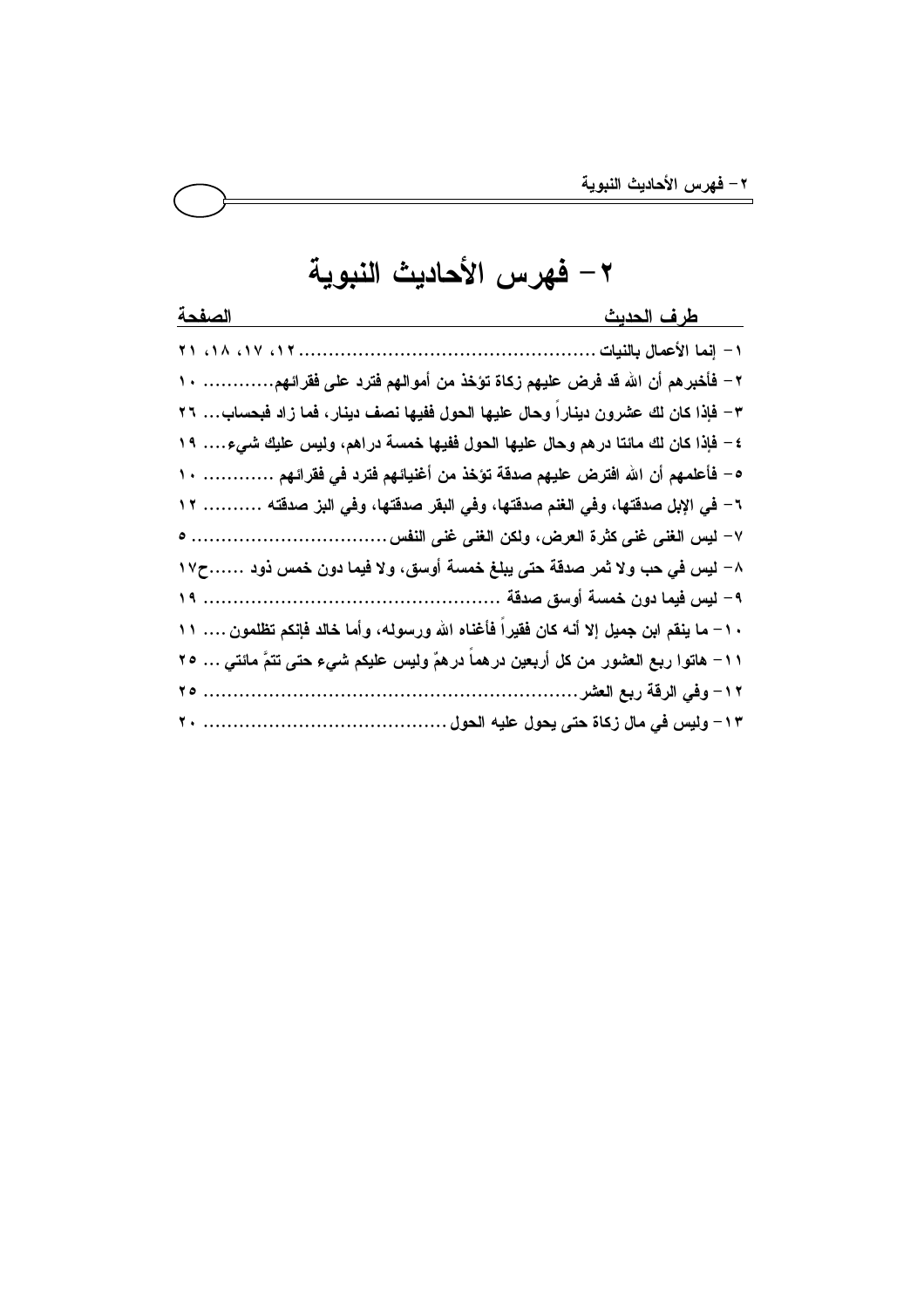٣- فهرس الآثار

| الصفحة              |                                                                                   |
|---------------------|-----------------------------------------------------------------------------------|
|                     | ١ – أن انظر من مرَّ بك من المسلمين فخذ مما ظهر من أموالهم[عمر بن عبد العزيز]١٣    |
|                     |                                                                                   |
|                     | ٣– ائتوني بعرض ثيابٍ خميصٍ أو لبيسٍ في الصدقة مكان الشعير والذرة، أهون [معاذ] ح٢٧ |
|                     |                                                                                   |
|                     | ٥- فإذا خرج العطاء جمع عمر أموال التجارة فحسب عاجلها وآجلها، ثم يأخذ  [عمر]١٣     |
|                     |                                                                                   |
|                     |                                                                                   |
| [ابن مسعود ومجاهد]٧ | ٨–   من حلالات ]مَا كَسَبْتُمْ [ بالتجارة، والصناعة ………                           |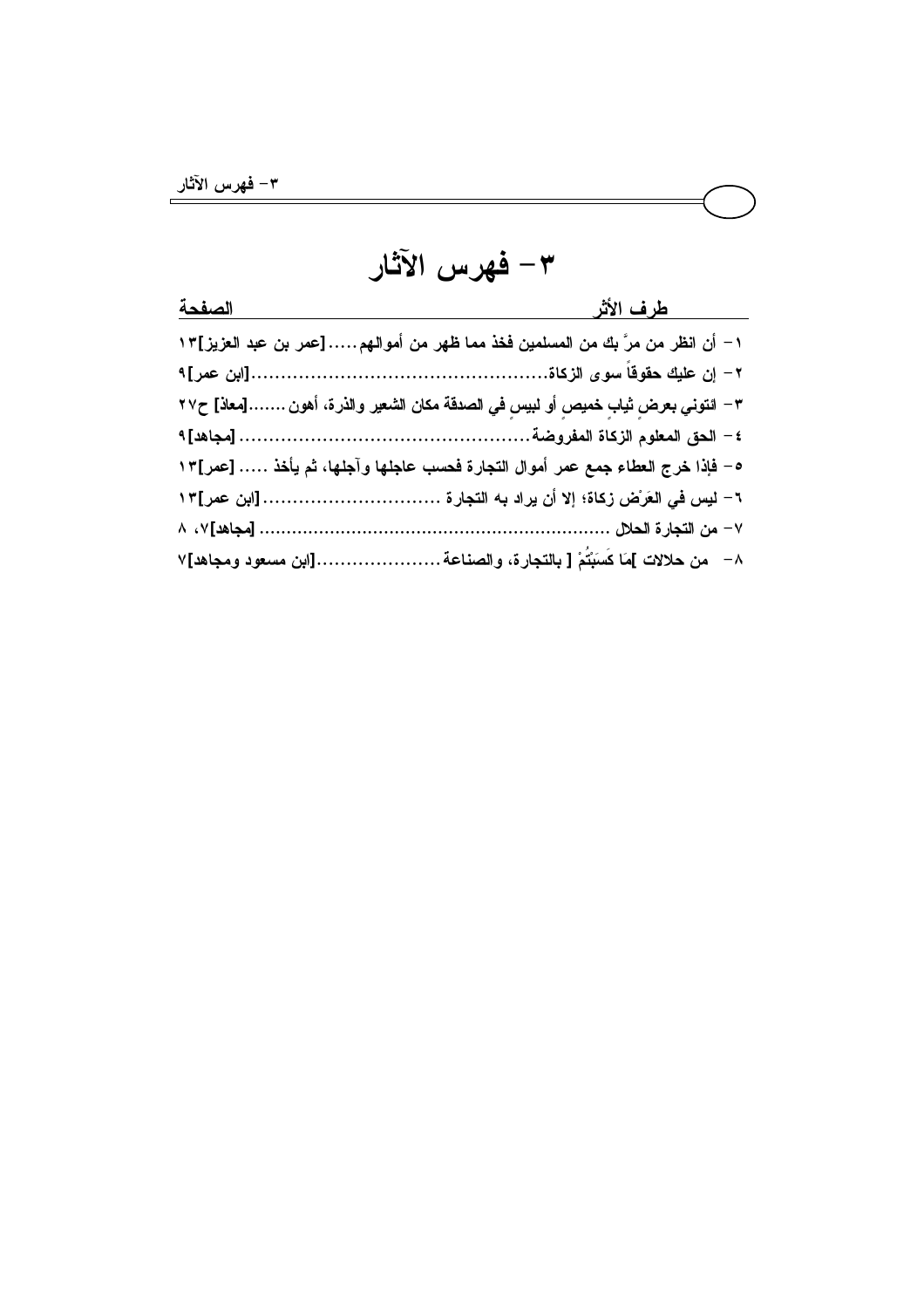٤ – فهرس الموضوعات

| <u>الموضوع</u><br><u>الصفحة</u>                                                           |
|-------------------------------------------------------------------------------------------|
|                                                                                           |
|                                                                                           |
|                                                                                           |
|                                                                                           |
|                                                                                           |
| ثانياً: زكاة العروض واجبة بعموم الكتاب والسنة، والآثار، وإجماع عامة أهل العلم والقياس.  ٦ |
|                                                                                           |
|                                                                                           |
|                                                                                           |
|                                                                                           |
|                                                                                           |
|                                                                                           |
|                                                                                           |
|                                                                                           |
|                                                                                           |
|                                                                                           |
|                                                                                           |
|                                                                                           |
|                                                                                           |
|                                                                                           |
|                                                                                           |
|                                                                                           |
|                                                                                           |
|                                                                                           |
| الشرط الثانـى: أن تبلغ قيمة العروض للتجارة نصاباً من أقل الثمنين.  ١٩                     |
|                                                                                           |
|                                                                                           |
|                                                                                           |
| سادساً: ربح عروض التجارة حوله حول رأس المال: .<br>TT                                      |
| سابعاً: تضم فيمة أنواع العروض إلى بعضها، وإلى كل من الذهب والفضة فى تكميل النصاب: ٢٣      |
|                                                                                           |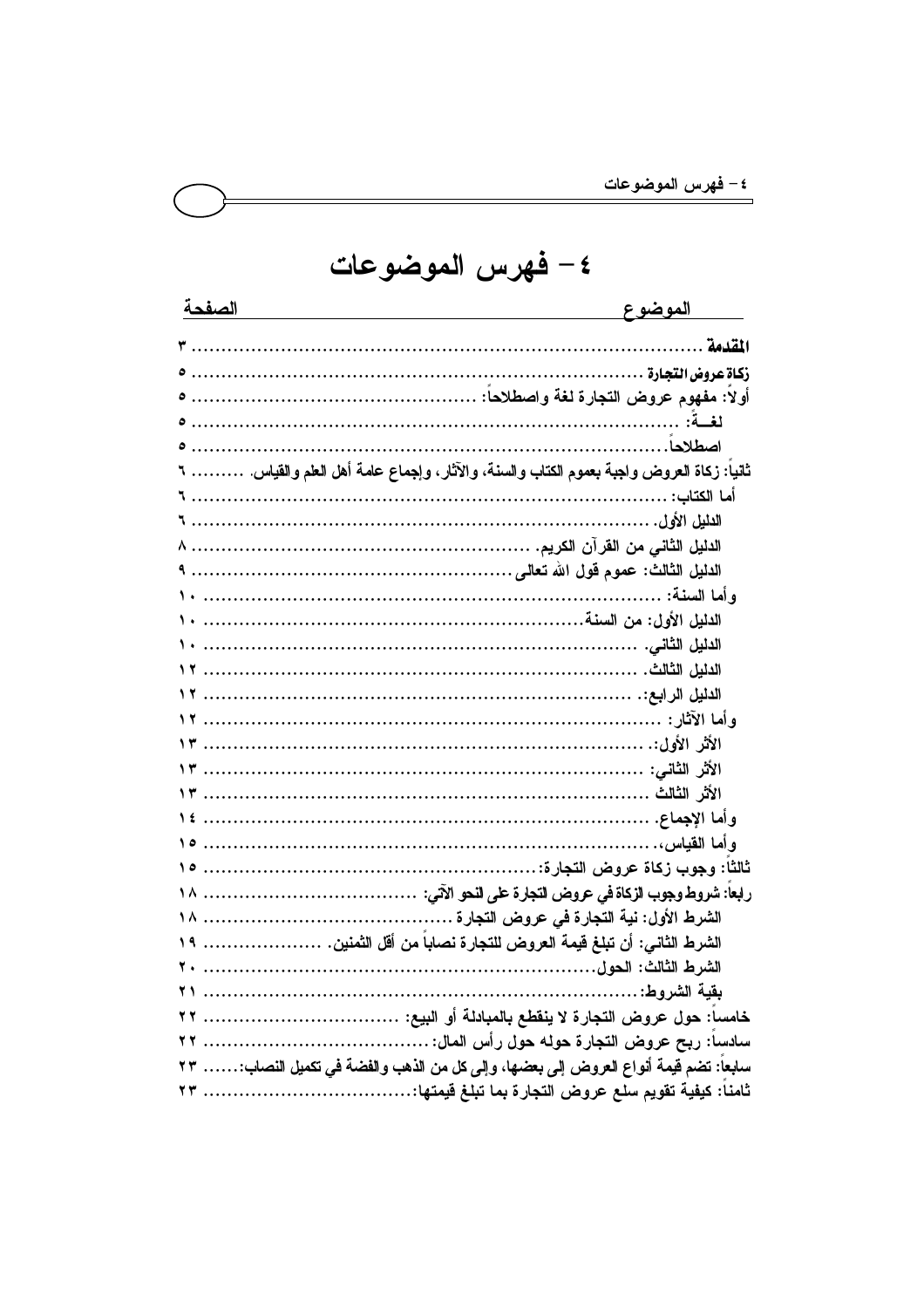| الصفحة                                                                       | <u>      الموضوع </u> |
|------------------------------------------------------------------------------|-----------------------|
| تاسعاً: لا شيء في آلات التجارة التي لا يراد بيعها ولا في ما أعدَّ للأجرة  ٢٤ |                       |
| الآلات المعدة للإجارة لا زكاة فيها إنما الزكاة فى أجرتها  ٢٥                 |                       |
|                                                                              |                       |
|                                                                              |                       |
|                                                                              |                       |
|                                                                              |                       |
|                                                                              |                       |
|                                                                              |                       |
|                                                                              |                       |
|                                                                              |                       |
|                                                                              |                       |
| النوع الأول: أسهم في مؤسسات محرمة، أو مكسبها حرام  ٣٠                        |                       |
|                                                                              |                       |
|                                                                              |                       |
|                                                                              |                       |
|                                                                              |                       |
|                                                                              |                       |
|                                                                              |                       |
|                                                                              |                       |
|                                                                              |                       |
|                                                                              |                       |
|                                                                              |                       |
|                                                                              |                       |
|                                                                              |                       |
|                                                                              |                       |
|                                                                              |                       |
|                                                                              |                       |
|                                                                              |                       |
|                                                                              | ٨ – ابن السبيل        |
|                                                                              |                       |
|                                                                              |                       |
|                                                                              |                       |
|                                                                              |                       |
|                                                                              |                       |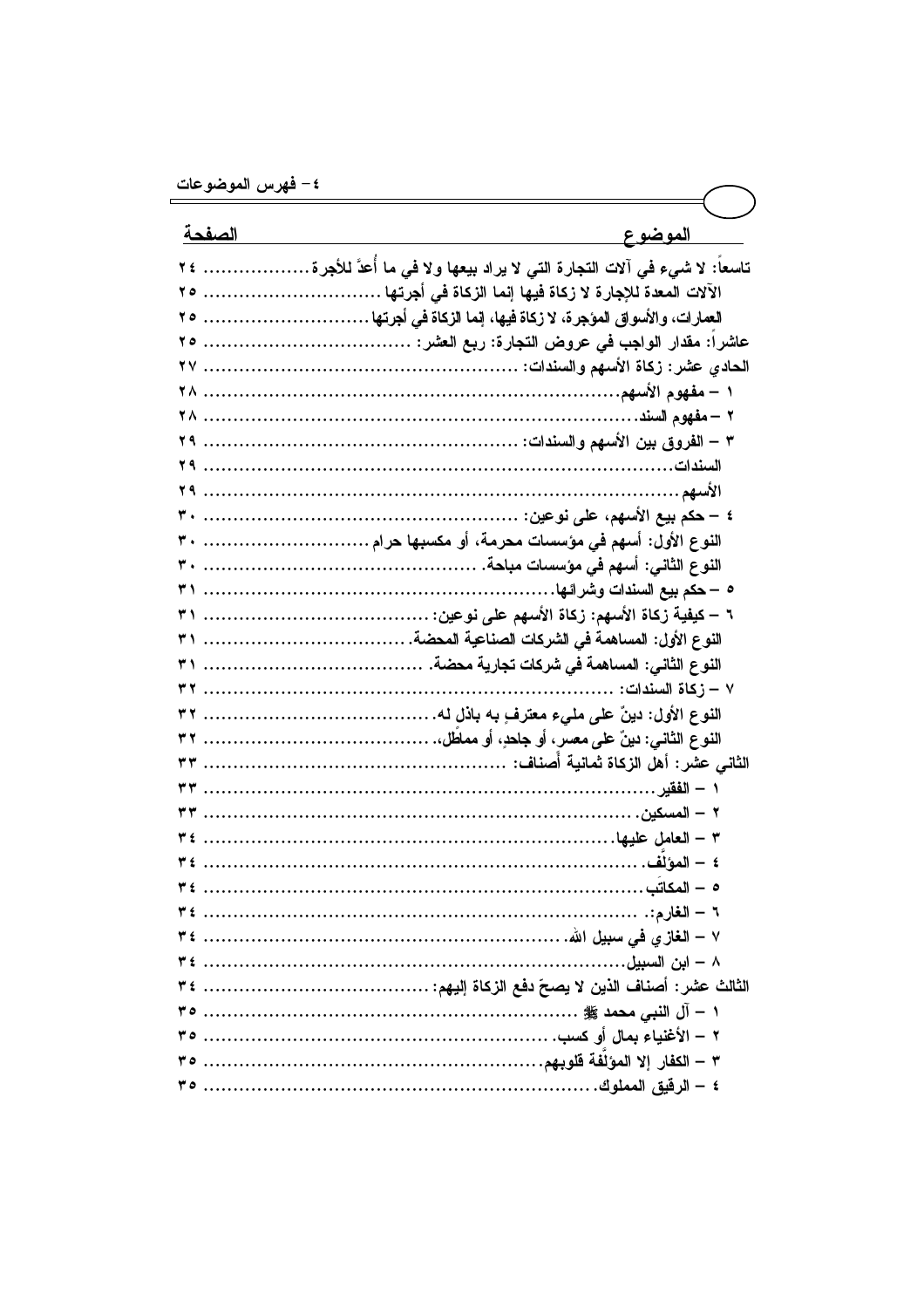| $\overline{(\begin{array}{c} \end{array})}$ |  |
|---------------------------------------------|--|
| الصفحة                                      |  |
|                                             |  |
|                                             |  |
|                                             |  |
|                                             |  |
|                                             |  |
|                                             |  |
|                                             |  |
|                                             |  |
|                                             |  |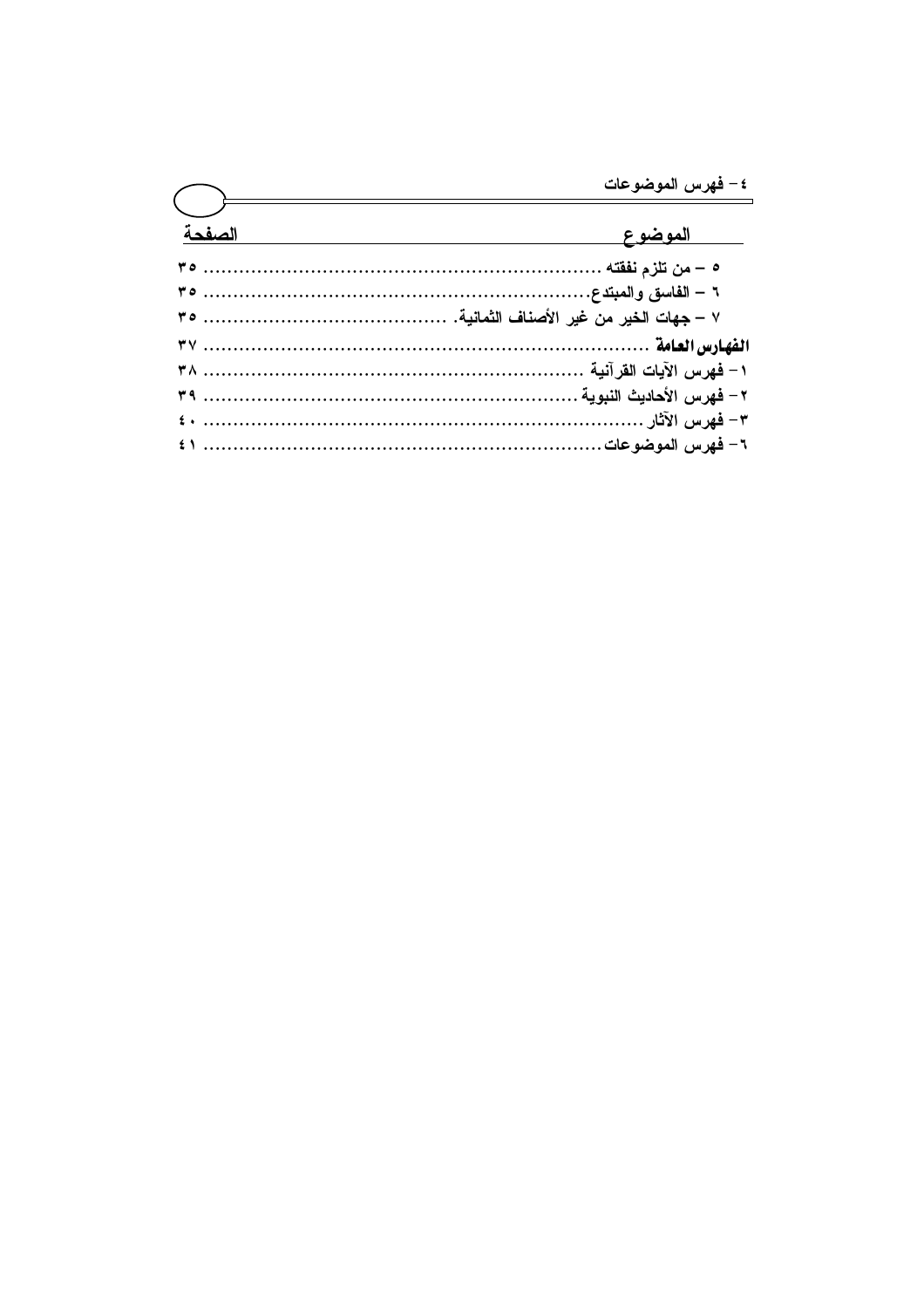| كتب للمؤلف                                                                                                                                |     |                                                                                                                             |  |
|-------------------------------------------------------------------------------------------------------------------------------------------|-----|-----------------------------------------------------------------------------------------------------------------------------|--|
| فضيعائل الصيعيام وقيصيام رمضي الن                                                                                                         |     | العسسروة السسوثقي فج ضيسسوء الكتسساب والسيسسنة                                                                              |  |
|                                                                                                                                           |     | بيسان عقيسدة أهسل السسنة والجماعسة ولسزوم اتباعهسا                                                                          |  |
| العمسرة والحسج والزيسارة فخضوء الكتساب والسسنة                                                                                            |     |                                                                                                                             |  |
|                                                                                                                                           | ٥٢  | شسرح أسمساء الله الحسسنى فجضسوء الكتساب والسسنة                                                                             |  |
| رمــــــى الجمــــــرات في ضـــــــوء الكتــــــاب والســــــنة                                                                           |     |                                                                                                                             |  |
|                                                                                                                                           | ء ہ | الفـــــــــــــوز العظــــــــــــــيم والخســــــــــــــران الــــــــــــــــبين                                        |  |
| الجهـاد _ سـبيل الله: فضـله، وأسـباب النصـر علـى الأعـداء                                                                                 |     | النـــــــــــور والظلمـــــــــــات في الكتــــــــــــاب والســــــــــــنة                                               |  |
| المفاهيم الصبحيحة للجهساد في ضبوء الكتساب والسننة                                                                                         |     | نــور التوحيــد وظلمــات الشــرك _2 ضــوء الكتــاب والســنة                                                                 |  |
|                                                                                                                                           |     | نسور الإخسلاص وظلمسات إرادة السدنيا بعمسل الآخسرة<br>نسور الإسسلام وظلمسات الكفسريخ ضسوء الكتساب والسسنة                    |  |
| الربسا: أضــــراره وآشـــاره في ضــــوء الكتــــاب والســــنة                                                                             |     |                                                                                                                             |  |
|                                                                                                                                           |     | نسور الإيمسان وظلمسات النفساق فج ضسوء الكتساب والسسنة                                                                       |  |
|                                                                                                                                           |     | نسور السسنة وظلمسات البدعسة فج ضسوء الكتساب والسسنة                                                                         |  |
|                                                                                                                                           |     | نسور التقسوى وظلمسات المعاصسي فج ضسوء الكتساب والسسنة أيلتج                                                                 |  |
| مواقف النبي صلى الله عليه وسلم في الدعوة إلى الله تعـالي                                                                                  |     | نسور الهسدى وظلمسات الضسلال في ضسوء الكتساب والسسنة                                                                         |  |
| مواقـف الصـحابـة رضـى الله عـنهم _2 الـدعوة إلى الله تعــالى                                                                              |     | قضسية الستكفير بسين أهسل السسنة وفسرق الضسلال                                                                               |  |
| مواقـــف التــــابعين وأتبــــاعهم ــة الــــدعوة إلى الله تعــــالى<br>مواقــف العلمـــاء عــبر العصـــور _2 الـــدعوة إلى الله تعـــالى |     | الاعتصيب المستقطع بالكتيب المستطاب والسيستسطينية                                                                            |  |
|                                                                                                                                           |     | تبريسـد حـــــرارة المصـــــيبة في ضـــــوء الكتـــــاب والســـــنة                                                         |  |
| مفهـــــــــوم الحكمـــــــــة _ ضـــــــــوء الكتــــــــاب والســــــــنة                                                               |     | عقيـــــدة المســــــلم _2 ضــــــــوء الكتــــــاب والســــــنة (٢/١)                                                      |  |
| كيفية دعوة الملحدين إلى الله تعالى في ضوء الكتاب والسنة                                                                                   |     | أنسواع الصسبر ومجالاتسه فج ضسوء الكتساب والسسنة<br>۱۹                                                                       |  |
| كيفية دعوة الـوثنيين إلى الله تعـالى _ ضوء الكتـاب والسـنـة                                                                               |     | أفسسات اللسيسسان فج ضيسوء الكتيساب والسيسينة                                                                                |  |
| كيفيـة دعوة أهل الكتاب إلى الله تعالى _2 ضوء الكتاب والسنــة                                                                              |     | ۲,<br>طهـــــــــور المســــــــلم في ضـــــــــوء الكتــــــــاب والســـــــــنة                                           |  |
| كيفية دعوة عصاة المسلمين إلى الله تعالى في ضوء الكتاب والسنة                                                                              |     | ۲ ۱<br>منزلة الصلاة في الإسلام في ضوء الكتاب والسنة                                                                         |  |
| مقومسات الداعيسة النساجح فجضوء الكتساب والسسنة                                                                                            |     | الأذان والإقامـــــة في ضـــــــــوء الكتــــــــاب والســــــــنة                                                          |  |
| فقــه الــدعوة ــِـة صــحيح الإمـــام البخــاري رحمــه الله (٢/١)                                                                         |     | ۲۳<br>شــــــــــروط الصـــــــــــلاة في ضـــــــــوء الكتـــــــــاب والســـــــــنة                                      |  |
| الـذكر والـدعاء والعـلاج بـالرقي مـن الكتـاب والسـنة (٤/١)                                                                                |     | ۲ ٤<br>قرة عيون المصلين ببيان صفة صلاة المحسنين في ضوء الكتاب والسنة                                                        |  |
| الـــــــــــــــدعاء مـــــــــــــــــن الكتــــــــــــــــاب والســـــــــــــــــــنة                                                | ٧٤  | <sup>70</sup> أركـــان الصــــلاة وواجباتهــــا ــة ضــــوء الكتــــاب والســــنة                                           |  |
| حصسسن المسسلم مسسن أذكسار الكتسساب والسسسنة                                                                                               |     | سجود السهو: مشروعيته ومواضعه وأسبابه في ضوء الكتاب والسنة                                                                   |  |
| ورد الصهياح والمساء في ضهوء الكتــاب والســــنة                                                                                           |     | ۲۷<br>صلاة التطوع: مفهوم وفضائل وأقسام وأنواع في ضوء الكتاب والسنة                                                          |  |
| العسسلاج بسسسالرقي مسسسن الكتسسساب والسيسسنة                                                                                              |     | صــلاة الجماعــة: مفهــو، وفضــائل، وأحكــام، وفوائــد، وآداب<br>۲۹                                                         |  |
|                                                                                                                                           |     | المســــاجد، مفهـــــوم، وفضــــــائل، وأحكـــــام، وحقـــــوق، وآداب                                                       |  |
| نسور الشسيب وحكسم تغسييره فج ضسوء الكتساب والسسنة                                                                                         | ٧٩  | ٢,<br>الإمامـــة في الصــــــــــلاة في ضــــــــوء الكتـــــــاب والســـــــنة                                             |  |
| قيسام الليسل: فضسله وآدابسه في ضسوء الكتساب والسسنة                                                                                       |     | ۳۱                                                                                                                          |  |
| صـــــلة الأرحــــــام في ضـــــوء الكتــــــاب والســــــنة                                                                              |     | ٣١<br>صعسلاة المسافر في ضعوء الكتعاب والسعنة                                                                                |  |
|                                                                                                                                           |     | ٣٢                                                                                                                          |  |
| سيسللامة الصيصيدر فجرضيه وء الكتيسيات والسيسينة                                                                                           |     | ۲٤                                                                                                                          |  |
| ثواب القرب المداة إلى أموات المسلمين في ضوء الكتاب والسنسة                                                                                |     | ۳٥<br>سنة                                                                                                                   |  |
| وداع الــرىســــــــول صــــــــلى الله علـــيــــــــــــه وســـــــلم لأمــــتــــــــــ ه                                              | ハて  | ٣٦<br>ــــلاة الكســـــــــوف _2 ضــــــــــوء الكتـــــــــاب والســ<br>ــــنة<br>$\mathsf{r}\mathsf{v}$                   |  |
| ــة للعـــــالمين محمـــــد رســــــول الله ســـــيد النــــــاس ﷺ                                                                        | ۸٥. | لاة الاستســـــقاء _2 ضــــــــوءِ الكتــ<br>ـــــاب ماڻس                                                                   |  |
|                                                                                                                                           |     | ۳۸<br>أحكـــــــام الجنـــــــــائز فج ضـــــــــوء الكتــــــــاب والســـــــــنة $ \hspace{.04cm}^{\wedge}\hspace{.02cm}$ |  |
| الثمر المجتنى مختصر شرح أسماء الله الحسنى (تحت الطبع)                                                                                     |     | صـلاة الـؤمن: مفهـوم، وفضـائل، وآداب، وأنـواع، وأحكـام (٣/١) $\mathsf{N}^\mathsf{V}$                                        |  |
| عظمــة القــرآن الكــريم وتعظيمــه وأشـره ـــِة النفــوس والأرواح                                                                         |     | $\epsilon$ .<br>منزلة الزكساة في الإسلام في ضبوء الكتساب والسينة الم                                                        |  |
| مجمــــوع الخطــــب المنبريــــــة (تحـــــت الطبــــــع)                                                                                 |     | ٤١<br>ساة بهميسة الأنعسام في ضيسوء الكتسباب والسيسنة $\wedge^{\mathsf{A}\mathsf{q}}$<br>زک                                  |  |
| تصحيح شرح حصن المسلم في ضوء الكتاب والسنة                                                                                                 |     | ٤٢<br>ساة الخسارج مسن الأرض في ضسوء الكتساب والسسنة $\vert \cdot \vert^{\mathfrak{q}}$                                      |  |
| ـــــــــف لا تنـــــــــسى مــــن ســـيرة والدني رحمهـــــ<br>ـا الل ه<br>امو اقــــ                                                     |     | ٤٢                                                                                                                          |  |
|                                                                                                                                           |     | زكساة عسروض التجسارة فج ضسوء الكتساب والسسنة   ٩٢  إجلاسة النسداء في ضسسسوء السنسسة السمطه حسسسر ق<br>٤٤                    |  |
| أبراج الزجاج ⊈ سيرة الحجاج: تأليف عبدالرحمن بن سعيد رحمه الله (تحقيق )                                                                    |     | ه ٤<br>$4r$ عند<br>سساة الفطيسسيرية ضيسسوء الكتيسساب والسر                                                                  |  |
| الجنـة والنـار: تـأليف عبـدالـرحمن بـن سـعيد بـن علـى رحمـه الله (تحقيـق)                                                                 |     | ٤٦<br>مصارف الزكاة في الإسلام في ضوء الكتاب والسنة                                                                          |  |
| غـزوة فـتح مكـة: تـأليف عبـدالرحمن بـن سـعيد بـن علـى رحمـه الله (تحقيـق)                                                                 |     | ٤٧<br>سنة ٩٥<br>صــــــدقة التطـــــــــوع _2 ضــــــــــوء الكتـــــــــاب والســ                                          |  |
| سيرة الشـاب الصـالح عبـدالرحمن بـن سـعيد بـن بـن علـى وهـف رحمـه الله                                                                     |     | سنة ٩٦                                                                                                                      |  |
|                                                                                                                                           |     |                                                                                                                             |  |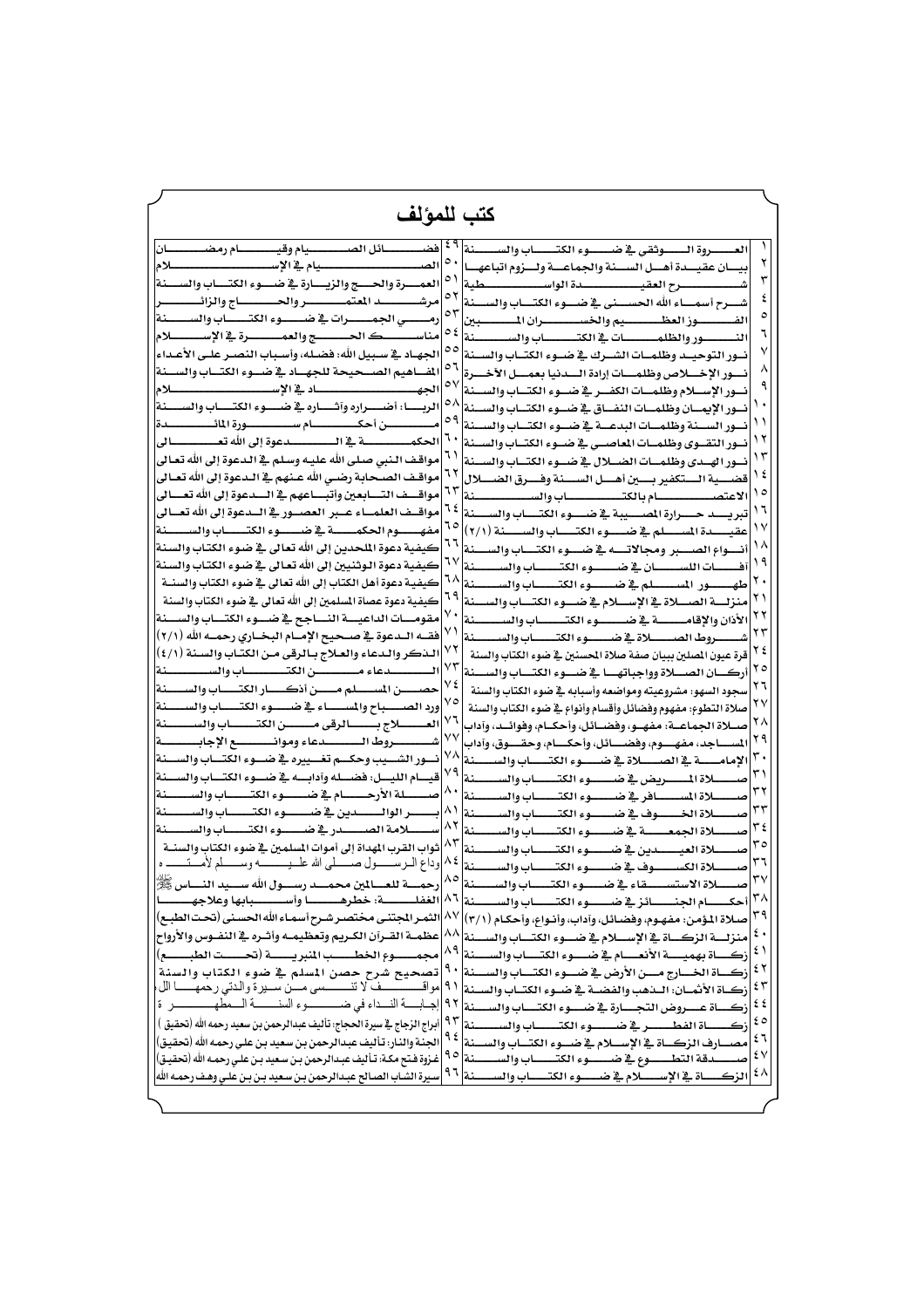| أحتسب ( مترجمــة ) للمؤلــف أ                                                                                                       |                                                                                         |
|-------------------------------------------------------------------------------------------------------------------------------------|-----------------------------------------------------------------------------------------|
| * اولا: حصـــــــن المســــــلم باللغــــــات الانيــــــة: ٣١]حصــــــــــــن المســــــــــلم باللغــــــــــة النيباليـــــــــة |                                                                                         |
| * ثانيــــا: كَتــــب مترجمـــــة للغــــة الأورديــــة:                                                                            |                                                                                         |
| نور السنة وظلمات البدعة في ضوء الكتاب والسنة                                                                                        |                                                                                         |
| شــــــــــروط الـــــــــــدعاء وموانـــــــــــع الإجابــــــــة                                                                  |                                                                                         |
| المستسدعاء مستسن الكتسستاب والسمسسنة                                                                                                |                                                                                         |
| نور التوحيد وظلمات الشرك فخضوء الكتاب والسنة                                                                                        | ٥                                                                                       |
| بيان عقيدة أهل السنة والجماعة ولزوم اتباعها                                                                                         | حصـــــــن المســـــــلم باللغــــــــة الأمهريــــــــة  ٣                             |
| نور الإيمان وظلمات النفاق فخ ضوء الكتاب والسنة                                                                                      | حصـــــــــن المســـــــــلم بـاللغـــــــــة الســــــــــواحلية ٣٧                    |
| الربــا: أضــراره وآشــاره في ضــوء الكتــاب والســنة                                                                               | ٨                                                                                       |
| نور الإخلاص وظلمات إرادة الدنيا بعمل الآخرة                                                                                         |                                                                                         |
| صللاة التطوع في ضوء الكتساب والسسنة                                                                                                 | حصــــــــــن المســـــــــــلم بـاللغــــــــــة الفارســـــــــية ٤٠<br>١.            |
| نسور التقسوي وظلمسات المعاصسي (دار السسلام)                                                                                         | ۱۱                                                                                      |
| نور الإسلام وظلمات الكفر (دار السلام)                                                                                               | حصـــــــن المســـــــــلم باللغـــــــــة التاميليــــــــة ٤٢<br>۲ (                  |
| الفوز العظيم والخسران المبين (دار السللام)                                                                                          | ۱۲                                                                                      |
| النور والظلمات في الكتاب والسنة (دار السلام)                                                                                        | $\frac{1}{2}$                                                                           |
| قضية التكفير بين أهل السنة وفرق الضلال (دار السلام)                                                                                 | $\mathcal{L}$                                                                           |
| نــور الهـدى وظلمــات الضــلال (دار الســلام) ثـالثــاً                                                                             |                                                                                         |
| نسور الشسيب وحكسم تغسييره (دار السلسلام)                                                                                            |                                                                                         |
| * ثالثــــا: كتــــب مترجمــــة للغــــات أخــــرى:                                                                                 | ١٨ حصـــــــن المســــــــلم بـاللغــــــــــة الصـــــــــينية                         |
| مرشد الحاج والمتمر والزائر (باللغة الماليبارية)                                                                                     | ا المحصيلين المستسملم باللغيسية الشيشيسسانية $\left  \wedge^2 \right $                  |
| الدعاء مـن الكتـاب والسـنة (باللغـة الفارسـية)                                                                                      | ۲.                                                                                      |
| بيان عقيدة أهل السنة والجماعة  (باللغة الإندونيسية )                                                                                |                                                                                         |
| نور السنة وظلمات البدعة في ضوء الكتاب والسنة باللغة الماليبارية                                                                     | ٢٢ حصــــــــــن المســـــــــــلم بـاللغـــــــــــة البوســــــــــنية  <sup>٥١</sup> |
| الدعاء من الكتاب والسنة (باللغـة اللوغنديـة)<br>ا ت                                                                                 | حصير السيطيم باللغيسية الألمانيسية<br>۲۳                                                |
| صلاة المريض (باللغة مليباريية - دار السلام)                                                                                         | ۲٤                                                                                      |
| ع ہ<br>رحمة للعالمين (باللغة الإنجليزية — دار السلام)                                                                               | حصـــن المســلم باللغـــة الفلبينيـــة « مرنـــاو »<br>م ۲                              |
|                                                                                                                                     | ۲٦<br>حصــن المســلم باللغــة الفلبينيــة « تجــالوج »                                  |
|                                                                                                                                     | حصير المسلم باللغية الصيومالية<br>۲۷                                                    |
|                                                                                                                                     | حصين المسلم باللغية الطاجكينة<br>۲۸                                                     |
|                                                                                                                                     | حصيصن المستسلم باللغيسة الأذرينية<br>۲۹                                                 |
|                                                                                                                                     | حصيرالمسلم باللغيسة اليابانيسة<br>$\mathfrak{r}$ .                                      |